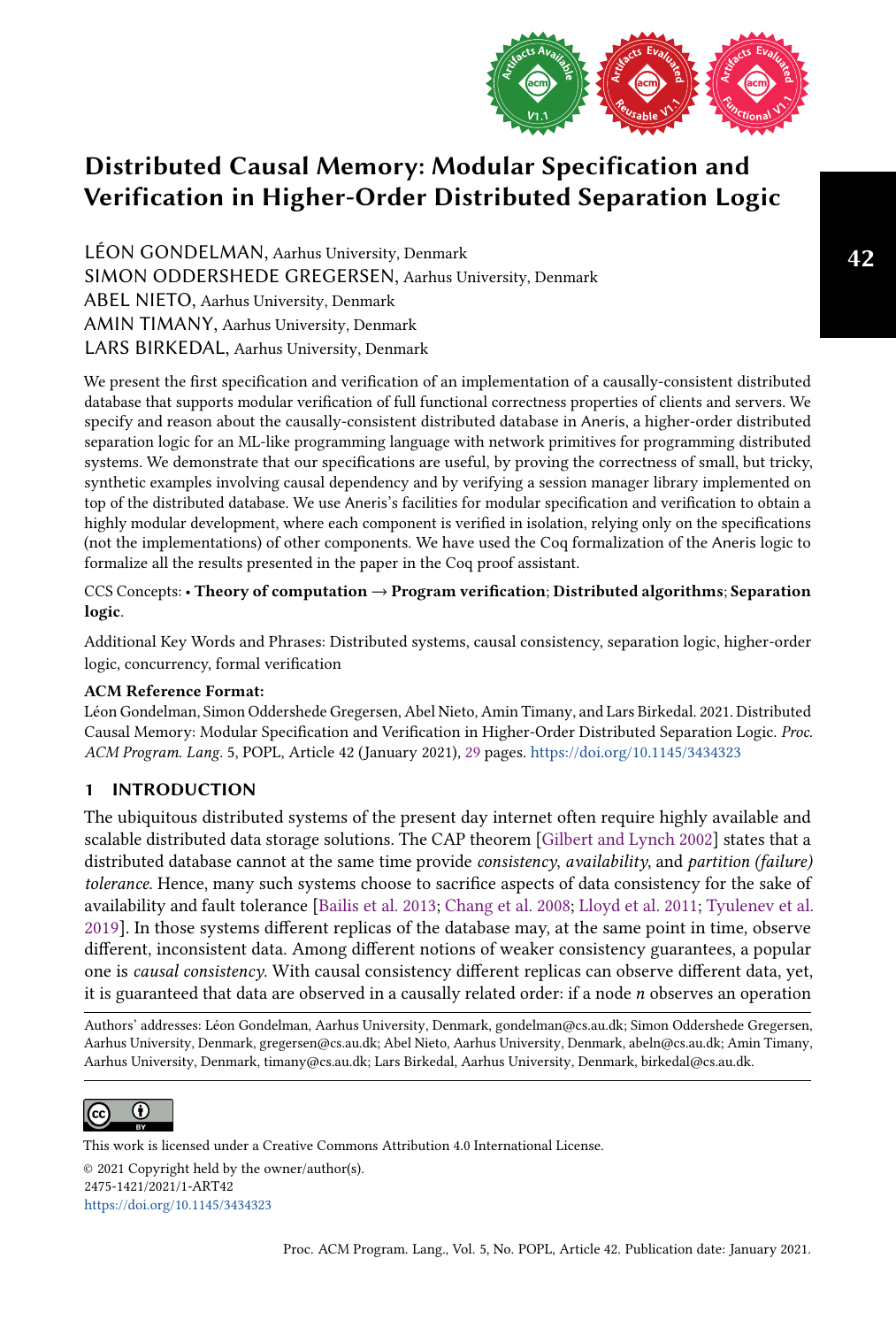<span id="page-1-0"></span>

| write(x, 37) $\parallel$ wait( $y = 1$ )          | write $(x, 0)$ $\parallel$ wait $(x = 37)$ $\parallel$ wait $(y = 1)$ |                                                                                          |
|---------------------------------------------------|-----------------------------------------------------------------------|------------------------------------------------------------------------------------------|
| write(y, 1) $\parallel$ read(x) // reads Some(37) |                                                                       | write(x, 37) write(y, 1) $\left\  \text{ read}(x) \right\ $ read(x) $\pi$ reads Some(37) |

Fig. 1. Two examples of causal dependency: direct (left) and indirect (right, [\[Lloyd et al. 2011\]](#page-28-1)).

x originating at node  $m$ , then node  $n$  must have also observed the effects of any other operation that took place on node  $m$  before  $x$ . Causal consistency can, for instance, be used to ensure in a distributed messaging application that a reply to a message is never seen before the message itself.

Two simple, illustrative examples of causal dependency are depicted in Figure [1;](#page-1-0) programs executed on different nodes are separated using double vertical bars. Notice that in our setting all keys are uninitialized at the beginning and the read operation returns an optional value indicating whether or not the key is initialized. In both examples, the read(x) command returns the value 37, as indicated by the comment in the code, as the preceding wait command waits for the effects of write( $y$ , 1) to be propagated. In the example on the left (illustrating direct causal dependence) the write(x, 37) command immediately precedes the write( $y$ , 1) command on the same node; hence any node that observes 1 for key  $y$  should also observe 37 for key  $x$ . However, in the example on the right, the write( $y$ , 1) command is executed on the middle node *only after* the value of 37 is observed for key x on that node; hence, in this example too, any node that observes 1 for key  $y$ should also observe 37 for key  $x$ .

Programming distributed systems is challenging and error-prone [\[Guo et al.](#page-27-1) [2013\]](#page-27-1), especially in the presence of weaker consistency models like causal consistency which allow concurrent (causally independent) writes [\[Boehm and Adve 2012\]](#page-26-2). Consequently, there have been several efforts in recent years to provide tools for analysis and verification of distributed database systems with weak notions of consistency, e.g., [\[Gotsman et al.](#page-27-2) [2016;](#page-27-2) [Kaki et al.](#page-27-3) [2018;](#page-27-3) [Lesani et al.](#page-28-3) [2016;](#page-28-3) [Xiong](#page-28-4) [et al.](#page-28-4) [2019\]](#page-28-4). Those works give a high-level model of a (programming) language with primitives for reading from and writing to a distributed database and provide semantics for that language. The semantics is then used to build sound program analysis tools or to verify correctness of implementations of distributed databases and/or their clients. The semantics presented in the aforementioned works usually keeps track of the history of operations and (directly or indirectly) their dependence graph. A common aspect of these works is that the developed systems, be it a program logic, a program analysis tool, or both, are designed with the express purpose of verifying correctness of closed programs w.r.t. a specific notion of consistency. Thus they do not support general modular verification where components of the program are verified separately, although [Lesani et al.](#page-28-3) do support the verification of databases and their clients independently. Moreover, importantly, the aforementioned works do not scale to verification of full functional correctness of programs and do not scale to a larger setting where the replicated database is just one component of a distributed system.

In this paper, we present the first specification and verification of an implementation of a causallyconsistent distributed database that supports modular verification of full functional correctness of clients and servers. In the rest of the Introduction we briefly discuss the implementation, our verification methodology, and the examples of clients that we have verified against our specification.

Implementation, Programming Language, and Program Logic. We implement the pseudo code presented in the seminal paper of [Ahamad et al.](#page-26-3) [\[1995\]](#page-26-3) for a replicated, distributed database in AnerisLang. AnerisLang [\[Krogh-Jespersen et al.](#page-27-4) [2020\]](#page-27-4) is a concurrent (multiple threads on each node) ML-like programming language with network primitives (UDP-like sockets) designed for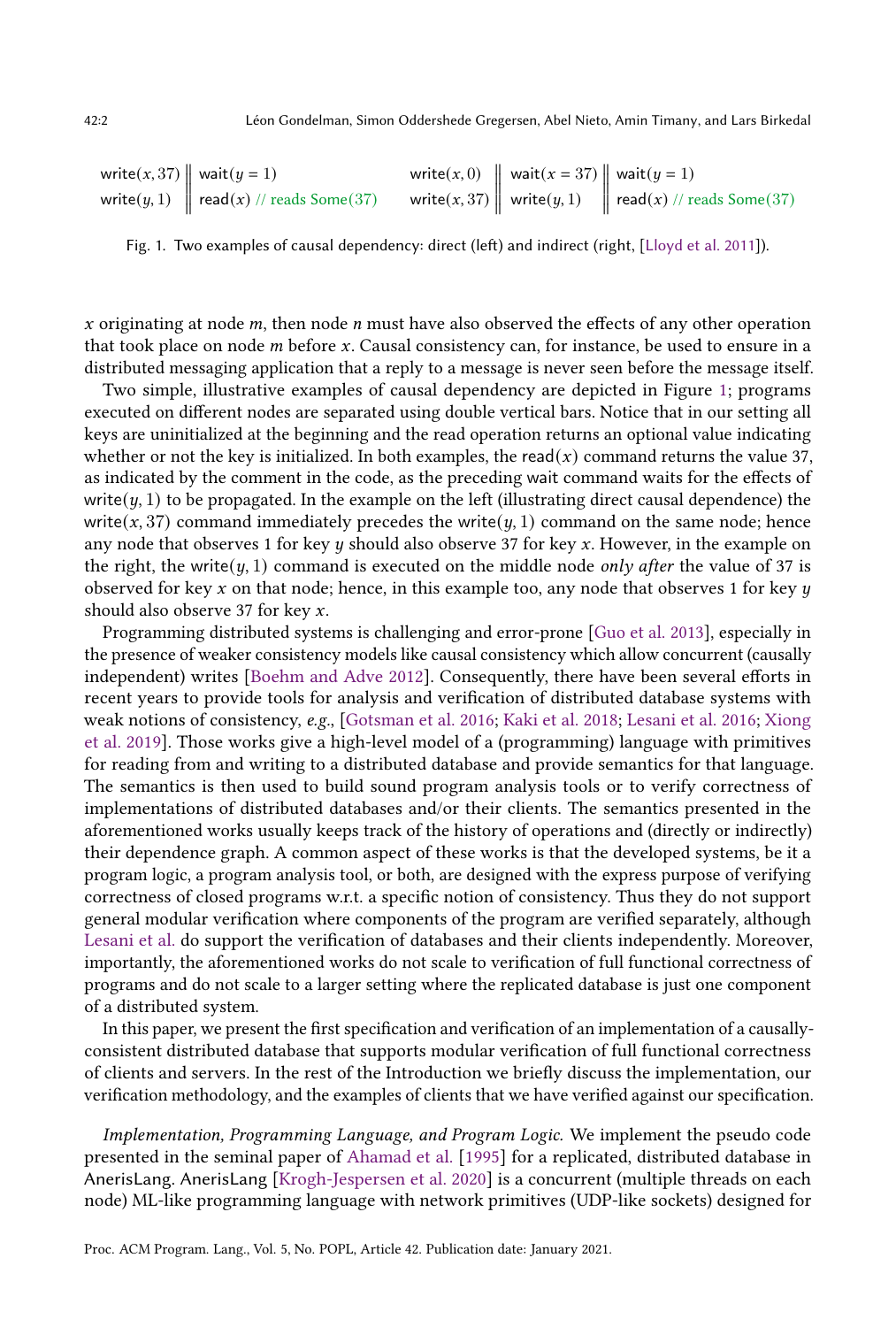programming distributed systems.[1](#page-2-0) Our implementation makes use of a heap-allocated dictionary for storing the key-value pairs and uses networking primitives to propagate updates among replicas. Each replica has an in-queue and an out-queue. On each replica, there are three concurrently running threads: the send thread, the receive thread, and the apply thread. The send thread sends updates from the out-queue (enqueued by the write operation) to other replicas. The receiver thread receives updates from other replicas over the network and enqueues them in the in-queue. The apply thread applies updates from in-queue to the key-value store of the replica.

The operational semantics of AnerisLang is formally defined in the Coq proof assistant together with the Aneris program logic [\[Krogh-Jespersen et al.](#page-27-4) [2020\]](#page-27-4). The Aneris program logic is a higherorder distributed concurrent separation logic which facilitates modular specification and verification of partial correctness properties of distributed programs. The Aneris logic itself is defined on top of the Iris program logic framework [\[Jung et al.](#page-27-5) [2016,](#page-27-5) [2018,](#page-27-6) [2015\]](#page-27-7). We have used the Aneris logic, Iris, and the Iris proof mode [\[Krebbers et al.](#page-27-8) [2018,](#page-27-8) [2017\]](#page-27-9) to formalize all the results presented in this paper in the Coq proof assistant.

Mathematical Model and Specification. Our Aneris specifications for the distributed database are based on a mathematical model tracking the abstract state of the local key-value stores, i.e., the history of updates. Our specification represents this model using Iris's ghost theory to track auxiliary state (state that is not physically present at runtime and only tracked logically for verification purposes). We then use Iris invariants to enforce that the physical state of each replica is consistent with the tracked history at all times. We further enforce that the histories tracked by the ghost state are valid. We will define validity later; for now it suffices to say that, in our work, viewed at a high level of abstraction, causal consistency is a property of valid histories.

The history of updates in our mathematical model consists of the following information:

- (1) For each replica, we track a local history of all memory updates that the replica has observed since its initialization. It includes both local write operations (which are observed immediately) and updates due to synchronization with other replicas.
- (2) We also track an abstract global memory that, for each key, keeps track of all write events to that key (by any replica in the system).

We refer to the elements of local histories as *apply events* and to the elements of the abstract global memory as write events. Both apply and write events carry all the necessary information about the original update, including the logical time of the corresponding apply or write operation. We model logical time using a certain partial order; see [ğ3](#page-6-0) for more details. The ordering is defined such that it reflects causal order: if the time of event  $e$  is strictly less than the time of  $e'$ , then  $e'$  causally depends on  $e$ , and if the time of  $e$  and  $e'$  are incomparable, then  $e$  and  $e'$  are causally independent. This allows us to formulate the causal consistency of the distributed database as follows:

If a node observes an apply event a, it must have already observed all write events of the abstract global memory that happened before (according to logical time) the write event corresponding to  $a$ . (Causal Consistency)

Moreover, we can prove that this property is a consequence of the validity of histories.

<span id="page-2-0"></span><sup>1</sup>AnerisLang as presented in [Krogh-Jespersen et al.](#page-27-4) [\[2020\]](#page-27-4) features duplicate protection, i.e., every sent message is received at most once. This feature has since been relaxed.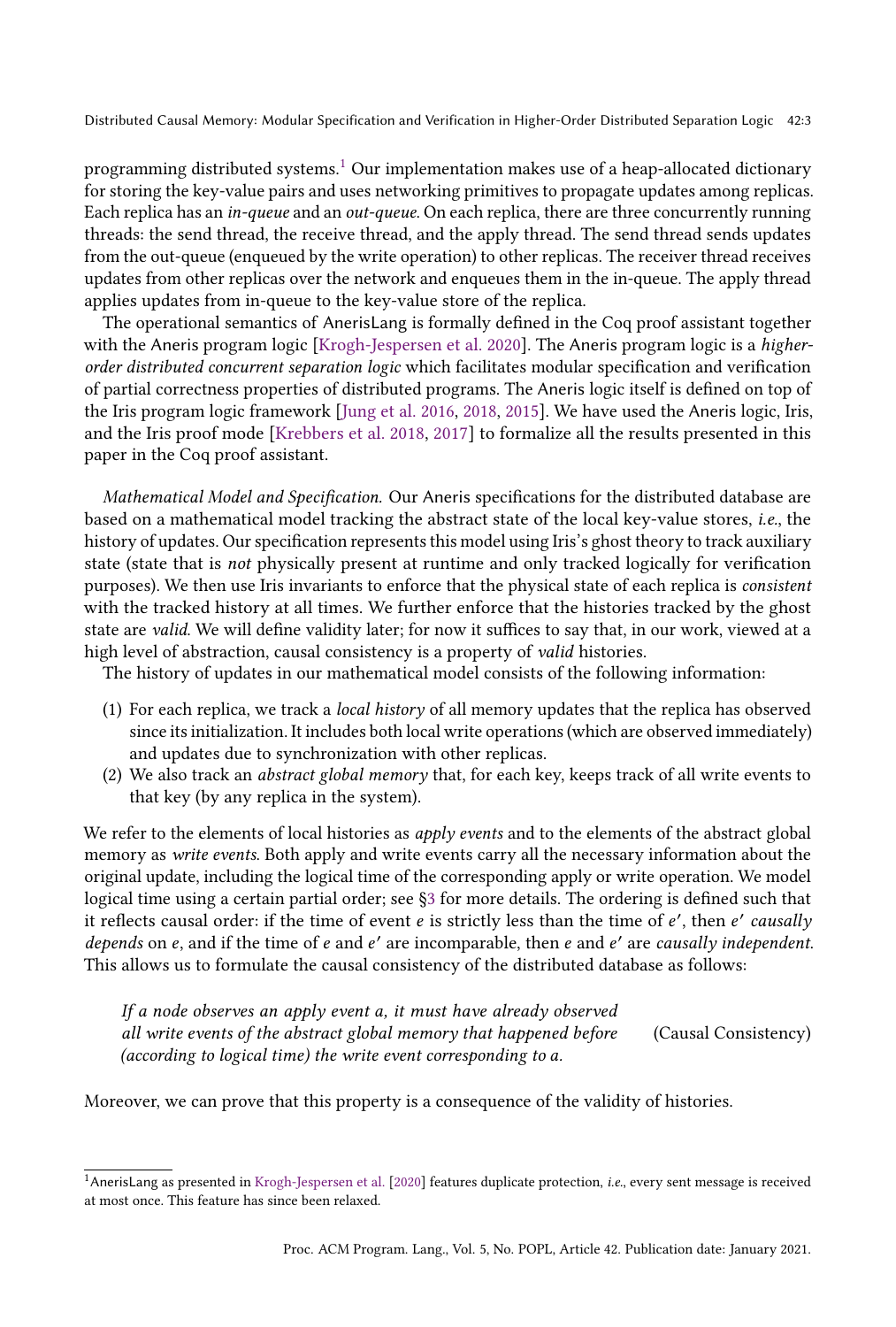The specifications we give to the read and write operations essentially reflect the behaviors of these operations into the tracked histories. The intuitive reading of our specifications is as follows:<sup>[2](#page-3-0)</sup>

- Either, read(k) returns nothing, in which case we know that the local history contains no observed events for  $key k$ .
- Or, read(k) returns some value v, in which case we know that there is an apply event  $a$  in the local history with value  $v$ ;  $a$  has a corresponding write event in the global memory; and a is a maximal element (w.r.t. time and hence causality) in the local history. (Read Spec)

After the write operation write( $k, v$ ) there is a new write event w added to the global memory and a new apply event a corresponding to it in the local history, and  $a$  is the maximum element (w.r.t. time and hence causality) of the local history, i.e., the event a causally depends on all other events in the local history. (Write Spec)

Note that the specifications above do not say anything about the inter-replica communication. Neither do they refer to some explicit causal relation. They merely assert properties of the history tracked in the ghost state. Indeed, it is our invariants that associate the ghost state of a valid history with the physical states of the replicas that allow us to reason about causal consistency. Crucially, this indirection through histories enables us to use the above specifications modularly. This is essentially because our specifications only refer to the relevant parts of the history, i.e., the global memory for the key in question and the local history for the replica performing the operation.

We present our formal specifications for the read and write operations in [ğ4.](#page-8-0) However, the specification for write presented in [ğ4,](#page-8-0) and used throughout most of the paper, is not general enough to support modular Iris-style reasoning about clients because it does not support reasoning about concurrent accesses to keys. The reason is that the write operation is not atomic, as required for Iris-style (and, more generally, concurrent-abstract-predicate-style [\[Dinsdale-Young et al.](#page-27-10) [2010\]](#page-27-10)) reasoning using invariants. The read operation is, of course, not atomic either, but the specification for it only involves so-called persistent predicates and hence is general enough. The issue with the write operation is an instance of the known challenge of how to give modular specifications for concurrent modules, see, e.g., [\[Dinsdale-Young et al.](#page-26-4) [2018\]](#page-26-4) and [\[Birkedal and Bizjak 2017,](#page-26-5) Section 13]. Hence we use one of the solutions to this modularity challenge and present our official specification for the write operation in so-called HOCAP-style [\[Svendsen et al.](#page-28-5) [2013\]](#page-28-5), see [ğ7.](#page-23-0) With our HOCAP-style specification we do indeed support modular reasoning about clients using Iris invariants. (It does take a little while to get used to HOCAP-style specifications; that is why we present the official specification for the write operation relatively late in the paper.) Note however that the specification for the write operation given in [ğ4](#page-8-0) is not wrong but only weaker than the general HOCAP-style specs given in [ğ7,](#page-23-0) and can in fact be derived from it. This rule, as we will see in [ğ4,](#page-8-0) can be used in situations where there are no concurrent accesses to the key being written to.

Clients Verified. We demonstrate the utility of our specifications by verifying a number of interesting examples, including the two examples presented in Figure [1.](#page-1-0) As a more realistic case study, we implement a session manager library that allows clients to communicate with a replica over the network, on top of our distributed database; we use our specifications to prove that the session manager satisfies four session guarantees for client-centric consistency [\[Terry et al. 1994\]](#page-28-6).

<span id="page-3-0"></span> $2$ Notice that the read operation returns an optional value.

Proc. ACM Program. Lang., Vol. 5, No. POPL, Article 42. Publication date: January 2021.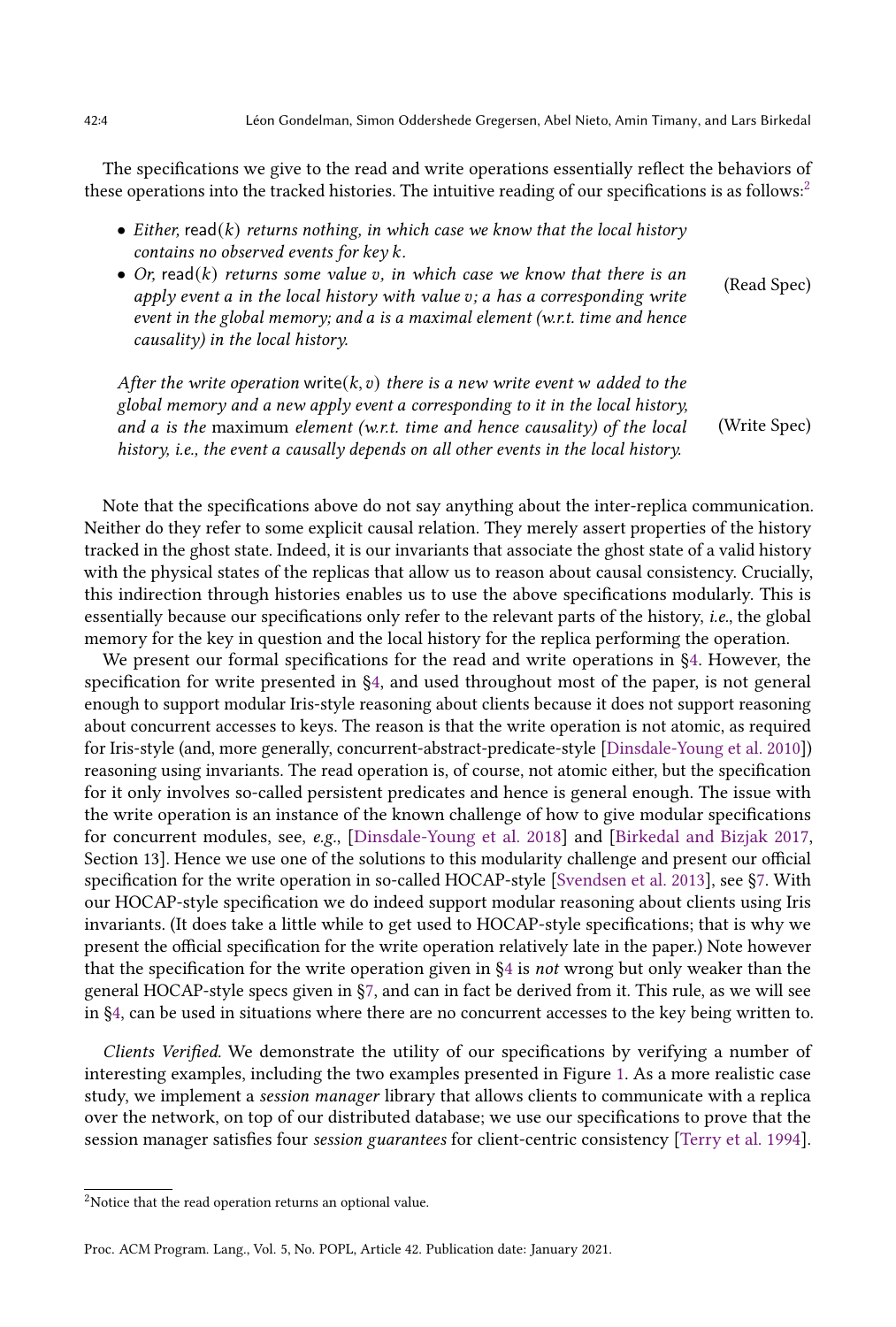Contributions. In summary, we make the following contributions:

- We present a simple and novel mathematical model of distributed causal memory amenable to building appropriate abstractions for reasoning about implementing and using such memory.
- On top of this model, we define high-level modular specifications for reading from and writing to a causally-consistent distributed database. Our specifications are node-local and thread-local: in the client's code where multiple threads (possibly on different nodes) interact with the database, all components can be verified separately from each other.
- We show that those high-level specifications are actually met by the original description of a causally-consistent distributed database from the 1995 seminal paper [\[Ahamad et al.](#page-26-3) [1995\]](#page-26-3) which we have implemented in a realistic ML-like language with explicit network primitives.
- We show that our specifications provide the expected causality guarantees on standard examples from the literature. Moreover, we implement a session manager library that allows clients and replicas to run on different nodes, and show that our specifications imply the session guarantees for library clients.
- We have formalized all of our results on top of the Aneris Logic in the Coq proof assistant.

Outline. We start by presenting our implementation of a causally-consistent distributed database in AnerisLang in [ğ2.](#page-4-0) This allows us to match the intuition behind the key ideas of our approach with concrete code. Then, in [ğ3](#page-6-0) we present those parts of our model of causality that are needed for client-side reasoning. In [ğ4](#page-8-0) we show how to turn the model into abstract program logic predicates and present the specifications of the distributed database operations. We also show how the specifications can be used to reason about the client program examples presented above. In [ğ5](#page-16-0) we present a more extensive case study of a client program, a sesssion-manager library, and show how we can use our specifications to reason about session guarantees. In [ğ6](#page-18-0) we then prove that the implementation of the distributed database meets our specification. In [ğ7](#page-23-0) we present the HOCAPstyle specification for the write operation. After discussing related work in [ğ8](#page-24-0) we conclude and discuss future work in [ğ9.](#page-25-0)

# <span id="page-4-0"></span>2 A CAUSALLY-CONSISTENT DISTRIBUTED DATABASE

In this section we present our AnerisLang implementation<sup>[3](#page-4-1)</sup> of the causally-consistent distributed database described in the seminal paper of [Ahamad et al.](#page-26-3) [\[1995\]](#page-26-3). See Figure [2](#page-5-0) for the implementation. Conceptually, the implementation can be split into two parts:

- Three operations, init, read, and write allow users respectively to initialize, read from, and write to the distributed database on a particular replica i.
- Three other operations, send\_thread, receive\_thread, and apply are spawned during the initialization as non-terminating concurrently running threads that propagate updates between initialized replicas and which enforce that every replica applies locally all other replicas' updates in some order that respects causal dependencies.

Because init returns to the user a pair of partially applied read and write functions, the user only needs to supply read with a key on which the local store db should be read and to supply write with a key and value for which the db should be updated. The sending, receiving, and apply threads, which are running in a loop concurrently with the user's calls to read and write, are hidden from the user, who does not need to know about the underlying message-passing implementation. Thus

<span id="page-4-1"></span><sup>&</sup>lt;sup>3</sup>AnerisLang is an ML-like language with a syntax close to OCaml. For readability purposes, the code we show here makes use of some primitive OCaml constructions that are slightly different in AnerisLang (e.g., we write [], :: for lists, which are implemented in AnerisLang using pairs).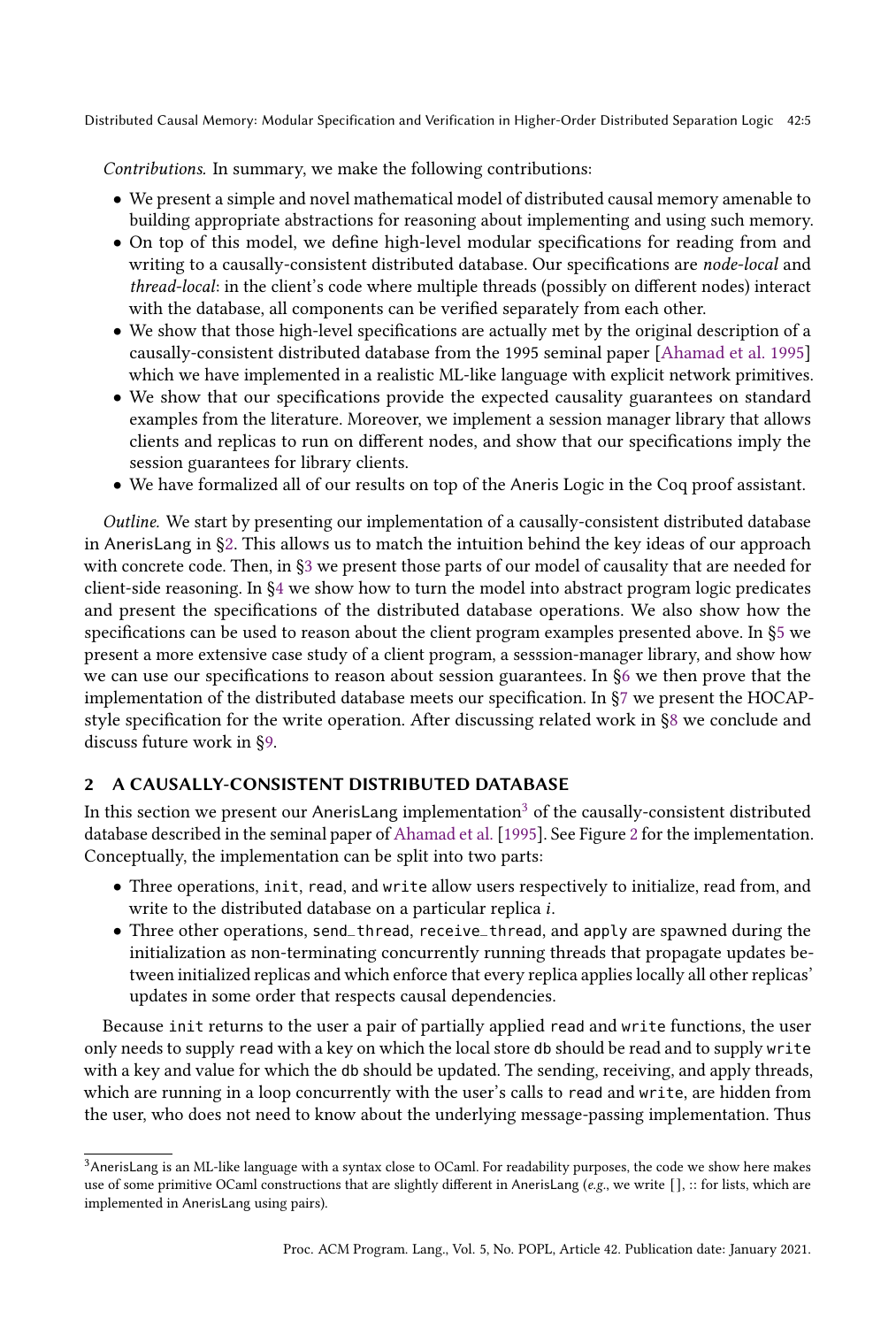42:6 Léon Gondelman, Simon Oddershede Gregersen, Abel Nieto, Amin Timany, and Lars Birkedal

```
let init l i =
 let db = ref (dict_empty ()) in
 let t = ref (vc_make (length l) \theta) in
 let (iq, oq) = (ref [], ref []) in
 let lock = newlock () in
 let skt = socket () in
 socketbind skt (list_nth l i);
 fork (apply db t lock iq i);
 fork (send_thread i skt lock l oq);
  fork (receive_thread skt lock iq);
  (read db lock, write db t oq lock i)
```

```
let read db lock k =acquire lock;
  let r = dict\_lookup k !db in
  release lock; r
```

```
let write db t oq lock i k v =acquire lock;
  t := vc_incr !t i;
 db := dict_insect k \vee !db;oq := (k, v, !t, i) :: !oq;release lock
```

```
let receive_thread skt lock iq =
 let rec aux () =let msg = listen_wait skt in
   acquire lock;
   iq := (we\_deser msq) :: 'iq;release lock; aux ()
 in aux ()
```

```
let apply db t lock iq i =
  let rec aux () =acquire lock;
     (match (find (check !t i) !iq) with
      | Some (w, iq') \rightarrowiq := iq';
         db := dict_insert (\pi_1 \vee)(\pi_2 \vee)( !db;
          t := vc_incr !t (\pi_4 \ w)| None \rightarrow ());
    release lock; aux ()
in aux ()
let check t i w =let (wt, wo) = (\pi_3 \vee \pi_4 \vee \pi_4) in
  let rec aux l \rightharpoonup j = match (l, r) with
      | a :: l', b :: r' \rightarrow(if j = w_0 then a = b + 1 else a \le b)
        & aux l' r' (j + 1)| [ ] , [ ] \rightarrow true|\quad - \quad \rightarrow false
  in (i != wo) \delta\delta (wo < length t) \delta\delta (aux wt t 0)
let send_thread i skt lock l oq =
  let rec aux () =acquire lock;
      match !oq with
     | [] \rightarrow release lock; aux ()
     |w::00' \rightarrowoq := oq'; release lock;
        sendToAll skt (we_ser w) i l; aux ()
```
Fig. 2. Implementation of a causally-consistent distributed database replica.

in aux ()

once a replica is initialized, the user will access the local memory on the replica as if they were manipulating locally one global distributed memory.

Each replica has a local heap on which it allocates and further makes use of the following data:

- a dictionary db for storing the key-value pairs to implement causal memory locally;
- a vector clock t to timestamp outgoing updates and check dependencies of incoming updates. A vector clock  $t$  consists of a vector of  $n$  natural numbers, where the  $j^{\text{th}}$  number  $t[j]$  indicates how many updates has been applied locally so far from the replica  $j$ ;
- an in-queue iq and an out-queue oq for receiving/sending local updates among replicas;
- a UDP socket skt bound to the socket address of the replica;
- and a lock to control sharing of above-mentioned data among different concurrent threads.

Vector clocks are the key mechanism by which the implementation enforces that the order in which updates are applied locally on each replica respects the causal order of the entire system. This is enforced in the following way.

To make use of vector clocks, each write  $k$  v call is associated with a write event  $(k, v, t, i)$  where projection  $t[i]$  describes the number of calls to write executed on a replica i (including the current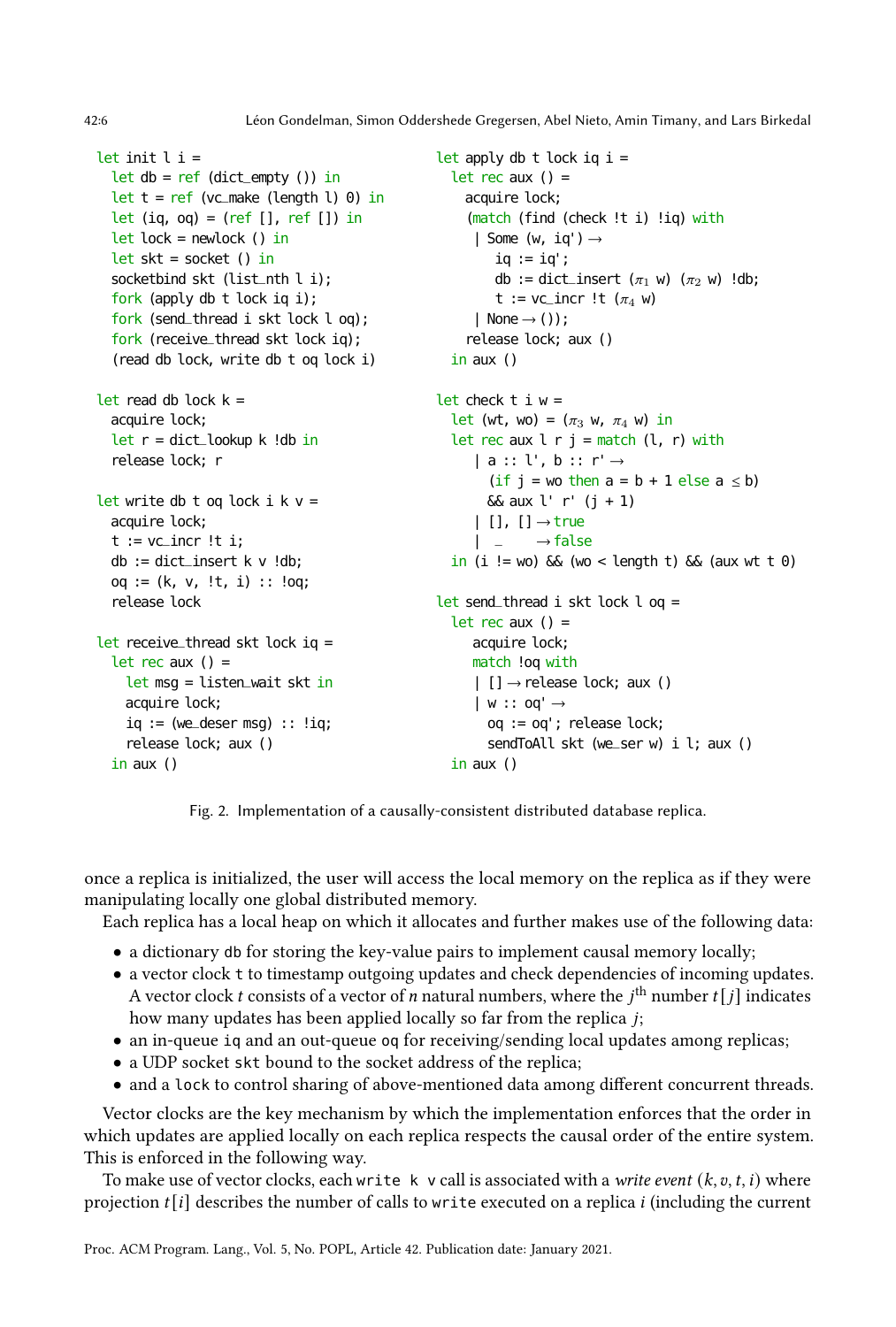call itself), and all other projections  $t[j]$  describe the number of updates received from replica j and applied locally on replica  $i$  at the time when the update write  $k$  v takes place.

When the dictionary db and the vector clock t are updated by the call write  $k \vee$  on a replica *i*, before the call terminates, it adds the associated write event  $(k, v, t, i)$  to the outgoing queue oq. Once the send\_thread acquires the lock to get access to the queue oq, it serializes the write event into a message and broadcasts to all other replicas.

To receive those update messages, each replica runs a receive\_thread which listens on the socket skt, and when it gets a new message msg from the replica  $o$ , it deserializes it back to a write event  $w = (k, v, t, o)$ , and adds it to the incoming queue iq. As a matter of notation, for a write event  $w = (k, v, t, o)$ , we write w.k for the key k, w.v for the value v, etc.

When the apply operation acquires the lock, it consults the incoming queue iq in search of a write event that can be applied locally. To this end, it calls the find (check !t i) !iq subroutine with the current value of the vector clock ! t and the index of the replica i. The idea is to search through the queue iq until a write event  $w$  that passes the test is found (check !t i w holds) and retrieved from iq, which is the case when the following conditions are satisfied:

- (1) The origin  $w.o$  of the event  $w$  must be different from  $i$ , so that  $w$  corresponds indeed to an external write operation, and be within bounds  $[0, n]$  (recall that t is a vector of length *n*).
- (2) For the projection  $j = w.o$  (the event w's own origin), the number w.t[j] must be equal to  $\lfloor t[j] + 1$ , which captures the intuition that the event w must be the most recent write from the replica  $i$  that the replica  $i$  did not yet observe.
- (3) For all other projections *p* different from *j*, the condition  $w.t[p] \leq \pm [p]$  should hold, which captures the intuition that if the write event  $w$  passes the dynamic check, it means that  $an v$ memory update on which  $w$  causally depends has already been locally applied by the replica i.

We remark that the pseudo-code in the original paper by [Ahamad et al.](#page-26-3) [\[1995\]](#page-26-3) requires a reliable network, e.g., that network communication happens using TCP. This is important for showing liveness properties (e.g., every replica eventually applies all messages from other replicas). In this paper, we focus on safety properties and the properties we show ( $e.g.,$  on any replica, all updates that have been applied are causally consistent) are met by our implementation regardless of whether the network is reliable or not.

# <span id="page-6-0"></span>3 MATHEMATICAL MODEL

In this section we formalize the key ideas of our mathematical model of causality. Figure [3](#page-7-0) shows the model definitions and properties needed to reason about clients.

In the model, a write event is represented much as in the implementation, namely as a four-tuple  $(k, v, t, o)$  consisting of a key, a value, the time, and the index of the replica on which the write event happened. In the concrete implementation time is represented using vector clocks, but to reason about client code, all we need is an abstract notion of time, and therefore our model uses a notion of logical time, represented by a partial order  $\leq$  (we write  $\lt$  for the strict version of it). We can decide whether two write events  $w_1$  and  $w_2$  are causally related by comparing their times: if  $w_1.t < w_2.t$ , then  $w_1$  must have happened before  $w_2$ , and  $w_2$  is causally dependent on  $w_1$ . When  $w_1$ .t and  $w_2$ .t are incomparable, then the events  $w_1$  and  $w_2$  are causally unrelated.

To account for how write events are applied locally on each replica we use the notion of an *apply* event. Thus an apply event only makes sense in the context of a particular replica. Formally, given a replica *i*, an *apply event* is represented by a five-tuple  $a = (k, v, t, o, m)$ , where *m* is the number of write events applied on replica *i*. We refer to *m* as the *sequence identifier* of *a*. When  $i = o$ , the apply event corresponds to a write operation invoked on the replica itself, whereas if  $i \neq o$ , then the apply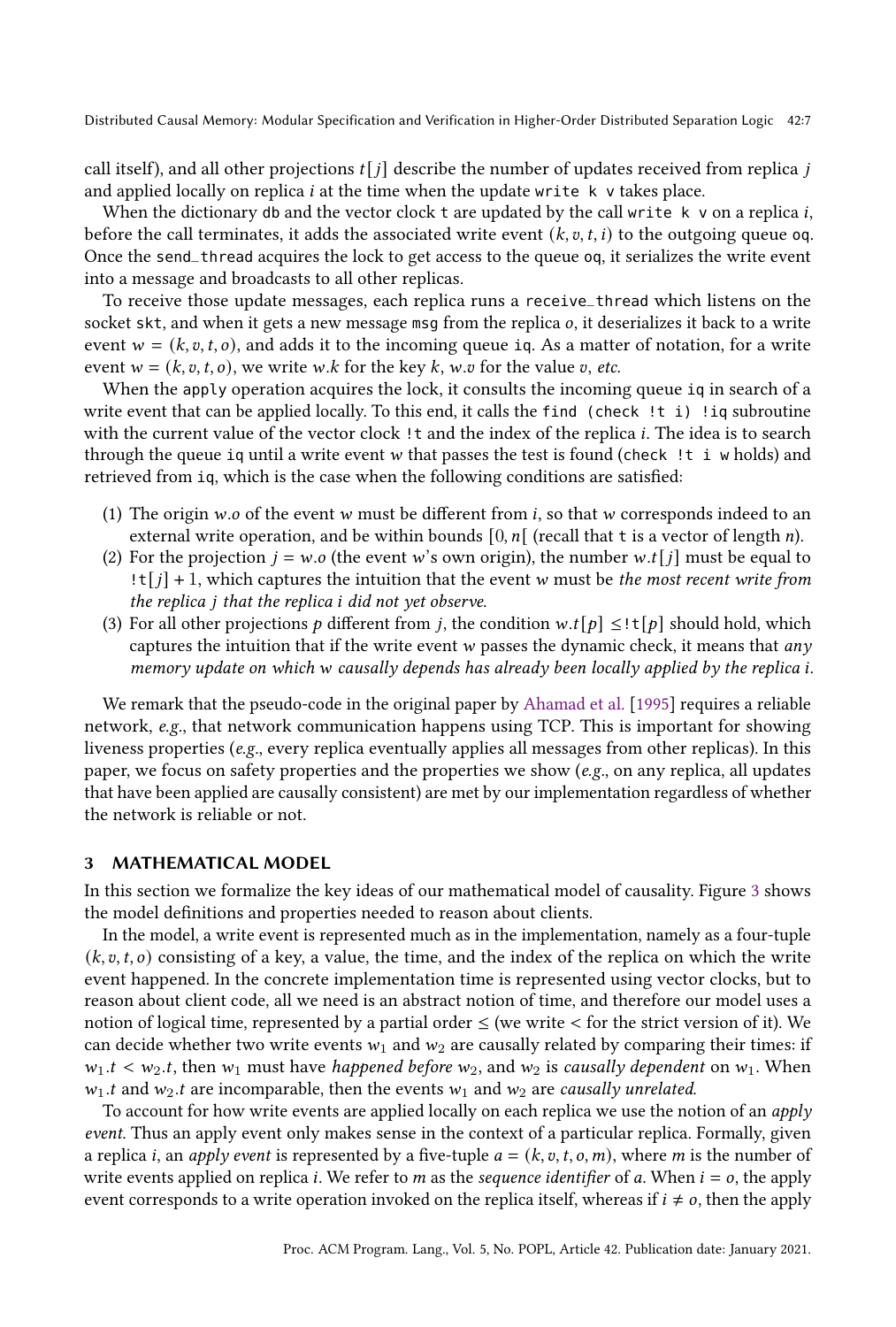#### <span id="page-7-0"></span>**EVENTS**

| (k, v, t, o)                | $\in$ Write Event $\triangleq$ Keys $\times$ Value $\times$ Time $\times$ N                                                                                     |
|-----------------------------|-----------------------------------------------------------------------------------------------------------------------------------------------------------------|
| (k, v, t, o, m)             | $\in$ ApplyEvent $\triangleq$ Keys $\times$ Value $\times$ Time $\times \mathbb{N} \times \mathbb{N}$                                                           |
| Maximals(X)                 | $\triangleq \{x \mid x \in X \land \forall y \in X. \neg (x.t < y.t)\}\$                                                                                        |
| Maximum(X)                  | $\triangleq \begin{cases} \text{Some}(x) & \text{if } x \in X \land \forall y \in X. x \neq y \implies y.t < x.t \\ \text{None} & \text{otherwise} \end{cases}$ |
| <i>Observe</i>              | : $\mathcal{P}_{fin}(ApplyEvent) \stackrel{\text{fin}}{\longrightarrow} Apply Event$                                                                            |
| $\lceil \cdot \rceil$       | : $ApplyEvent \stackrel{\text{fin}}{\longrightarrow} WriteEvent$                                                                                                |
| <b>MEMORY</b>               |                                                                                                                                                                 |
| Si                          | $\in$ LocalHistory $\triangleq \mathcal{P}_{fin}(ApplyEvent)$                                                                                                   |
| M                           | $\in$ GlobalMemory $\triangleq$ Keys $\stackrel{\text{fin}}{\longrightarrow}$ $\mathcal{P}_{\text{fin}}$ (WriteEvent)                                           |
| <b>STATES</b>               |                                                                                                                                                                 |
| $\{ M; s_1, \ldots, s_n \}$ | $\in$ GlobalState $\triangleq$ GlobalMemory $\times$ LocalHistory $\times \ldots \times$ LocalHistory                                                           |
| $Valid_G$                   | : <i>GlobalState</i> $\rightarrow$ Prop                                                                                                                         |
|                             |                                                                                                                                                                 |

## Properties of Valid States

| (Local Extensionality)   | $\forall a_1, a_2 \in s_i$ . $a_1.t = a_2.t \implies a_1 = a_2$                                                                     |
|--------------------------|-------------------------------------------------------------------------------------------------------------------------------------|
| (Global extensionality)  | $\forall k_1, k_2 \in \text{dom}(M), w_1 \in M(k_1), w_2 \in M(k_2), w_1.t = w_2.t \implies w_1 = w_2$                              |
| (Causal consistency)     | $\forall k \in \text{dom}(M), w \in M(k)$ . $(\exists a \in s_i, w.t < a.t) \implies \exists a' \in s_i$ . $\lfloor a' \rfloor = w$ |
| (Origin of write events) | $\forall k \in \text{dom}(M), w \in M(k)$ . $\exists i \in \{0n-1\}, a \in s_i$ . $i = w.o \land [a] = w$                           |
| (Origin of apply events) | $\forall a \in s_i$ . $\exists k \in \text{dom}(M), w \in M(k)$ . $ a  = w$                                                         |

Fig. 3. Mathematical model of distributed causal memory with abstract notion of validity.

event corresponds to a write event received from replica *i*. Given an apply event  $a = (k, v, t, o, m)$ , we denote by  $|a|$  the write event  $(k, v, t, o)$ , which we refer to as the *erasure of a*.

As explained in the Introduction, we keep track of all write and apply events. The local history of replica  $i$ , written  $s_i$ , is the set of all apply events observed by the replica since its initialization. The *abstract global memory*, written  $M$ , is a finite map from keys to finite sets of write events. We model the local key-value store for a replica  $i$  simply as a finite map from keys to values.

Given a set X of write or apply events,  $Maximals(X)$  (resp.  $Maximum(X)$ ) denotes the set of maximal events (resp. the maximum event) w.r.t. the time ordering. Note that, for any events  $e, e' \in$  Maximals(X), the time of  $e$  and  $e'$  are incomparable and hence  $e$  and  $e'$  are causally unrelated. Given a non-empty set of apply events A, the event Observe( $A$ ) is the maximum element of A w.r.t. the ordering of sequence identifiers. (If A is empty, we let Observe(A) be some default apply event).

The global state  $\{ |M; s_1, \ldots, s_n| \}$  consists of the abstract global memory and the local histories of all replicas. Just keeping track of apply and write events is obviously not enough; we also need to make sure that the local histories are always in a consistent state w.r.t. the abstract global memory. This will be expressed using a notion of validity. The client need not know the precise definition of validity, but only that there is some predicate  $Valid_G$  on global states, and that valid global states satisfy the properties listed in the figure. The local and global extensionality properties express that apply events and write events are uniquely identified by their times. The causal consistency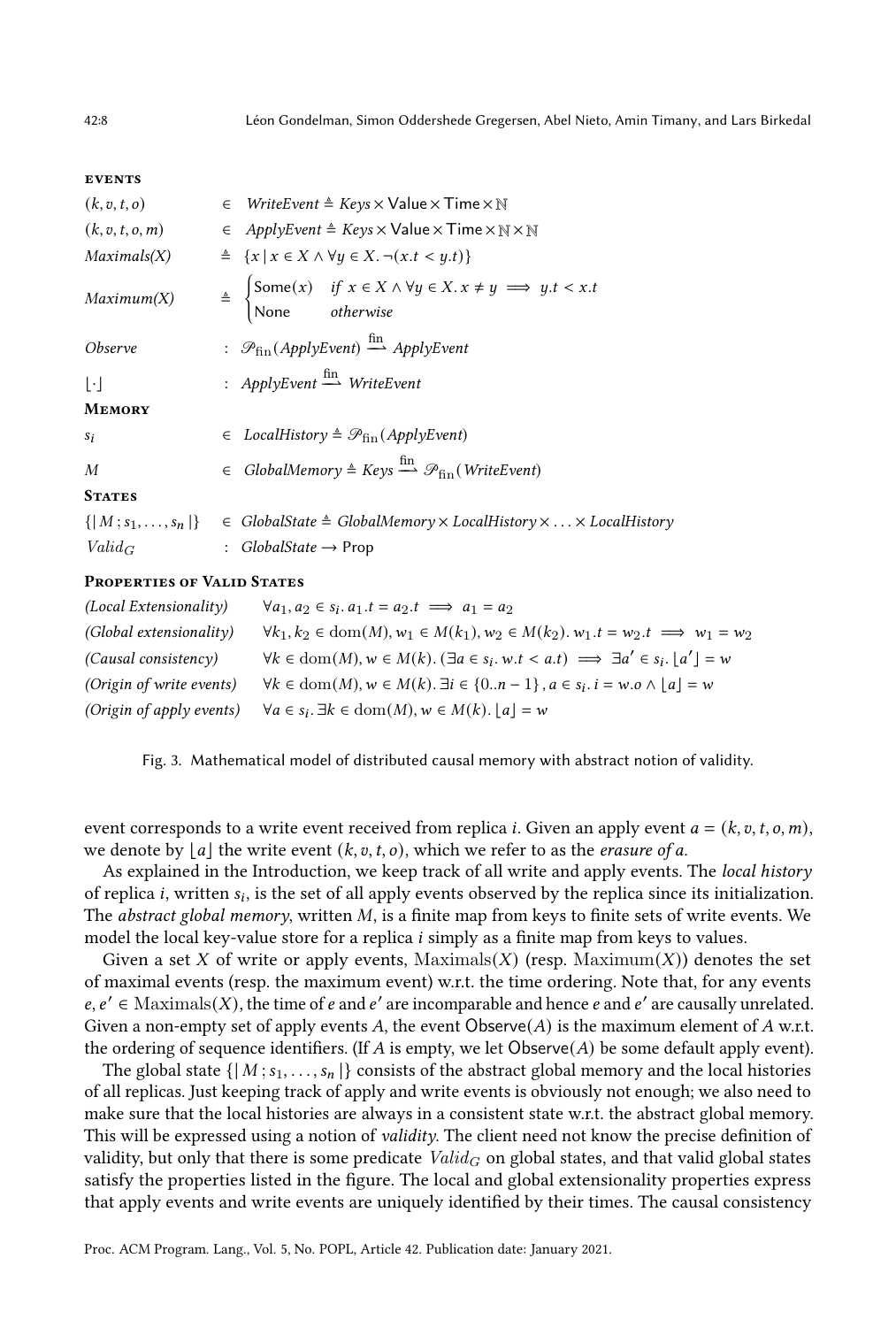<span id="page-8-2"></span>

| $P, Q \in iProp ::= True \mid False \mid P \land Q \mid P \Rightarrow Q \mid P \lor Q \mid \forall x. P \mid \exists x. P \mid \cdots$ | higher-order logic            |
|----------------------------------------------------------------------------------------------------------------------------------------|-------------------------------|
| $ P * Q  P \rightarrow Q   \ell \mapsto_n v   \{P\} \langle n; e \rangle \{x, Q\}   \square P$                                         | separation logic              |
| $ \overline{P} ^N \mid \mathcal{E}_1 \mapsto \mathcal{E}_2$                                                                            | Iris resources and invariants |
| $ z \mapsto \Phi $ Fixed(A)   IsNode(n)   FreePorts( $ip, P$ )                                                                         | Aneris specific               |

Fig. 4. The fragment of Iris and Aneris relevant for this paper.

property formalizes the intuitive description of causality from the Introduction. The origin of write property expresses that for every write event there is at least one corresponding apply event on the replica where the write occurred. The origin of apply event property says that every apply event must also be recorded in the abstract global memory.

# <span id="page-8-0"></span>4 SPECIFICATION

As discussed in the Introduction, we use the Aneris program logic built on top of the Iris program logic framework for our verification. In this section we present the Aneris specifications of our distributed database operations: read, write, and init. A summary of the specification presented in this section is included in [\[Gondelman et al. 2020,](#page-27-11) Appendix A]

In [ğ4.1](#page-8-1) we call to mind those aspects of Aneris and Iris that are necessary for following the rest of the paper and introduce the abstract Iris predicates that are provided to clients and used in the specification of the database operations. In [ğ4.2](#page-10-0) we present some laws that hold for the abstract predicates and which the client may use for client-side reasoning; the laws are the program logic version of the mathematical model from the previous section. Then we present the specifications for read and write operations in [ğ4.3;](#page-11-0) these specifications are node local and do not involve any distributed-systems-specific aspects. In [ğ4.4](#page-12-0) we explain how the distributed database is initialized and present the specification for the initialization operation; this specification naturally involves distributed-systems-specific aspects. Finally, in [ğ4.5](#page-13-0) we give a proof sketch of the client programs from the Introduction.

# <span id="page-8-1"></span>4.1 Iris, Aneris, Resources, and Tracking the State of the Distributed Database

Figure [4](#page-8-2) contains the fragment of the Iris and Aneris logics that is relevant for this paper. Here  $P$ and  $O$  range over Iris propositions. We write *iProp* for the universe of Iris propositions. Iris is a higher-order logic that features separation logic primitives: separating conjunction, ∗, and magic wand,  $\ast$ , also known as the separating implication. The points-to proposition,  $\ell \mapsto_{n} v$ , expresses exclusive ownership of memory location  $\ell$  with value  $v$  in the heap of the node *n*. The *separating* nature of the separating conjunction, and the exclusive nature of the points-to propositions can be seen in the rule  $\ell \mapsto_n v * \ell' \mapsto_n v' \vdash \ell \neq \ell'$ , where  $\vdash$  is the entailment relation on Iris propositions. This rule states that separating conjuncts assert ownership over disjoint parts of the heap. The Hoare triple  $\{P\}$   $\langle n; e \rangle$   $\{x, Q\}$  is used for partial correctness verification of distributed programs. Intuitively, if the Hoare triple  $\{P\}$   $\langle n; e \rangle$   $\{x, Q\}$  holds, then whenever the precondition P holds, e is safe to execute on node  $n$  and whenever  $e$  reduces to a value  $v$  on node  $n$  then that value should satisfy the postcondition  $Q[v/x]$ ; note that x is a binder for the resulting value. The proposition  $\overline{P}\vphantom{P}^N$  is an Iris invariant: it asserts that the proposition  $P$  should hold at all times. The invariant name  $N$  is used for bookkeeping, to prevent the same invariant from being reopened in a nested fashion which is unsound. The update modality,  ${}^{{\cal E}_1} \Longrightarrow ^{{\cal E}_2} P$ , asserts that Iris resources can be updated in such a way that P would hold. The masks  $\mathcal{E}_1$  and  $\mathcal{E}_2$  (sets of invariant names) indicate which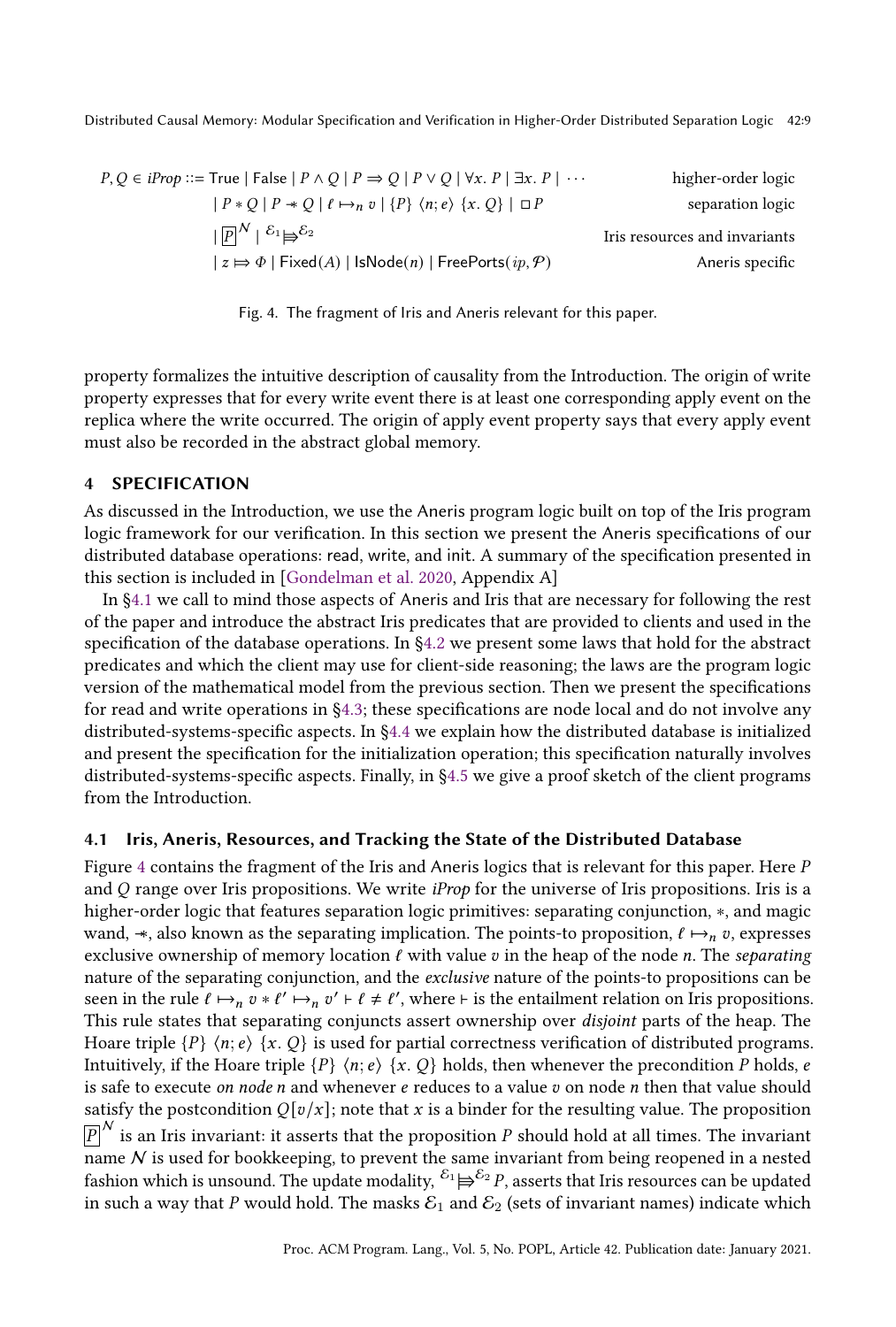<span id="page-9-0"></span>

|                         | Proposition   Intuitive meaning                                         |
|-------------------------|-------------------------------------------------------------------------|
| $\mathsf{Seen}(i, s)$   | The set s is a causally closed subset of the local history of replica i |
| $\mathsf{Snap}(k, h)$   | The set h is a subset of the global memory for key $k$                  |
| $k \rightharpoonup_u h$ | The global memory for key $k$ is exactly h                              |

Table 1. Propositions to track the state of the key-value store.

We say s is a causally closed subset of s' if:  $s \subseteq s' \land \forall a_1, a_2 \in s'$ .  $a_1.t < a_2.t \land a_2 \in s \Rightarrow a_1 \in s$ .

invariants can be accessed during this update (those in  $\mathcal{E}_1$ ) and which invariants should remain accessible after the update  $\mathcal{E}_2$ . Whenever both masks of an update modality are the same mask  $\mathcal{E}$ , which is most often the case, we write  $\models_{\mathcal{E}}$  instead of  ${}^{\mathcal{E}}\models^{\mathcal{E}}$ . We write  $P\stackrel{\mathcal{E}_1}{\Rightarrow}{}^{\mathcal{E}_2}\mathcal{Q}$  and  $P\Rightarrow_{\mathcal{E}}\mathcal{Q}$  as a shorthand for  $P \ast {}^{E_1} \Longrightarrow {}^{E_2} Q$  and  $P \ast \Longrightarrow_E Q$ , respectively. We write ⊤ for the mask that allows access to all invariants. We will explain the Aneris specific propositions later on.

Ephemeral Versus Persistent Propositions. Iris, and by extension Aneris, is a logic of resources. That is to say that propositions can assert (exclusive) ownership of resources. In this regards, propositions can be divided into two categories: ephemeral propositions and persistent propositions. Ephemeral propositions represent transient facts, i.e., facts that later stop from being true. The quintessential ephemeral proposition is the points-to proposition; the value of the memory location  $\ell$  can change by performing a write on  $\ell$ —this can be seen in the specs for writing to a memory location:

$$
\{\ell \mapsto_n v\} \langle n; \ell \leftarrow w \rangle \{x. \ x = () * \ell \mapsto_n w\}
$$

One important aspect of ephemeral propositions is that they give us precise information about the state of the program: having  $\ell \mapsto_n v$  implies that the value stored in memory location  $\ell$  on node *n* is v. The upshot of this is that while we own a points-to proposition for a location  $\ell$ , no other concurrently running thread can update the value of  $\ell$ . Hence, to allow concurrent accesses to a location, its points-to proposition should be shared, e.g., using Iris invariants. Persistent propositions, as opposed to ephemeral propositions, express knowledge; these propositions never cease to be true. The persistently modality  $\Box$  is used to assert persistence of propositions:  $\Box P$  holds, if  $P$  holds, and P is persistent. Hence, the logical entailments  $\Box P \vdash P$  and  $\Box P \vdash \Box \Box P$  hold in Iris. Formally, we say a proposition is persistent if  $P \dashv \Box P$ , where  $\dashv \vdash$  is the logical equivalence of Iris propositions. Persistent propositions, unlike ephemeral ones, can be freely duplicated, *i.e.*,  $\Box P \dashv \Box P \ast \Box P$ . The quintessential persistent propositions in Iris are Iris invariants. In addition, Hoare triples are also defined to always be persistent. This intuitively means that all the requirements for the correctness of the program with respect to the postcondition are properly captured by the precondition.

Iris Predicates to Represent the State of the Key-Value Store. Recall the intuitive specifications that we gave for the read and write operations on our distributed database in the Introduction. These specs only assert that certain write/apply events are added to the global memory/local history. Hence, it suffices to have a persistent proposition in the logic that asserts the partial information that certain events are indeed part of the local history or global memory. For this purpose, we introduce the persistent abstract predicates Seen and Snap which intuitively assert knowledge of a subset of the local history, and global memory, respectively. These abstract predicates and their intuitive meaning are presented in Table [1.](#page-9-0) Notice that the Seen predicates assert knowledge of a subset of the local history that is causally closed as defined in the figure. We will discuss the significance of causal closure later. In addition to the partial knowledge about the global memory represented using the Snap predicate, it is also useful to track the precise contents of the global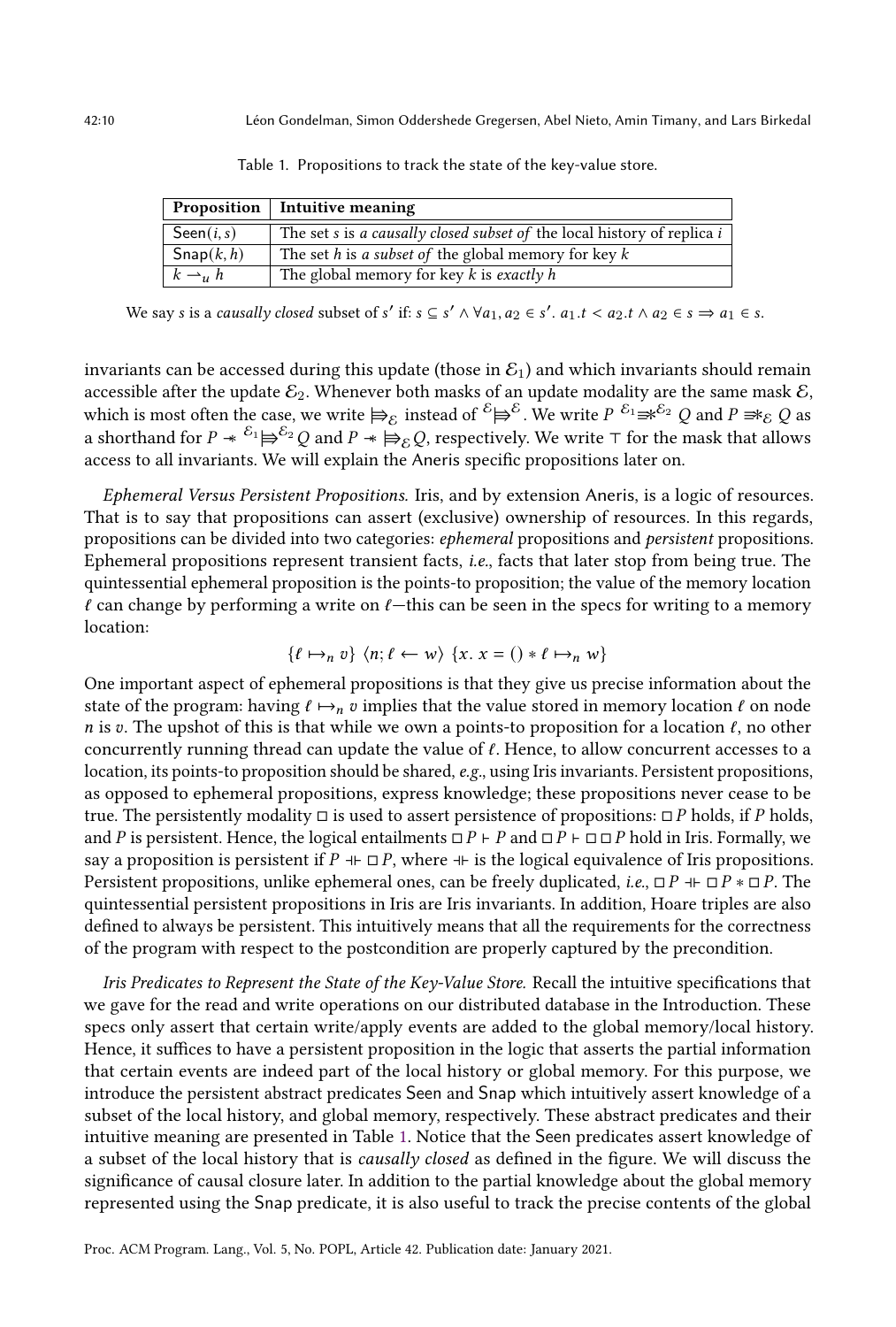#### <span id="page-10-2"></span>Properties of global memory, *i.e.*, Snap and  $\rightarrow$  *u* predicates:

$$
Span(k, h) * \text{Snap}(k, h') \vdash \text{Snap}(k, h \cup h')
$$
 (Snap union)  
\n
$$
k \rightarrow_{u} h + k \rightarrow_{u} h * \text{Snap}(k, h)
$$
 (Take Snap)  
\n
$$
\boxed{\text{GlobalInv}^{N_{\text{GI}}} * k \rightarrow_{u} h * \text{Snap}(k, h') \vdash \text{B}_{\mathcal{E}} k \rightarrow_{u} h * h' \subseteq h}
$$
 (Snap inclusion)  
\n
$$
\boxed{\text{GlobalInv}^{N_{\text{GI}}} * \text{Snap}(k, h) * \text{Snap}(k, h') \vdash \text{B}_{\mathcal{E}} \forall w \in h, w' \in h'.
$$
 (Snap extensionality)  
\n
$$
w.t = w'.t \Rightarrow w = w'
$$

#### Properties of local histories, *i.e.*, the Seen predicate:

| GlobalInv                                       | Na        | * $Seen(i, s) * Seen(i, s') \mapsto B_{\mathcal{E}}$ $Seen(i, s \cup s')$                                                             | (Seen union)                                                                                                                        |
|-------------------------------------------------|-----------|---------------------------------------------------------------------------------------------------------------------------------------|-------------------------------------------------------------------------------------------------------------------------------------|
| GlobalInv                                       | Na        | * $Seen(i, s) * Seen(i', s') \mapsto B_{\mathcal{E}} \forall a \in s, a' \in s', a.t = a'.t \Rightarrow$ (Seen global extensionality) |                                                                                                                                     |
| $a.k = a'.k \land a.v = a'.v$                   | GlobalInv | Na                                                                                                                                    | * $Seen(i, s) * Seen(i, s') \mapsto B_{\mathcal{E}} \forall a \in s, a' \in s', a.t = a'.t \Rightarrow$ (Seen local extensionality) |
| $a = a'$                                        | GlobalInv | Na                                                                                                                                    | * $Seen(i, s) * a \in s \mapsto B_{\mathcal{E}} \exists h$ . $Span(a.k, h) * \lfloor a \rfloor \in h$ (Seen provenance)             |
| Causality in terms of resources and predicates: | Ma.s.     |                                                                                                                                       |                                                                                                                                     |

$$
\boxed{\text{GlobalInv}}^{\mathcal{N}_{\text{GI}}} * \text{Seen}(i, s) * \text{Snap}(k, h) \vdash \text{B}_{\mathcal{E}} \forall a \in s, w \in h. w.t < a.t \Rightarrow
$$
\n
$$
\exists a' \in s_{|k}. \lfloor a' \rfloor = w
$$
\n(Causality)

The set  $s_{ik}$  is the set of apply events in *s* with key  $k: s_{ik} \triangleq \{a \in s \mid a.k = k\}.$ 

Fig. 5. Laws governing database resources. The mask  $\mathcal E$  is any arbitrary mask that includes  $N_{\text{GI}}$ .

memory for each key–see the example presented in §4.5. We do this using the ephemeral abstract proposition  $k \rightharpoonup_u h$  which, intuitively, asserts that the set of all write events for the key  $k$  is  $h$ . We can track the precise contents of the global memory because all write events in the global memory can only originate from a write operation on the distributed database. On the other hand, we cannot have precise knowledge about local histories because at any point in time, due to the concurrent execution of replica's apply function, a replica may observe new events.

In addition to the abstract predicates just discussed, the client will also get access to a global invariant  $\boxed{\text{GlobalInv}}^{\text{N}}$  which, intuitively, asserts that there is a valid global state, and that the predicates Seen, Snap, and  $\rightarrow$  track this global state.<sup>[4](#page-10-1)</sup> Clients need not know the definition of this invariant and can just treat it as an abstract predicate.

(For Iris experts we remark that the abstract predicates in Figure [1](#page-9-0) are all timeless, which simplifies client-side reasoning [\[Jung et al. 2018\]](#page-27-6)).

# <span id="page-10-0"></span>4.2 Laws Governing Database Resources

The laws governing the predicates Seen, Snap, and  $\rightarrow u$ , are presented in Figure [5.](#page-10-2) The laws presented in this figure, with the exception of one law that we will discuss in [ğ7,](#page-23-0) are all the laws that are necessary for client-side reasoning about our distributed database. Notice that most of these laws only hold under the assumption that the global invariant holds. This can also be seen in the fact

<span id="page-10-1"></span> ${}^4N_{GI}$  is a fixed name of the global invariant.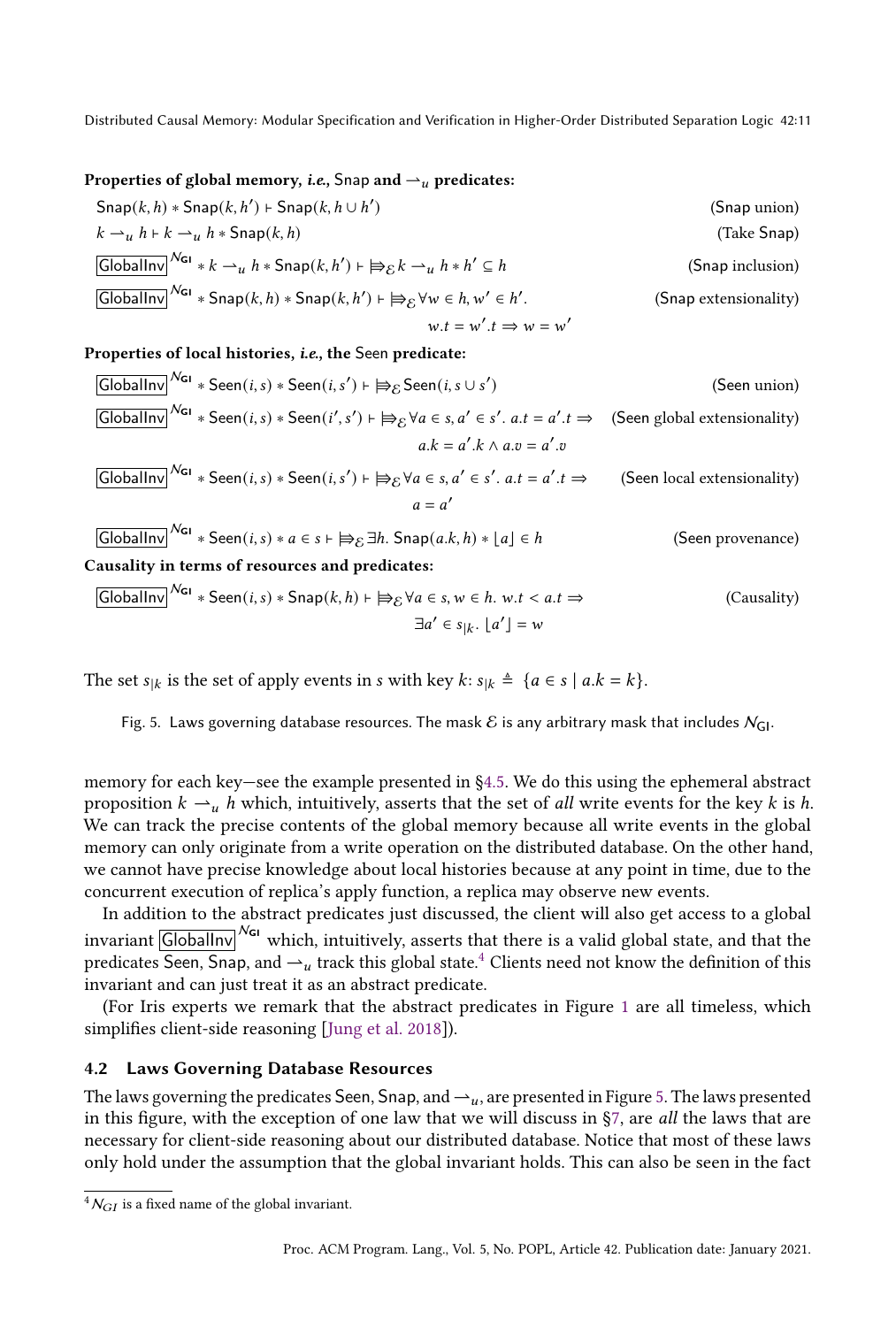that they are expressed in terms of an update modality with a mask that enables access to the global invariant. All of these laws make intuitive sense based on the intuitive understanding of the predicates Seen, Snap, and  $\rightarrow u$ . For instance, the law (Snap union) asserts that if we know that the sets h and h' are both subsets of the global memory for a key k, then so must the set  $h \cup h'$ . The extensionality laws essentially state that events are uniquely identifiable with their time: if two events have the same time, then they are the same event. The only caveat is that in case of the law (Seen global extensionality): if two apply events on two different replicas have the same time, then they must agree on their key and value, but not on their sequence identifiers which represent the order in which events are applied locally on the replica. Note that the law (Seen union), as opposed to the law (Snap union), requires access to the invariant. This is because, we need to establish causal closure (see Figure [1\)](#page-9-0) for  $s \cup s'$  in the conclusion of the law with respect to the local history tracked in the global invariant. The most important law in Figure [5](#page-10-2) is the law (Causality). This law allows us to reason about causality: if a replica  $i$  has observed an event  $a$  that has a time greater than a write event  $w$ ,  $w$  causally depends on  $a$ , then replica  $i$  must have also observed  $w$  (it must have a corresponding apply event a'). Notice that the *causal closure* property of local histories  $s$  for which we have Seen( $i, s$ ) in Figure [1](#page-9-0) is crucial for the (Causality) law to hold.

#### <span id="page-11-0"></span>4.3 Specs for the Read and Write Operations

Figure [6](#page-12-1) shows the specification for reading from and writing to the distributed database locally on a replica *i*.

Read Specification. The post condition of the read operation states formally, in the language or Aneris logic, the intuitive explanation that we described in the Introduction. It asserts that the client gets back a set of apply events s', Seen $(i, s')$ , observed by replica i performing the read operation such that  $s' \supseteq s$ . The reason for the  $s' \supseteq s$  relation is that during the time since performing the last operation by replica  $i$ ,  $i.e.$ , when we had observed the set  $s$ , some write events from other replicas may have been applied locally.

When read(k) is executed on a replica *i*, it either returns None or Some(v) for a value v. If it returns None, then the local memory does not contain any values for key k. Hence the local history s' restricted to key  $k$ ,  $s'|_k$  should be empty *cf*. the definition of  $s'|_k$  in Figure [5.](#page-10-2)

Otherwise, if it returns Some(v), then the local memory contains the value v for key k. This can happen only if the local memory of the replica at the key  $k$  has been updated, and the latest update for that key has written the value v. Consequently, the local history s' must have recorded this update as the latest apply event a for the key k, i.e., Observe(s'<sub>|k</sub>) = a. Hence  $a \in \text{Maximals}(s'_{|k})$ . The reader may wonder why  $a$  is not the maximum element, but only in the set of maximal elements. To see why, suppose that just before the read operation was executed, two external causally-unrelated writes have been applied locally on replica *i*, so that the local history recorded them as two distinct apply events whose times are incomparable. Naturally, one of two writes must have been applied before the other and the latest observed apply event must correspond to the subsequent second write event. However, as the apply operation is hidden from the client, there is no way for the client to observe which of the two writes is the latest. Consequently, all the client can know is that the latest observed event  $a$  is one of the most recent local updates for key  $k$ , *i.e.*, among the maximal elements. Naturally, the write event  $|a|$  should be in the abstract global memory. This is expressed logically by the proposition  $\textsf{Snap}(k, \{\lfloor a\rfloor\}).$ 

Write Specification. The postcondition of the write specification ensures that after the execution of write(k, v), the client gets back the resources  $k \rightharpoonup_u h \uplus \{\lfloor a\rfloor\}$  and Seen(i, s'  $\uplus \{a\}$ ), where a and | a| are respectively the apply and write events that model the effect of the write operation. The mathematical operation  $\forall$  is the disjoint union operation on sets;  $A \forall B$  is undefined if  $A \cap B \neq \emptyset$ .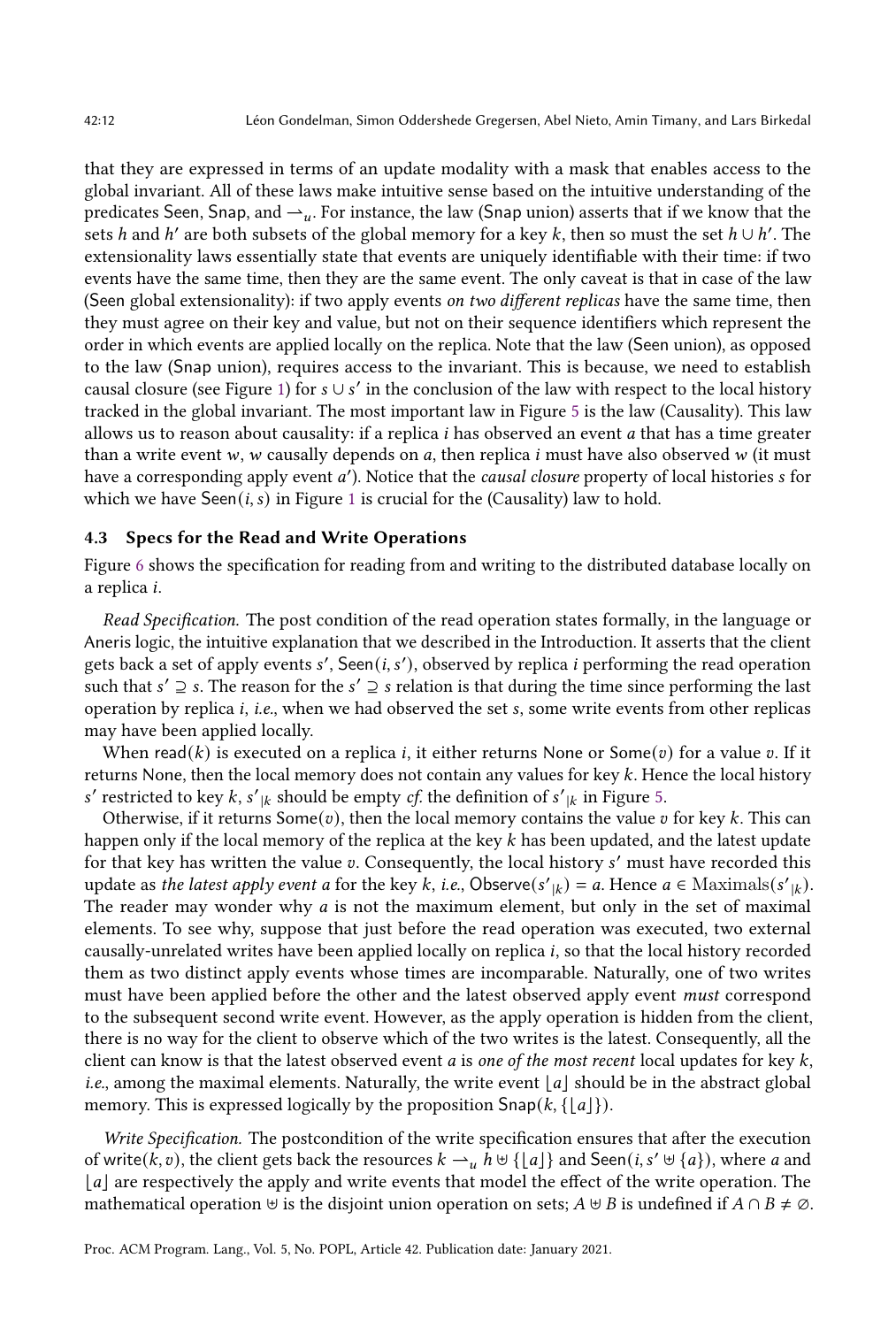<span id="page-12-1"></span>READSpec  
\n{Seen(i, s)}  
\n
$$
\langle ip_i; read(k) \rangle
$$
  
\n $\left\{\n\begin{aligned}\n& \text{elsen}(i, s') & * \\
& \left( (v = \text{None} \land s' \mid k = \emptyset) \lor \right.\n\end{aligned}\n\right.\n\left.\n\left\{\n\begin{aligned}\n& \text{if } (v = \text{None} \land s' \mid k = \emptyset) \lor \\
& \left( \exists a \in s' \mid k, v = \text{Some}(a.v) * \text{Span}(k, \{[a]\}) * a \in \text{Maximals}(s' \mid k) * \text{Observe}(s' \mid k) = a) \right)\n\end{aligned}\n\right\}$ 

<span id="page-12-5"></span>**WRITESPEC**  ${Seen(i, s) * k \rightharpoonup_h}$  $\langle ip_i; \text{write}(k, v) \rangle$  $\mathbf{I}$ ().  $\exists s' \supseteq s$ .  $\exists a. k = a.k * v = a.v * \text{Seen}(i, s' \cup \{a\}) * k \rightarrow u h \cup \{\lfloor a\rfloor\} *$  $a =$ Maximum( $s' \cup a$ ) \*  $\lfloor a \rfloor$  ∈ Maximals( $h \cup \{\lfloor a \rfloor\}$ )  $\qquad \qquad$ 

Fig. 6. Read and write specifications.

<span id="page-12-3"></span>
$$
\begin{array}{l} \text{InITSpec} \\ \left\{\begin{aligned} &\text{initToken}(i) * \text{Fixed}(A) * \text{IsNode}(ip_i) * \text{Additionally}(i) = (ip_i, p) * \\ &\left( ip_i, p \right) \in A * \text{ isList}(\text{Additionally, } v) * \text{FreePorts}(ip_i, \{p\}) * \qquad \bigstar \qquad z \mapsto \Phi_{\text{DB}} \right\} \\ &\langle ip_i; \text{ init}(i, v) \rangle \\ &\{\text{(rd, wr).} \text{ Seen}(i, \emptyset) * \text{readSpec}(\text{rd}, i) * \text{writeSpec}(\text{wr}, i)\}\end{aligned}\end{array}
$$

# Fig. 7. Specification for init.

As for read, the new set of apply events s' can be a superset of s. Contrary to read, the postcondition for write states that  $a = \text{Maximum}(s' \cup a)$ , *i.e.*, that a is actually the most recent apply event. This matches the intuition that the update write( $k, v$ ) causally depends on any other apply event previously observed at this replica.

While *a* is the maximum apply event locally, its erasure  $|a|$  is only guaranteed to be among the maximal write events, i.e.,  $|a| \in$  Maximals $(h \cup \{ |a| \})$ . Intuitively, this is because there can be other write events in  $h$ , performed by other replicas, that we have not yet locally observed. As those events are not observed on our replica, the newly added write event  $\lfloor a \rfloor$  does not causally depend on them and hence does not have a strictly greater time—in practice those write events have times that are incomparable to that of  $\lfloor a \rfloor$  as neither depend on the other.

# <span id="page-12-0"></span>4.4 Initializing the Distributed Database

Our distributed database must be initialized before it is used. Initialization takes place in two phases:

- <span id="page-12-4"></span>(1) Initialization of resources and establishing the global invariant. This phase is a logical phase, i.e., it does not correspond to any program code.
- <span id="page-12-2"></span> $(2)$  Initialization of the replica. This phase corresponds to the execution of the init function–see Figure [2.](#page-5-0)

Importantly, in the spirit of modular verification, our methodology for verifying client programs is to assume that the library is initialized when we verify parts of the client program that interact with the read and write functions. We only later *compose* these proofs with the proof corresponding to the initialization of the system–we have indeed followed this methodology in verifying all the examples discussed in this paper. Below we discuss initialization, starting with phase [2.](#page-12-2)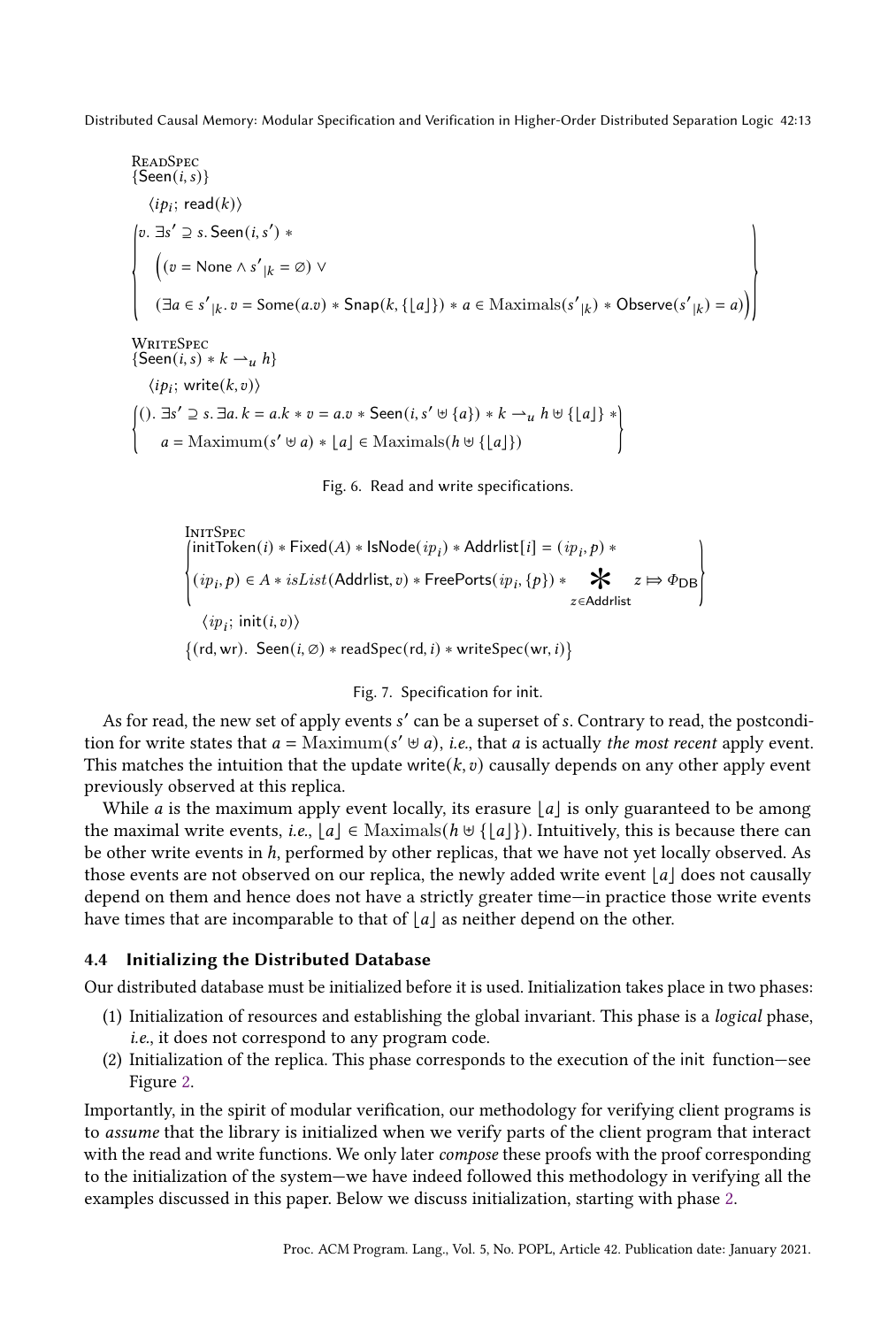The Specification of the init Function (Phase [2\)](#page-12-2). Figure [7](#page-12-3) shows the specification for the init function. The postcondition states that the new replica has not observed any events, i.e., Seen(i,  $\emptyset$ ). Furthermore, the init function returns a pair of functions that satisfy, respectively, the read and write specifications discussed earlier. This is formally written as readSpec( $rd$ , i), and writeSpec( $wr$ , i), respectively. The precondition of the init function is slightly more elaborate. Addrlist is the list of socket addresses (pairs of an ip address and a port) of all replicas of the database, including the replica being initialized. Hence, the  $i^{\text{th}}$  element of the list should be the socket address  $(ip_i, p)$ which this replica uses for communication with other replicas; this is indicated in the precondition by the assertion Addrlist $[i] = (ip_i, p)$ . The predicate  $isList(Addr)$  asserts that the AnerisLang value  $v$  is a list of values corresponding to the mathematical list Addrlist. The init function requires an *initialization token*, initToken $(i)$ ; initialization tokens are produced by the first initialization phase. Distributed systems modeled in Aneris always have a distinguished set  $A$  of fixed socket addresses, written using the persistent proposition  $\mathsf{Fixed}(A).$  The socket address  $(\emph{ip}_{i},p)$  used by replica  $i$  should be a fixed address. Moreover, on the ip address  $ip_i,$  the port  $p$  must be free (*i.e.*, must not have any socket bound to it), as indicated by the ephemeral proposition <code>FreePorts</code>(  $ip_i, \{p\}$  ). In Aneris, fixed socket addresses, as opposed to dynamic socket addresses, are those that have globally fixed so-called socket protocols (explained in the following). The persistent Aneris proposition  $\mathsf{lsNode}(ip_i)$  asserts that the node  $ip_i$  is a valid node, *i.e.*, all networking resources have been initialized. Finally, the precondition of the init function requires the knowledge that all socket addresses participating in the distributed database follow the same socket protocol  $\Phi_{\text{DB}}$ . This is written as the persistent Aneris proposition  $z \mapsto \Phi_{DB}$ . In Aneris, a socket protocol is simply a predicate over messages which restricts what messages can be sent over and/or may be received through a socket. The protocol  $\Phi_{DB}$  asserts that any message sent over the socket is the serialization of a write event  $w = (k, v, t, o)$  that has been recorded in the abstract global memory, *i.e.*, for which  $\textsf{Snap}(k, \{w\})$  holds.

Phase [1.](#page-12-4) The purely logical nature of the first phase can be seen in the fact that it is expressed in terms of an update modality:

<span id="page-13-1"></span>**INITSETUP** 

$$
\text{True} \ \vdash \ \nexists \varepsilon \, \boxed{\text{GlobalInv}}^{\text{Neu}} \ \ast \left( \bigstar \atop{0 \leq i < length(\text{Additionally})} \text{initToken}(i) \right) \ast \left( \bigstar \atop{k \in \text{Keys}} k \to_u \varnothing \right) \ast \ \text{initSpec}(\text{init})
$$

The INITSETUP rule simply asserts that resources can be allocated so as to initialize the abstract global memory with an empty set for all keys (i.e., elements of Keys), to establish the global invariant, and to provide initialization tokens for all declared replicas (i.e., elements of Addrlist). Furthermore, after the INITSETUP update is performed, we have that the init function meets the specification given in Figure [7,](#page-12-3) formally written as initSpec(init).

### <span id="page-13-0"></span>4.5 Client Reasoning about Causality

To illustrate how clients can reason about interactions with the distributed database, we give a proof sketch for the example of direct causal dependency from Figure [1.](#page-1-0) The core part of the proof is sketched in Figure [8](#page-15-0) and assumes local replicas have already been properly initialized, that the specifications from Figure [6](#page-12-1) hold for the read and write functions, and that writing is an atomic operation. Afterwards, we will show how to initialize local replicas and compose the distributed system. Notice that in this example, while  $y$  is being accessed concurrently,  $x$  is not; reading  $x$  on the right happens after the write to  $y$  on the left, and hence also after the write to x. Therefore, we use the rule WRITESPEC to reason about write( $x$ , 37) while we use the HOCAP-style specification (which we present in §7) for reasoning about write( $y$ , 1); see the accompanying Coq formalization for the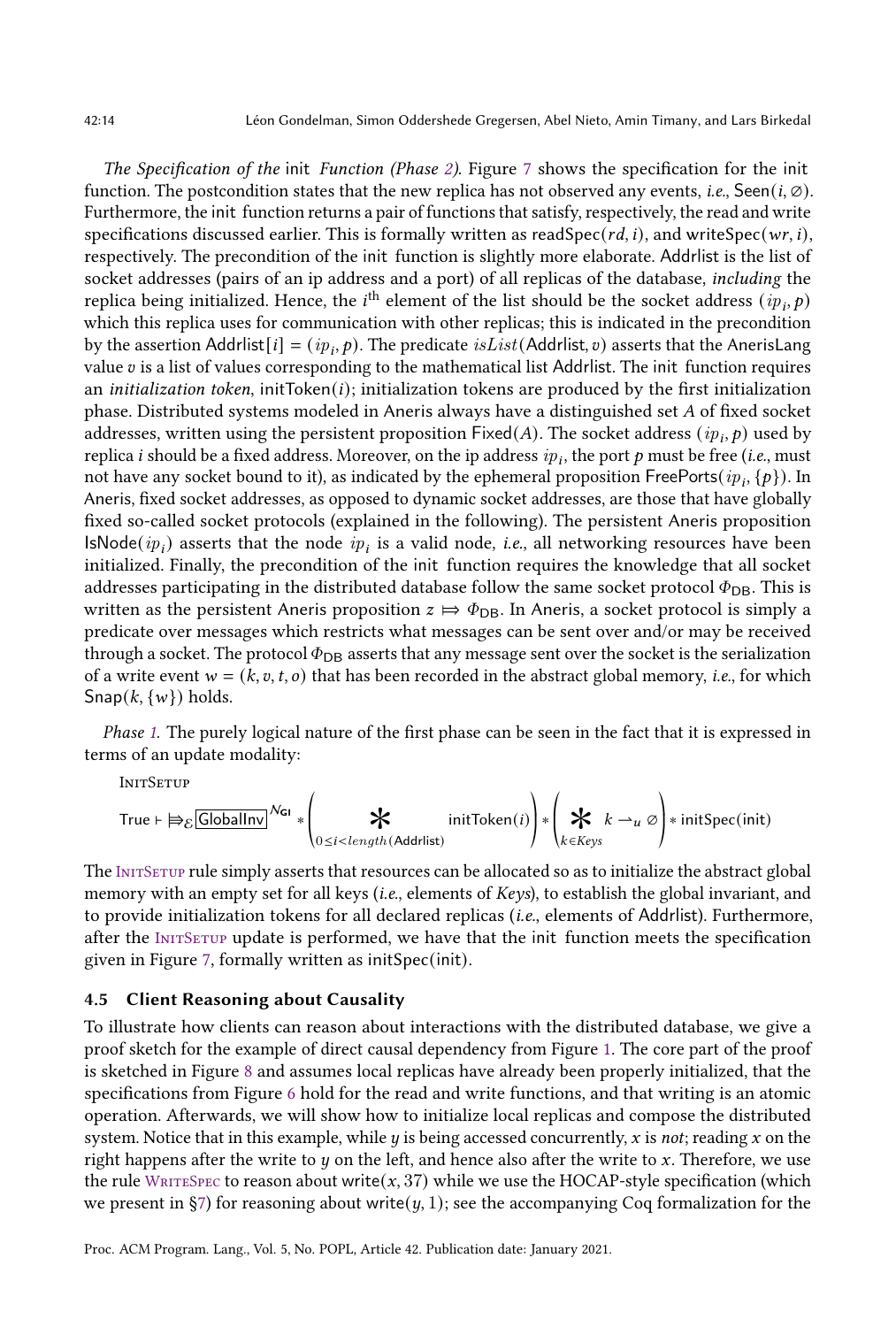full formal proof. [\[Gondelman et al.](#page-27-11) [2020,](#page-27-11) Appendix B] provides a proof sketch of the example of indirect causal dependency from Figure [1.](#page-1-0)

We remark that the proof of the example is quite similar in structure to the proof of a similar message-passing example, but for a weak memory model with release-aquire and non-atomic accesses [\[Kaiser et al. 2017\]](#page-27-12); see [ğ8](#page-24-0) for a comparison to this related work.

For our presentation here, as a convention, we will only mention persistent assertions (such as invariants and equalities) once and use them freely later.

Both nodes operate on the key *y* concurrently so ownership of *y* is put into an invariant  $\ln v_y$ . The invariant essentially says that  $y$  is in one of two states: either 1 has been written to  $y$  or not. It will be the responsibility of node  $i$  to write 1 and advance the state. When node  $j$  reads 1, it will expect to be able to gain ownership of key  $x$ . Thus when writing 1 to the key  $y$ , node  $i$  will have to establish another invariant  $\overline{ \textsf{Inv}_x (w')}$  about  $x,$  for some write event  $w'$  that has happened *before* the write of 1 to  $y$ .

The invariant  $\overline{ \textsf{Inv}_x (w')}$  asserts either ownership of  $x,$  and that the maximum event is  $w'$  with value 37, or a token  $\overline{\otimes}$ . The token is a uniquely ownable piece of ghost state (*i.e.*,  $\overline{\otimes}$  ∗  $\overline{\otimes}$  ⊦ False). Intuitively, when the first node establishes the invariant, the ownership of  $x$  is transferred into the invariant. The unique token is given to the second node and when it learns of the existence of  $\overline{\textsf{Inv}_x(w')}$  it can safely swap out the token for the ownership of x.

Node *i* initially has knowledge of its local history *s* and ownership of key *x* with history  $h_x$ such that  $h_x \subseteq [s]$  where  $[s] \triangleq \{[a] \mid a \in s\}$ . Intuitively, this means that all writes to x have been observed at node  $i$  and that any future writes to  $x$  will be causally dependent on these. Using the specification for the write function  $(cf.$  Figure [6\)](#page-12-1), we obtain updated resources for the local history and the key x, i.e., Seen(i, s'  $\forall$  { $a_x$ }) and  $x \rightarrow u$  ( $h_x \forall$  { $\lfloor a_x \rfloor$ }), such that Maximum(s'  $\forall$  { $a_x$ }) = Some $(a_x)$ . From Snap extensionality, Seen global extensionality, and the definition of Maximum we conclude  $\text{Maximum}(h_x \oplus \{\lfloor a_x \rfloor\}) = \text{Some}(\lfloor a_x \rfloor)$ , which suffices for establishing the invariant for x,  $\ln x \cdot (a_x)$ . We then open the invariant for y in order to write 1 to y (this is where we cheat in this sketch and use the assumption that write is atomic); using the invariant we just established for x it is straightforward to reestablish the invariant for y after writing 1 to y as  $\lfloor a_x \rfloor$ .  $t < \lfloor a_y \rfloor$ . follows from  $a_x \in s''$  and  $a_y$  being the maximum of  $s'' \uplus \{a_y\}$ , cf. global extensionality of Seen.

Node *j* initially has knowledge of its local history *s* and ownership of the token <sup>1</sup>. After repeatedly reading  $y$  until we read  $1$  (call to the wait function $^5$  $^5$ ), the specification for the read function gives us Snap $(y, \{ \lfloor a_y \rfloor \})$  such that  $a_y$   $v = 1$ . By Snap inclusion and by opening the invariant for  $y$  we get  $\ln v_x(w_x)$  such that  $w_x$ .  $t < |a_u|$ . We can now open the invariant for x and swap out the token for the ownership of key  $x$  and knowledge about its maximum write event. Intuitively, due to causality, as  $w_x$ .  $t < |a_y|$ . t and  $a_y$  has been observed, we are guaranteed to read something when reading from x; as Maximum(h) = Some( $w_x$ ) and  $w_x \cdot v$  = 37 the value we read has to be 37. Formally, this argument follows from extensionality of Seen and Snap, Snap inclusion, and the definition of Maximum and Maximals—we refer to the Coq formalization for all the details.

The proof sketched in Figure [8](#page-15-0) verifies the two nodes individually, assuming local replicas have been properly initialized. To set up a distributed system, we spawn two nodes that each initialize a local replica using the init function:

Let 
$$
(\text{read}, \text{write}) = \text{init}(i, ips) \text{ in } \left\| \text{let } (\text{read}, \text{write}) = \text{init}(j, ips) \text{ in } \text{write}(x, 37); \text{ write}(y, 1)
$$

\nand  $(y = 1)$ ;  $\text{read}(x)$ 

<span id="page-14-0"></span><sup>&</sup>lt;sup>5</sup>The wait( $k = n$ ) operation is just a simple loop that repeatedly reads  $k$  until the read value is  $n$ . In particular, there are no locks/other synchronization code in the wait implementation.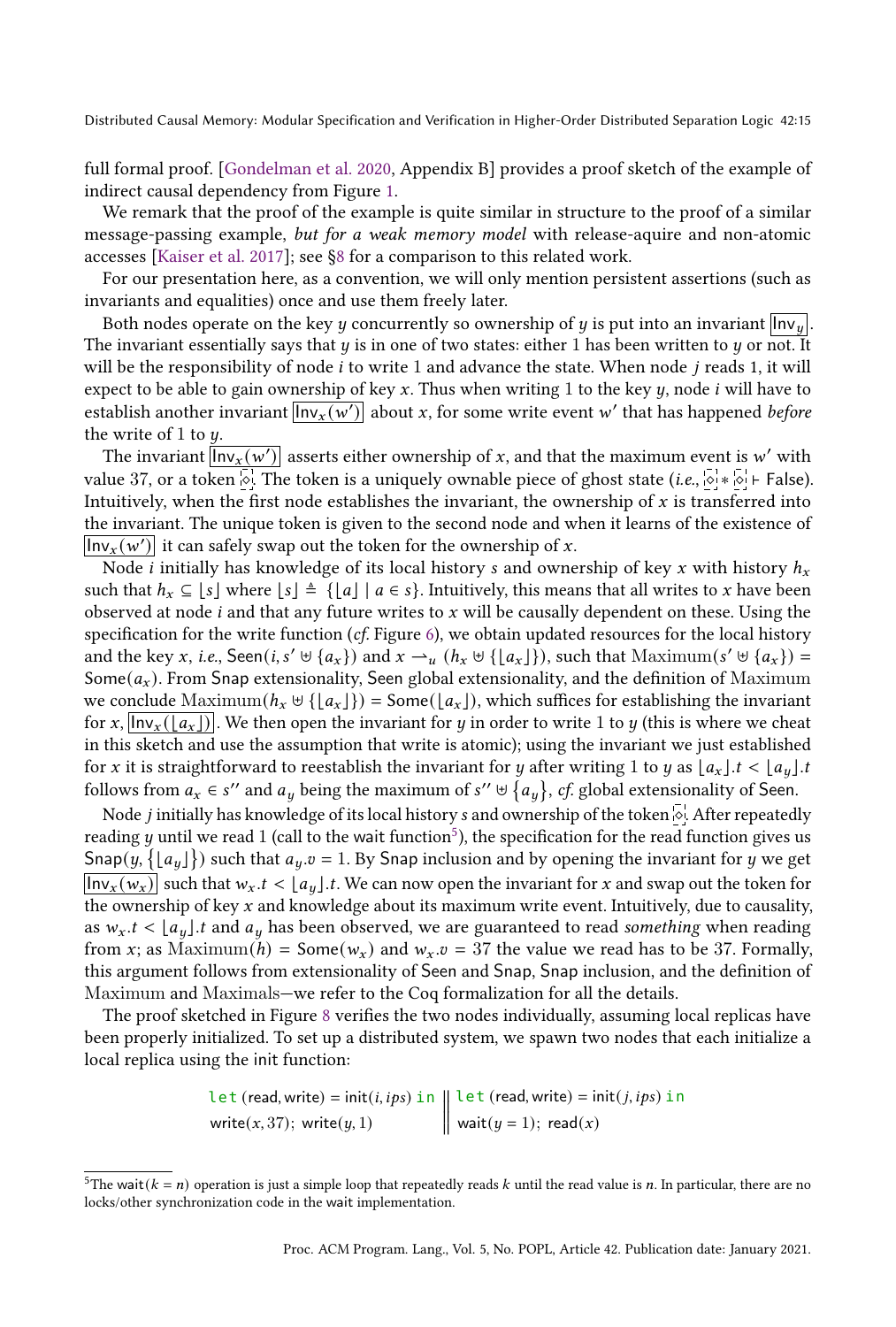#### <span id="page-15-0"></span>Invariants

$$
\ln v_x(w) \triangleq (\exists h. \, x \rightarrow_u h * \text{Maximum}(h) = \text{Some}(w) * w.v = 37) \vee \overline{\circ}.
$$
\n
$$
\ln v_y \triangleq \exists h. \, y \rightarrow_u h * \forall w \in h. \, w.v = 1 \Rightarrow \exists w'. \, w'. \, t < w.t * \overline{\ln v_x(w')}
$$

#### Node i, proof outline

$$
\left\{\begin{aligned}\n\{\text{Seen}(i, s) * x \rightarrow_{u} h_{x} * h_{x} \subseteq [s] * [\overline{\ln v_{y}}] \} \\
\text{write}(x, 37) \\
\left[\exists a_{x}, s' \supseteq s. \text{Seen}(i, s' \uplus \{a_{x}\}) * x \rightarrow_{u} (h_{x} \uplus \{\lfloor a_{x}\rfloor\})*\} \\
\text{Maximum}(s' \uplus \{a_{x}\}) &= \text{Some}(a_{x}) * a_{x}.v = 37\n\end{aligned}\right\}
$$
\n
$$
\left\{\begin{aligned}\n\text{Seen}(i, s' \uplus \{a_{x}\}) * [\overline{\ln v_{x}(\lfloor a_{x}\rfloor)}] \} \\
\text{Seen}(i, s' \uplus \{a_{x}\}) * y \rightarrow_{u} h_{y} * \ldots \\
\text{write}(y, 1) \\
\left[\begin{aligned}\n\exists a_{y}, s' \supseteq s' \uplus \{a_{x}\}. \text{Seen}(i, s'' \uplus \{a_{y}\}) * y \rightarrow_{u} (h_{y} \uplus \{\lfloor a_{y}\rfloor\})*\} \\
a_{y}.v = 1 * \text{Maximum}(s'' \uplus \{a_{y}\}) = \text{Some}(a_{y})\n\end{aligned}\right\}
$$

Node j, proof outline

{Seen(j, s) \* 
$$
[\text{Inv}_y] * [\circ]
$$
}  
\nwait(y = 1)  
\n{ $\exists s' \supseteq s, a_y \in s', w_x$ . Seen(j, s') \*  $[\text{Inv}_x(w_x)] * [\circ]$  \*  $w_x$ . $t < \lfloor a_y \rfloor$ . $t$ }  
\n{Seen(j, s') \* x  $\rightarrow u$  h<sub>x</sub> \* Maximum(h<sub>x</sub>) = Some(w<sub>x</sub>) \* w<sub>x</sub>. $v = 37$ }  
\nread(x)  
\n{ $v \cdot \exists s'' \supseteq s' . \text{Seen}(j, s'') * x \rightarrow u$  h<sub>x</sub> \*  $v = \text{Some}(37)$ }

Fig. 8. Proof sketch, example with direct causal dependency.

where  $ips$  is the list of ip addresses of the participating replicas. The proof of the combined system follows from the specification for the init function  $(cf.$  Figure [7\)](#page-12-3) and the proof sketch just given. In particular, the specification of init ensures that both the history for  $x$  and the history for  $y$  are empty and hence the precondition for node  $i$  holds.<sup>[6](#page-15-1)</sup>

Now we have a complete proof of the client program, under the assumption that the specifications for the distributed database operations hold. By combining this proof with the proof of the implementation (in [ğ6\)](#page-18-0) we get a closed correctness proof of the whole distributed system in Aneris. This means that we can apply the adequacy theorem of Aneris [\[Krogh-Jespersen et al.](#page-27-4) [2020,](#page-27-4) Section 4.2] to conclude that the whole system is safe, i.e., that nodes and threads cannot get stuck (crash) in the operational semantics. (Safety is enough to capture the intuitive desired property for this example: if we included an assert statement after the read of  $x$  that would crash if the return value is not 37, then the adequacy theorem would guarantee that this would never happen. We have included such an assert statement in the Coq formalization.)

<span id="page-15-1"></span> $^6$ In AnerisLang there is a distinguished system node, which starts all the nodes in the distributed system. Technically, phase 1 of the initialization happens in the proof of the system node, which is then composed with the proof sketch given above for the two nodes.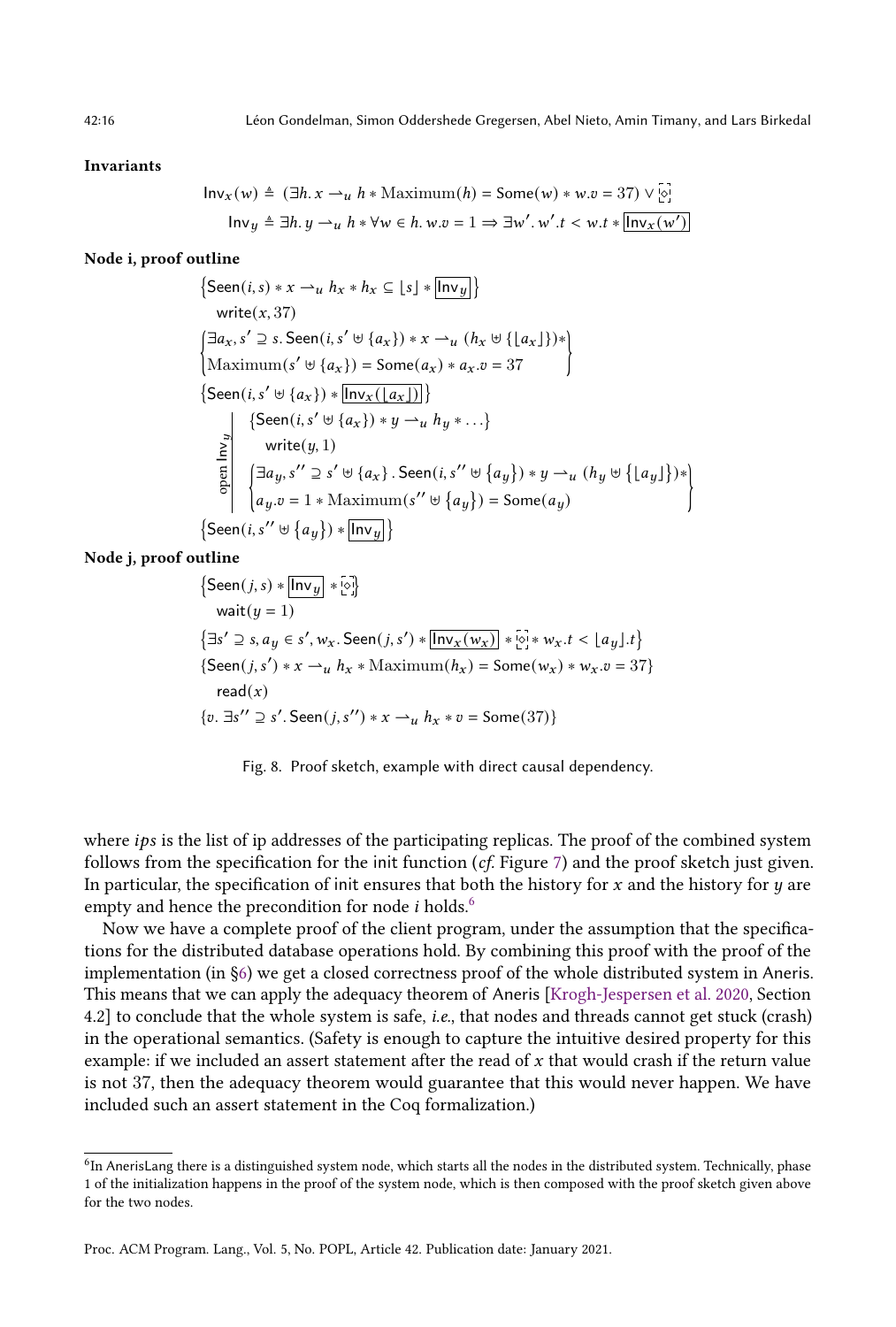<span id="page-16-2"></span>

Fig. 9. Clients using the distributed database via the Fig. 10. Vertical compositionality of specifications. session manager library.

# <span id="page-16-0"></span>5 CASE STUDY: TOWARDS SESSION GUARANTEES FOR CLIENT-CENTRIC **CONSISTENCY**

In the examples in the Introduction and [ğ4.5,](#page-13-0) each client program is co-located on the same node as the database replica that it reads from and writes to. By contrast, in a client-server architecture, a client might interact with multiple replicas (servers), and clients and replicas are located on different nodes.

The client-server setting is interesting for at least two reasons. First, it is the prevalent mode of use of databases within cloud computing (e.g., MongoDB [\[Chodorow and Dirolf 2010\]](#page-26-6) and DynamoDB [\[Sivasubramanian 2012\]](#page-28-7)), where client applications transparently interact with a georeplicated database running in the cloud. Second, there are consistency models that are tailored to the client-server setting [\[Tanenbaum and van Steen 2007\]](#page-28-8). In particular, session $^7$  $^7$  guarantees (read your writes, monotonic reads, monotonic writes, and writes follow reads) [\[Terry et al.](#page-28-6) [1994\]](#page-28-6) describe properties that programmers can use to reason about client-server interactions. For example, the monotonic writes (MW) guarantee ensures that writes happening within a session are propagated to all replicas in program order.

In this section, we show that our distributed database can be used in a client-server setting. Specifically, we build a session manager library that exposes the database's read and write operations to external clients. The library consists of two components: a client stub that proxies requests to the server, and a request handler that handles the requests server-side. Figure [9](#page-16-2) illustrates how clients (C1A, C1B, and C2) running on different nodes communicate with multiple database replicas (DB1 and DB2) via the session manager stub (SM) and request handler (RH).

We give specifications for the session manager library that rely exclusively on *persistent* resources (as opposed to the database specifications in Figure [6,](#page-12-1) which use the exclusive ownership of the global memory predicate  $k \rightarrow u$  h). This is important because multiple clients could be interacting with the same replica concurrently (and from different nodes) in an uncoordinated way.

In spite of being weaker than the underlying replicated database specifications, our session manager specifications are strong enough to prove versions of the four previously-mentioned session guarantees. This result is in line with prior work showing that, at the model level, causal consistency implies all four guarantees [\[Brzezinski et al.](#page-26-7) [2004\]](#page-26-7). In our case, we are able to establish this connection while reasoning about concrete programs.

We illustrate the guarantees with four examples that use the session manager library. In this way, the case study additionally illustrates the modularity of our approach, in particular the vertical

<span id="page-16-1"></span> $7A$  session is a consecutive sequence of reads and writes issued by a particular client.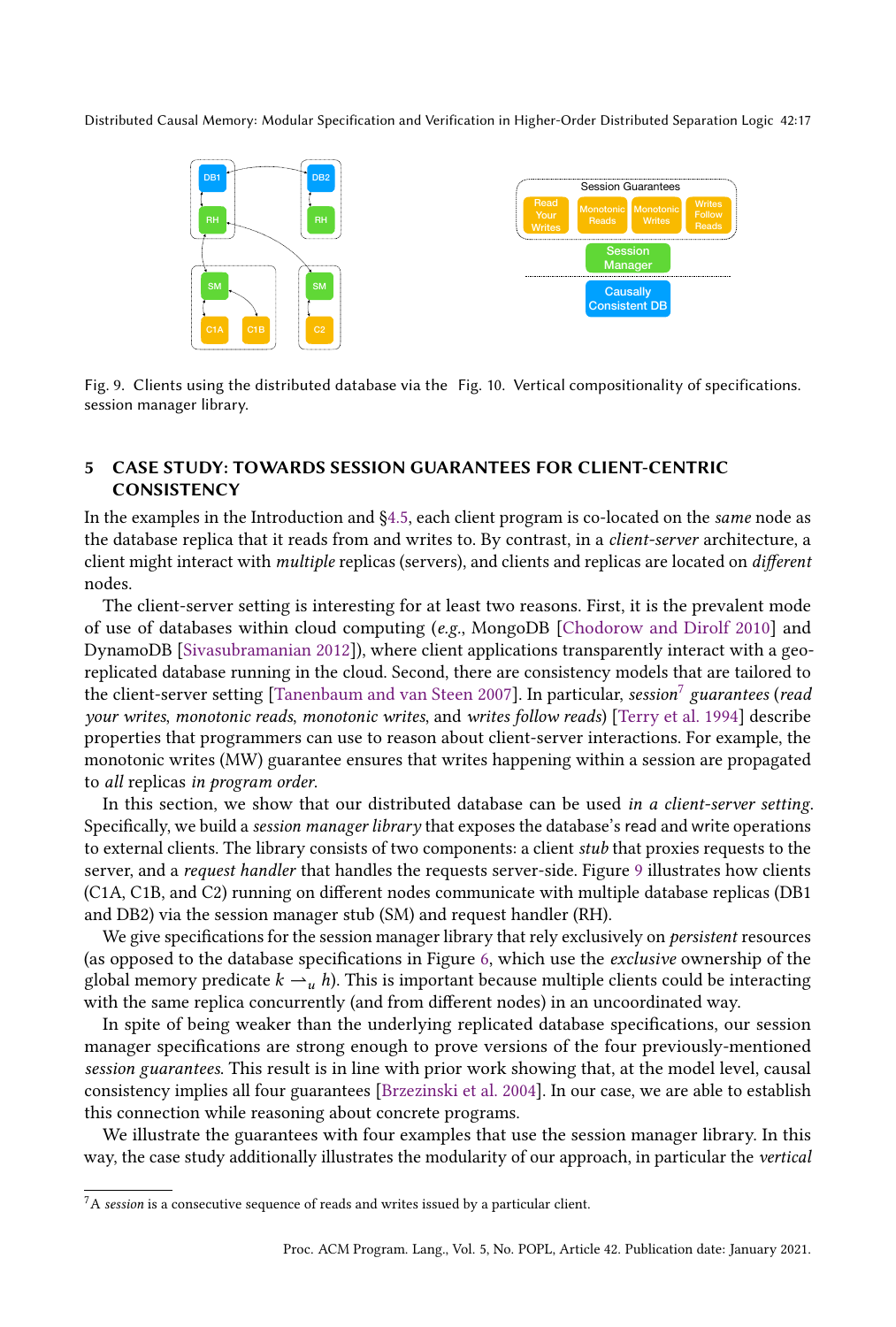<span id="page-17-0"></span>{ $\tau$ }  $\langle i p_{client}; \text{sconnect}(i p_i) \rangle$  { $\exists s. \text{Seen}(i, s) * *_{k \in \text{Keys}} \exists h_k. \text{Span}(k, h_k)$ }  $\{\mathsf{Seen}(i, s) * \mathsf{Span}(k, h)\}$   $\langle ip_{client}; \mathsf{sread}(ip_i, k) \rangle$   $\{\exists s' \supseteq s, h' \supseteq h \mathsf{Seen}(i, s') * \mathsf{Span}(k, h') * ... \}$  $\{\mathsf{Seen}(i, s) * \mathsf{Span}(k, h)\}$   $\langle ip_{client};$  swrite $(ip_i, k, v) \rangle$   $\{\exists s' \supset s, h' \supset h.\mathsf{Seen}(i, s') * \mathsf{Span}(k, h') * ... \}$ 

Fig. 11. Simplified specifications of session manager operations. Full specifications are found in [\[Gondelman](#page-27-11) [et al. 2020,](#page-27-11) Appendix C].

| Table 2. The four session guarantees. |  |  |  |
|---------------------------------------|--|--|--|
|---------------------------------------|--|--|--|

<span id="page-17-1"></span>

| Guarantee           | Program                                   | Description                                 |
|---------------------|-------------------------------------------|---------------------------------------------|
| read your writes    | swrite( $ip,k,v$ ); sread( $ip,k$ )       | Reads observe writes not older than preced- |
|                     |                                           | ing writes.                                 |
| monotonic reads     | sread(ip,k); sread(ip,k)                  | Reads observe writes not older than writes  |
|                     |                                           | observed by preceding reads.                |
| monotonic writes    | swrite $(ip,k1,v1)$ ; swrite $(ip,k2,v2)$ | Writes propagate to all replicas in program |
|                     |                                           | order.                                      |
| writes follow reads | $sread(ip, k1);$ swrite $(ip, k2, v)$     | Writes and writes observed through reads    |
|                     |                                           | propagate to all replicas in program order. |

composability of our specifications, cf. Figure [10:](#page-16-2) we are able to verify each layer using only the specifications of the layer below.

Session Manager Library. As previously mentioned, the session manager exposes the database's operations to the network. The client stub provides its user with three operations: sconnect, sread, and swrite. The client calls sconnect  $ip_i$  to start interacting with the replica located at  $ip_i$ . Reading returns an option with the retrieved value, or None if the key is not populated. All three operations are synchronous at the client-side and every call is blocking while waiting for a server to reply.

Specifications. Figure [11](#page-17-0) presents a high-level view of the session manager specifications, focusing on how the resources are updated; the full specifications are found in [\[Gondelman et al.](#page-27-11) [2020,](#page-27-11) Appendix C]. The client, located on the network node at address  $ip_{client}$ , reasons about session manager operations using the snapshot predicates Seen(*i, s*) and Snap( $k, h$ ) for local and global histories, respectively. For example, to reason about the write swrite $(i p_i, k, v)$ , the user provides Seen(*i, s*) and Snap( $k, h$ ). Once the write operation completes (is processed by the server and a reply is received), the user gets back *updated* snapshots Seen(*i*, *s'*) and Snap(*k*, *h'*), such that  $s \subseteq s'$ ,  $h \subseteq h'$ , and the written value v is stored in an apply (resp. write) event that is part of s' (resp. h'). This captures the idea that if we know that a replica observed *at least* a set *s* of writes, then after we write v the replica will have observed at least the set  $s' = s \cup \{a\}$ , where  $a.v = v$ . We can then reuse the updated snapshots in the precondition of subsequent operations (we get the initial snapshots from the postcondition of sconnect).

Session Guarantees. Table [2](#page-17-1) shows the four session guarantees and corresponding client programs we verify. Each guarantee describes what a client can infer from observing the effect of a pair of (read or write) operations within the same session. For space reasons we only describe our monotonic writes (MW) example in detail. See [\[Gondelman et al.](#page-27-11) [2020,](#page-27-11) Appendix C] or the Coq formalization for the others.

Figure [12](#page-18-1) shows a simplified specification for the MW example (we omit some network-related predicates from the precondition), which involves two consecutive writes to a replica located at address  $i p_i.$  The precondition for the Hoare triple is just knowledge that address  $i p_i$  behaves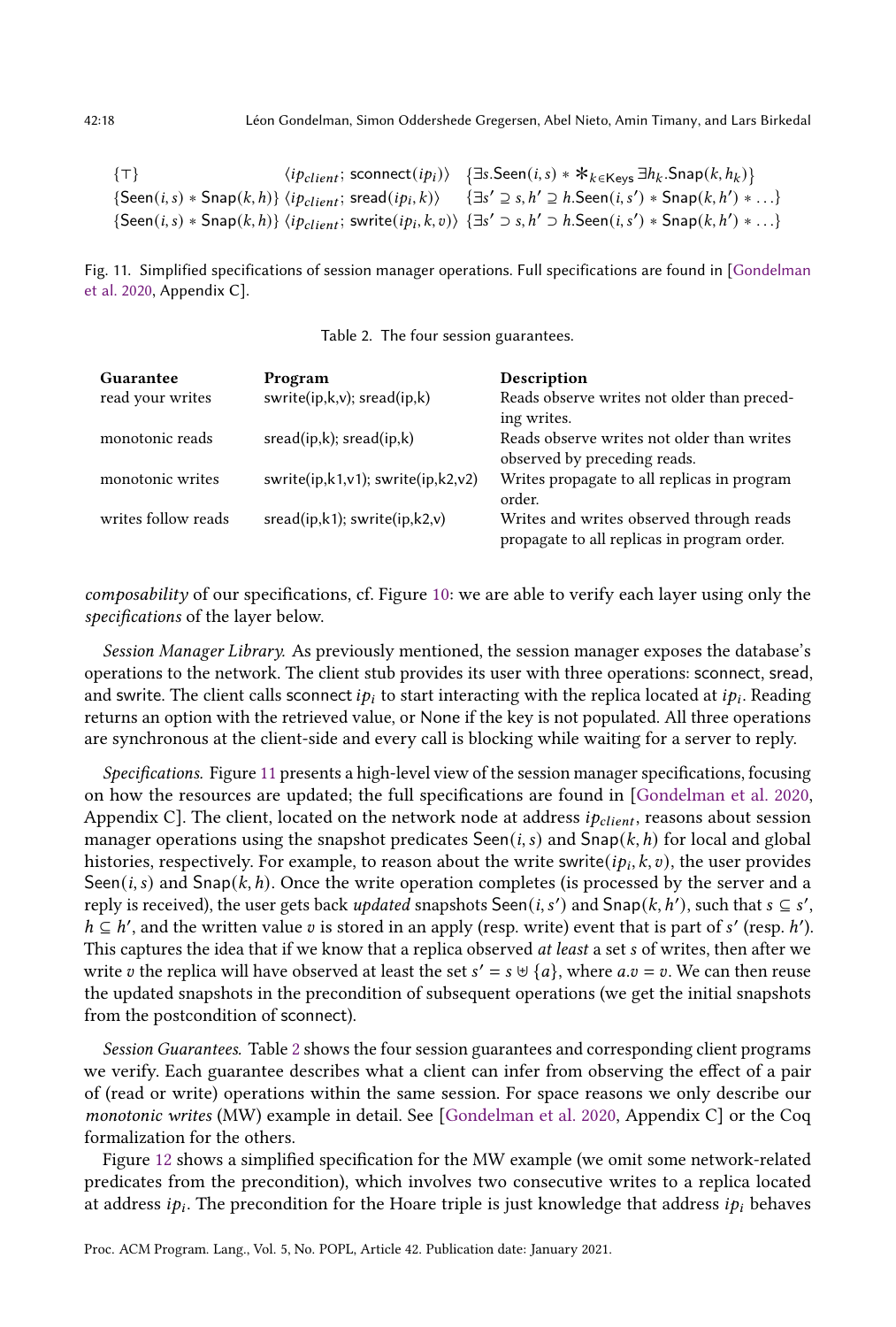<span id="page-18-1"></span>SM-MONOTONIC-WRITES  
\n{
$$
ip_i \Rightarrow \Phi_i
$$
}  
\n $\langle ip_{client}; \text{sconnect}(ip_i); \text{switch}(ip_i, k_1, v_1); \text{switch}(ip_i, k_2, v_2) \rangle$   
\n().  $\exists s_1, a_1, a_2 \ldots a_1.k = k_1 * a_1.v = v_1 * a_2.k = k_2 * a_2.v = v_2$   
\n $* \text{Seen}(i, s_1) * a_1, a_2 \in s_1 * a_1.t < a_2.t$   
\n $* (\forall a, s', j. \text{Seen}(j, s') * a \in s' * a_2.t \le a.t$   
\n $\Rightarrow_{\text{T}} \exists a'_1, a'_2, \lfloor a'_1 \rfloor = \lfloor a_1 \rfloor * \lfloor a'_2 \rfloor = \lfloor a_2 \rfloor * a'_1, a'_2 \in s' * a'_1.t < a'_2.t$ )

Fig. 12. Specification for monotonic writes example.

according to socket protocol  $\Phi_i.$  The definition of this socket protocol is a key part of verifying the session manager library, since it allows us to tie physical client requests to their logical counterparts, but is relegated to the Coq formalization for space reasons. Let us now unpack the postcondition. We obtain a snapshot  $\mathsf{Seen}(i, s)$  that represents the replica state after the two writes. Both writes are recorded in the local history  $s$  through apply events  $a_1$  and  $a_2$  that respect program order  $(a_1.t < a_2.t)$ . We ensure that the writes are propagated in the same order to all replicas through the following implication. Suppose we observe the snapshot  $\mathsf{Seen}(j, s')$  of a replica j. Now suppose that enough time has passed so that there exists an event  $a \in s'$  such that  $a_2.t \leq a.t$ ; that is, the event observed at  $a_2$  is as recent as the second write at  $a_1$ . Using the causality property from Figure [3](#page-7-0) we show that the two writes at node  $i$  have been propagated to node  $j$  as the apply events  $a_1'$  and  $a_2'$ that respect program order  $(a'_1.t < a'_2.t)$ . This way we express the MW guarantee.

We remark that our session manager library delegates the replica selection to clients. This is a simplification w.r.t practical implementations, where replica selection is done transparently by the session manager. In this simplified setting, our notion of causality is strong enough to provide session guarantees for the clients. Extending the case study to the general setting with transparent replica selection will require exposing a notion of time ( $e.g.,$  vector clocks) to the session manager and clients.

# <span id="page-18-0"></span>6 VERIFICATION OF THE IMPLEMENTATION

So far we have described how to use our specifications for client reasoning. In this section we show that our implementation from [ğ2](#page-4-0) does satisfy our specifications. Conceptually, the proof of the implementation can be split into the following three stages:

- (1) We define a concrete notion of validity tying together all layers of the model (abstraction of the replicas' physical states, local histories, and the abstract global memory), and show that validity is preserved by the write and apply operations.
- (2) We define the meaning of the abstract predicates (Seen(*i*, *s*), Snap(*k*, *h*),  $k \rightarrow u$ , *h*, GlobalInv  $^{N_{G1}}$ ) using Iris ghost state.
- (3) We define the lock invariant that governs replica-local shared data (the key-value dictionary, vector clock, in- and out-queues) and prove the correctness of the implementation of each operation.

In this section we discuss the key aspects of these three stages.

#### 6.1 Local and Global Validity

Obviously, the local history  $s_i$  must be consistent with the physical state of the replica *i* for which it tracks the updates. We model the physical state for replica  $i$  as a *local state*  $(\delta_i, t_i, s_i)$  defined as

 $(\delta_i, t_i, s_i) \in \text{LocalState} \triangleq (Keys \stackrel{\text{fin}}{\longrightarrow} \text{Option}(\text{Value})) \times \text{VectorClock} \times \text{LocalHistory}.$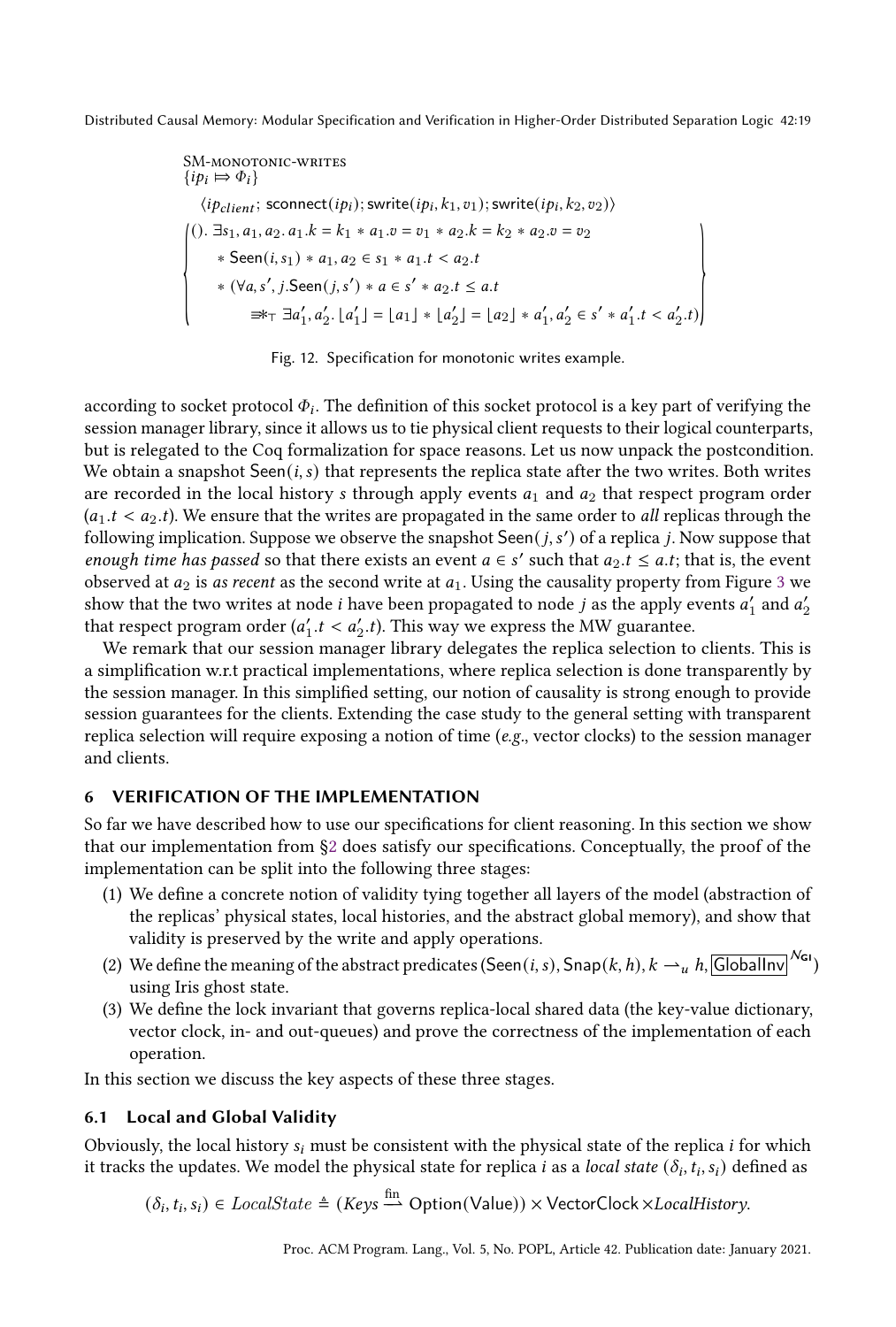<span id="page-19-3"></span>

| section $s_{1,0}$ |     |     |     |     | 111 |     |     |     | 223 | 324 |     |          |                     |
|-------------------|-----|-----|-----|-----|-----|-----|-----|-----|-----|-----|-----|----------|---------------------|
| section $s_{1,1}$ | 010 |     | 021 |     |     |     |     | 134 |     |     |     |          | local history $s_1$ |
| section $s_{1,2}$ |     | 001 |     | 012 |     | 113 | 114 |     |     |     | 225 |          |                     |
|                   | 010 | 011 | 021 | 022 | 122 | 123 | 124 | 134 | 234 | 334 | 335 | $\cdots$ | vector clock $t_1$  |

Fig. 13. A valid history  $s_1$  partitioned into sections  $s_{1,0}$ ,  $s_{1,1}$ ,  $s_{1,2}$ , and a vector clock  $t_1$  evolving through time. Each cell contains the time of apply events. For example, the apply events at section  $s_{1,1}$  (in blue color) are those events that come from the writes of replica 1. For each  $s_{1,j},$  the  $j^{\sf th}$  component of the vector clock is depicted in bold. The numbers in bold reflect condition (2) in Definition [6.1.](#page-19-0)

Here  $\delta_i$  is a model of the local key-value store <code>db</code> used by the implementation at replica  $i$ , and  $t_i$  is the vector clock stored in the reference vc in the implementation.

We express consistency of the physical state as a validity property of the corresponding local state. To this end, we first observe that a local history at replica  $i$  can be partitioned into sections according to the origin of the apply events. Concretely, given a local history  $s_i$ , we define its  $j^\textit{th}$ section, denoted by  $s_{i,j}$ , to be the subset of  $s_i$  events whose origin is j, i.e.,  $s_{i,j} \triangleq \{a \in s_i | a.o = j\}$ . Intuitively, for  $j \in \{0..n-1\} \setminus \{i\}$ , each section  $s_{i,j}$  describes the external updates from replica j applied locally on  $i$ , while the "diagonal" section  $s_{i,i}$  describes the write operations executed on the replica *i* itself. $8$ 

<span id="page-19-0"></span>Definition 6.1 (Valid Local Histories). Local history  $s_i$  is valid if the following conditions hold:<sup>[9](#page-19-2)</sup>

- (1)  $\forall a_1, a_2 \in s_i.a_1.t = a_2.t \implies a_1 = a_2$
- (2)  $\forall k. 1 \leq k \leq |s_{i,j}| \implies \exists a \in s_{i,j}. a.t [j] = k$
- (3)  $\forall a \in s_{i,i}. \forall j' \in \{0..n-1\} \setminus \{i\} . a.t[j'] = Sup \{b.t[j'] \mid b \in s_{i,j'} \land b.m < a.m\}$

$$
(4) \ \forall a \in s_{i,j}.\forall j' \in \{0..n-1\} \setminus \{j\}.\ j \neq i \implies a.t[j'] \leq Sup \{b.t[j'] \mid b \in s_{i,j'} \land b.m < a.m\}
$$

The conditions above capture the fact that all apply events in the local history must have valid times. For instance, condition (2) reflects the fact that the set of apply events of a given section  $s_{i,j}$  is downwards closed and complete w.r.t. the projection  $j$  of the vector clocks they carry. The most subtle are conditions  $(3)$  and  $(4)$ , which ensure that for any event *a* that we have in our local history, we have observed all the events it depends on before observing  $a$ . To see this, note that  $a.t[j']$  corresponds to the number of write events originating from replica  $j'$  that a depends on, and  $Sup \{b.t[j'] \mid b \in s_{i,j'} \land b.m < a.m\}$  corresponds to the number of events we have observed from replica j' before a. Figure [13](#page-19-3) illustrates the notion of validity with a concrete example.

Valid histories satisfy the following theorem which expresses the causality relation of the origin and the time projection of apply events:

THEOREM 6.2. If local history  $s_i$  is valid, then the following properties hold:

| • $s_{i,i} = \emptyset \iff \forall a \in s_i.a.t$ $[i] = 0$                                                                                                   | (Empty section characterization) |
|----------------------------------------------------------------------------------------------------------------------------------------------------------------|----------------------------------|
| • $\forall a \in s_i. \forall j' \in \{0n-1\}$ . $\forall p \in \mathbb{N}^+, p \leq a.t[j'] \implies \exists a' \in s_{i,j'}. a'.t[j'] = p$ (Local causality) |                                  |
| • $\forall a_1, a_2 \in s_{i,j}.a_1.t[j] = a_2.t[j] \implies a_1 = a_2$                                                                                        | (Component extensionality)       |
| • $\forall k. 1 \leq k \leq  s_{i,j}  \iff \exists a \in s_{i,j}. a.t [j] = k$                                                                                 | (Strong completeness)            |

Having defined the validity of local histories, we can now state the validity for local state  $(\delta_i,t_i,s_i)$ as a predicate  $\mathit{Valid}_{\mathrm{L}}(\delta_i, t_i, s_i)$  defined below.

<span id="page-19-2"></span>Proc. ACM Program. Lang., Vol. 5, No. POPL, Article 42. Publication date: January 2021.

<span id="page-19-1"></span> ${}^8\text{In}$  the following, we assume that all local histories and sections are well-formed: when we write  $s_{i,j}$ , we assume  $i, j \in$  ${0..n-1}$ , and for any  $a \in s_i$ , the vector clock a.t is of length n, the key a.k belongs to the fixed set of keys, and the sequence identifier  $a.m$  is less than or equal to the size of  $s_i$ . <sup>9</sup>Here *Sup* is the supremum function. Note that  $Sup(\emptyset) = 0$ .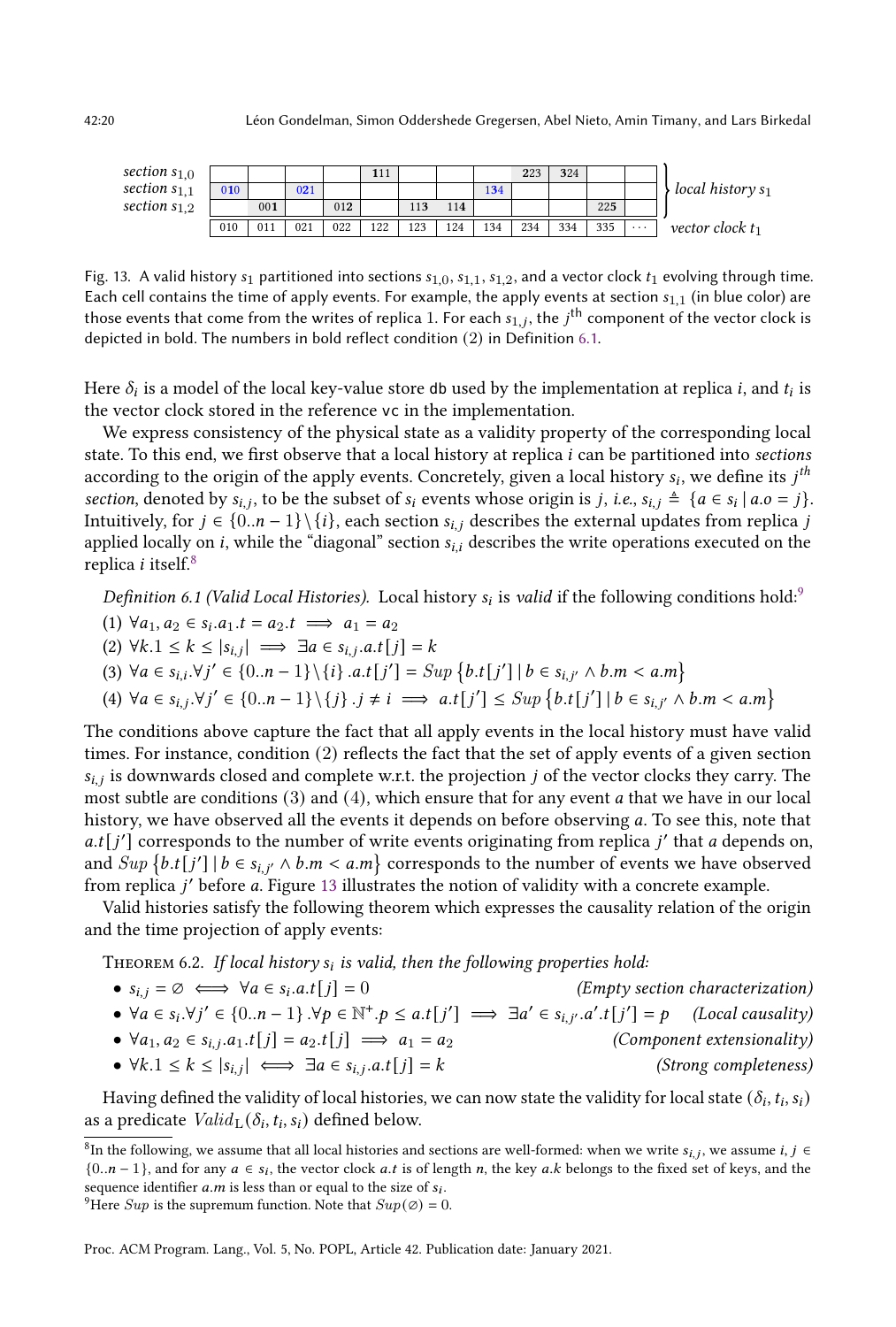<span id="page-20-1"></span>Definition 6.3 (Valid local states).  $\mathit{Valid}_L(\delta_i, t_i, s_i)$  holds if the following conditions hold:

- (1)  $\forall k \in \text{dom}(\delta_i), \forall v. \ \delta_i(k) = \text{Some}(v) \implies \exists a \in s_i.a = \text{Observe}(s_{i|k}) \land a \in \text{Maximals}(s_{i|k})$
- (2)  $\forall k. \delta_i(k) = \text{None} \implies s_{i|k} = \emptyset$
- (3)  $\forall j \in \{0 \dots n-1\}$ . $t_i[j] = Sup \{a.t[j] | a \in s_{i,j}\}\$
- (4)  $s_i$  is a valid local history

Here conditions  $(1)$  and  $(2)$  express the consistency of the local history  $s_i$  with the local store  $\delta_i$ , capturing the correctness argument of the read specification. Condition (3) states that in the local time of replica *i*, each projection  $t_i[j]$  is equal to the projection *a.t* [*j*], where *a* is the most recent event from section  $s_{i,j}$ , if such a exists, otherwise  $a.t[j] = 0$ . In particular, we have  $\forall a \in s_i$ .  $a.t \leq t_i$ . Using the notion of validity for local histories, we can now finally define validity for global states.

Definition 6.4 (Valid global states).  $Valid_G({\{ | M; s_1, \ldots, s_n | \}})$  holds if

$$
(1) \ (\forall k \in \mathrm{dom}(M), w \in M(k) . \ \exists a \in s_{w.o,w.o}. w = \lfloor a \rfloor) \land (\forall a \in \bigcup_{i=1}^{n} s_i . \ \exists w \in M(a.k) . \ w = \lfloor a \rfloor)
$$

(2) All local histories  $s_1, \ldots, s_n$  are valid.

Condition (1) defines a provenance relation between apply and write events in both directions. All the properties listed for valid global states in Figure [3](#page-7-0) follow from this definition.

Crucially, the correctness argument for the write and apply operations relies on the following validity preservation theorem (which we here state only informally; see the Coq development for the formal statement):

<span id="page-20-0"></span>THEOREM 6.5 (VALIDITY PRESERVATION). Consider a valid global state  $\{ | M; s_1, \ldots, s_n | \}$  and a replica i whose local state  $(\delta_i, t_i, s_i)$  is valid. The effects of both write and apply operations intuitively described below preserve both local and global validity.

- The effect of write event: adding a new apply event a with time  $inc_i(t_i)$  to  $s_i$  and a new write event  $\lfloor a \rfloor$  to  $M(a.k)$ , where incr<sub>j</sub> $(t_i)$  is  $t_i$  with j<sup>th</sup> incremented.
- The effect of apply event: adding a new apply event a to  $s_i$  such that a has passed the dynamic check and  $|a|$  is already in  $M(a.k)$ .

# 6.2 Ghost State

The theory of resource algebras in Iris [\[Jung et al.](#page-27-5) [2016\]](#page-27-5) can be used to define so-called ghost theories, i.e., to define resources and Iris propositions that assert ownership over resources. The exact combination of resource algebras and how they are used to define Iris propositions determines the properties of the ghost theories, e.g., which propositions are persistent/ephemeral, the way resources can be updated, e.g., allowing monotonic growth, allowing (de)allocation, etc. We refer the reader to [Jung et al.](#page-27-6) [\[2018\]](#page-27-6) and discussions therein for details of how resource algebras work.

One of the most important and versatile resource algebras is the so-called authoritative resource algebra,  $AUTH(A)$ , where A is itself a resource algebra. The elements of the authoritative resource algebra are resources that are divided into two parts: the full part, of the form  $\bullet_A$ ,  $m$ , and the fragment part, of the form  $\circ_A m$ , for a resource  $m \in \mathbb{A}$ . The idea is that  $\bullet_A m$  is the central authoritative view of the ghost state, while  $\circ_A m'$  represents fragments of  $\bullet_A m$ ; we write this as  $m' \leq_A m$ , where  $\leq_A$ is the resource inclusion relation for resources in A. Hence, owning resource  $\bullet_A m$  is ephemeral, while  $\circ_A$  *m* can possibly be split up into multiple parts, depending on how elements of A can be split. Moreover, the ownership of  $\circ_A m$  may be ephemeral or persistent depending on whether ownership of elements of A is ephemeral or persistent.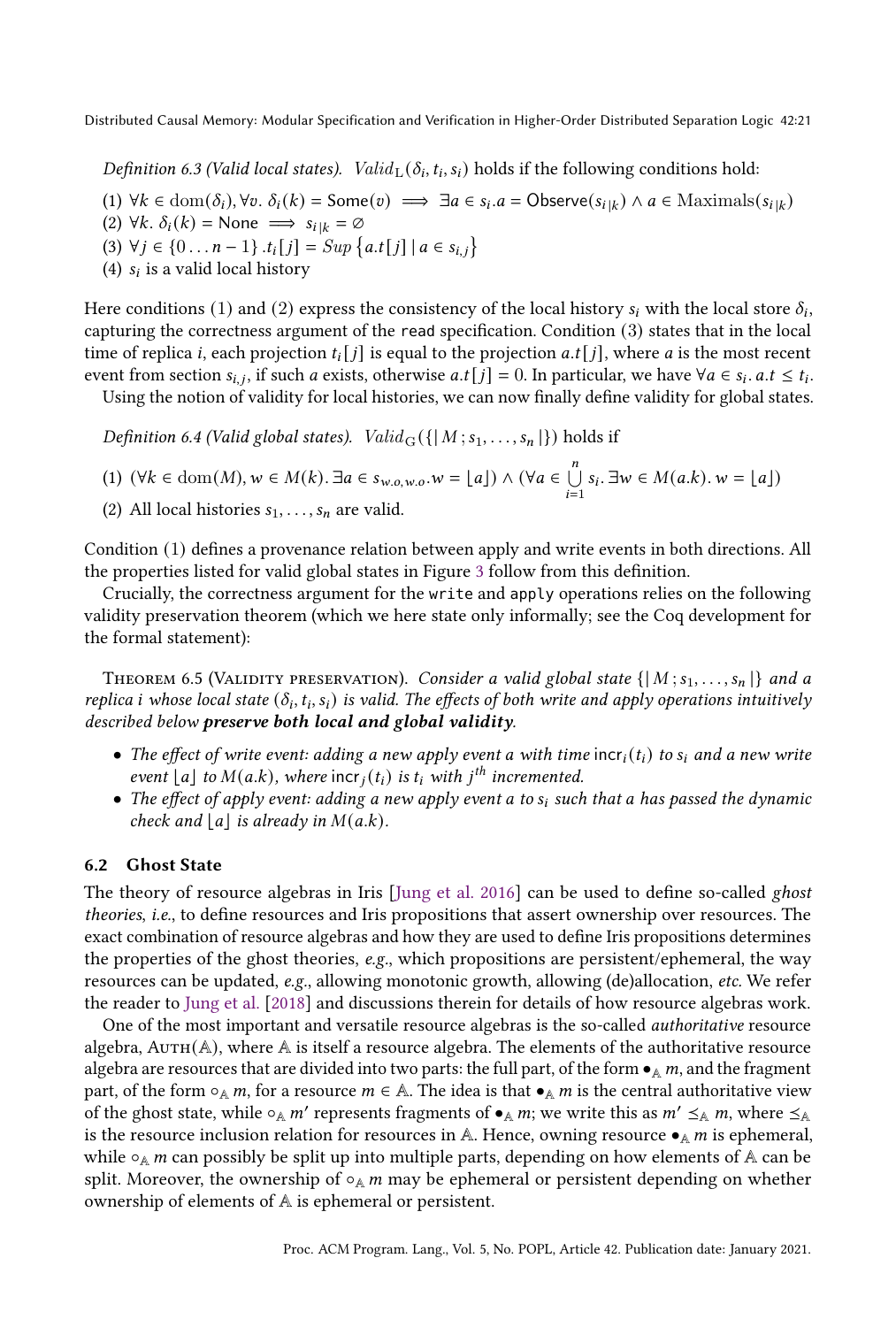s

 $\sqrt{s}$ 

s

|                       | $Predicate$ Intuitive definition                                                     |                       | Predicate   Intuitive definition                                 |
|-----------------------|--------------------------------------------------------------------------------------|-----------------------|------------------------------------------------------------------|
| $\mathsf{Snap}(k, h)$ | ownership of $\circ_{\mathbb{S}} \{ (k, h) \}$                                       | $\mathsf{Seen}(i, s)$ | ownership of $\circ_{\mathbb{C}}$ , s and $\circ_{\mathbb{L}}$   |
| $k \rightarrow u h$   | ownership of $\circ_{\mathbb{M}} \{ (k, h) \}$ and $\circ_{\mathbb{S}} \{ (k, h) \}$ | $LH_G(i,s)$           | ownership of $\circ_{\mathbb{C}}$ , s and $\bullet_{\mathbb{L}}$ |
| GM(M)                 | ownership of $\bullet_M M$ and $\bullet_S M$                                         | $LH_{L}(i,s)$         | ownership of $\bullet_{\mathbb{C}}$ , s and $\circ_{\mathbb{L}}$ |

<span id="page-21-1"></span>

|  |  |  |  |  |  |  |  |  |  | Table 3. Predicates tracking abstract state of the distributed database defined in terms of resources. |
|--|--|--|--|--|--|--|--|--|--|--------------------------------------------------------------------------------------------------------|
|--|--|--|--|--|--|--|--|--|--|--------------------------------------------------------------------------------------------------------|

<span id="page-21-2"></span>

| $GM(M) *$ Snap $(k, h)$ + $\exists h'.M(k) = h' \land h \subseteq h'$                                                                                           | (Snapshot inclusion)    |
|-----------------------------------------------------------------------------------------------------------------------------------------------------------------|-------------------------|
| $LH_G(i, s') * \text{Seen}(i, s) \vdash s$ is a causally-closed subset of s'                                                                                    | (Seen inclusion)        |
| $LH_{L}(i,s) * LH_{G}(i,s') + s = s'$                                                                                                                           | (Local hist. agreement) |
| $GM(M) * k \rightharpoonup u h * h \subseteq h' \rightharpoonup_{\varepsilon} GM(M[k := h']) * k \rightharpoonup_{u} h'$                                        | (Global mem. update)    |
| $LH_{\Gamma}(i,s) * LH_{\Gamma}(i,s) * a \in Maximals(s \cup \{a\}) \vdash \Rightarrow_{\varepsilon} LH_{\Gamma}(i,s \cup \{a\}) * LH_{\Gamma}(i,s \cup \{a\})$ | (Local hist. update)    |
|                                                                                                                                                                 |                         |

Fig. 14. Selected laws of the concrete ghost state.

Abstract Global Memory. We use two instance of the authoritative resource algebra, namely AUTH(S) and AUTH(M), for modeling the abstract global memory.<sup>[10](#page-21-0)</sup> The resource algebra S is the resource algebra of finite maps from keys to finite sets of write events. It is defined so that the inclusion relation  $M' \leq_{\mathbb{S}} M$  holds if, and only if,  $\forall x. x \in \text{dom}(M') \implies M'(x) \subseteq M(x)$ . That is, in AUTH(S) fragments track lower bounds of the sets of write events tracked in the authoritative part. Hence, ownership of fragments in  $AUTH(S)$  is persistent. The resource algebra  $M$  is the resource algebra of finite maps from keys to exclusive finite sets of write events. It is defined so that the inclusion relation  $M' \leq_M M$  holds if, and only if,  $\forall x. x \in \text{dom}(M') \implies M'(x) = M(x)$ . That is, in  $AUTH(M)$  fragments track *precisely* the sets of write events tracked in the authoritative part. Ownership of fragments in AUTH(M) is thus ephemeral. The authoritative parts of AUTH( $\mathbb{S}$ ) and  $A$ UTH(M) are used to define GM(M) which is used in the global invariant to track the abstract global memory. The fragments are used to define  $\text{Snap}(k, h)$  and  $k \to u$  h. Table [3](#page-21-1) gives the intuitive definition of these predicates. Note that fragments of both  $AUTH(S)$  and  $AUTH(M)$  are used in the definition of  $k \rightarrow u$  h. This is why we can prove the rule (Take Snap) in Figure [5.](#page-10-2) An excerpt of the laws governing the use of predicates tracking ghost resources are presented in Figure [14.](#page-21-2)

Local History. We track local histories using two different kinds of resource algebras,  $AUTH(\mathbb{C})$ and Au $\texttt{TH}(\mathbb{L})$ , one instance of each per replica. When necessary, we write  $\mathbb{C}_i$  and  $\mathbb{L}_i$  instead of just  $\mathbb C$  and  $\mathbb L$  to distinguish instances used for replica *i*. Both  $\mathbb C$  and  $\mathbb L$  are similar in that they track sets of apply events. Moreover, the ownership of the fragments in both AUTH( $\mathbb{C}$ ) and AUTH( $\mathbb{L}$ ) are persistent. The main difference between  $\mathbb C$  and  $\mathbb L$  is in their inclusion relation:

$$
s' \leq_{\mathbb{L}} s \text{ if and only if } s' \subseteq s \qquad s' \leq_{\mathbb{C}} s \text{ if and only if } s' \text{ is a causally-closed subset of  $s$
$$

We need to track local history of a replica both in the global invariant and in the local lock invariant of the replica (see below). For this reason we define propositions  $LH_G(i, s)$ , and  $LH_L(i, s)$ , respectively. Table [3](#page-21-1) gives the intuitive definition of these predicates as well as that of the Seen( $i, s$ ). Note that  $LH_G(i, s)$ , and  $LH_L(i, s)$  each have the full part of one of the two resource algebras and the fragment of the other. This fact, together with the inclusion relations above, is why we can prove the rule (Local hist. agreement) in Figure [14.](#page-21-2)

s

<span id="page-21-0"></span> $10$ We are eliding here the fact that yet another instance of the resource algebra AUTH(M) is used for modeling the abstract global memory. Both the authoritative as well as the fragment of this resource algebra are used as part of the definition of GM(M). This extra instance is used exclusively for defining the predicate  $k \rightarrow s h$  in §7. (Note that in Iris instances of resource algebras are named so as to allow us to have multiple instance of the same resource algebra.)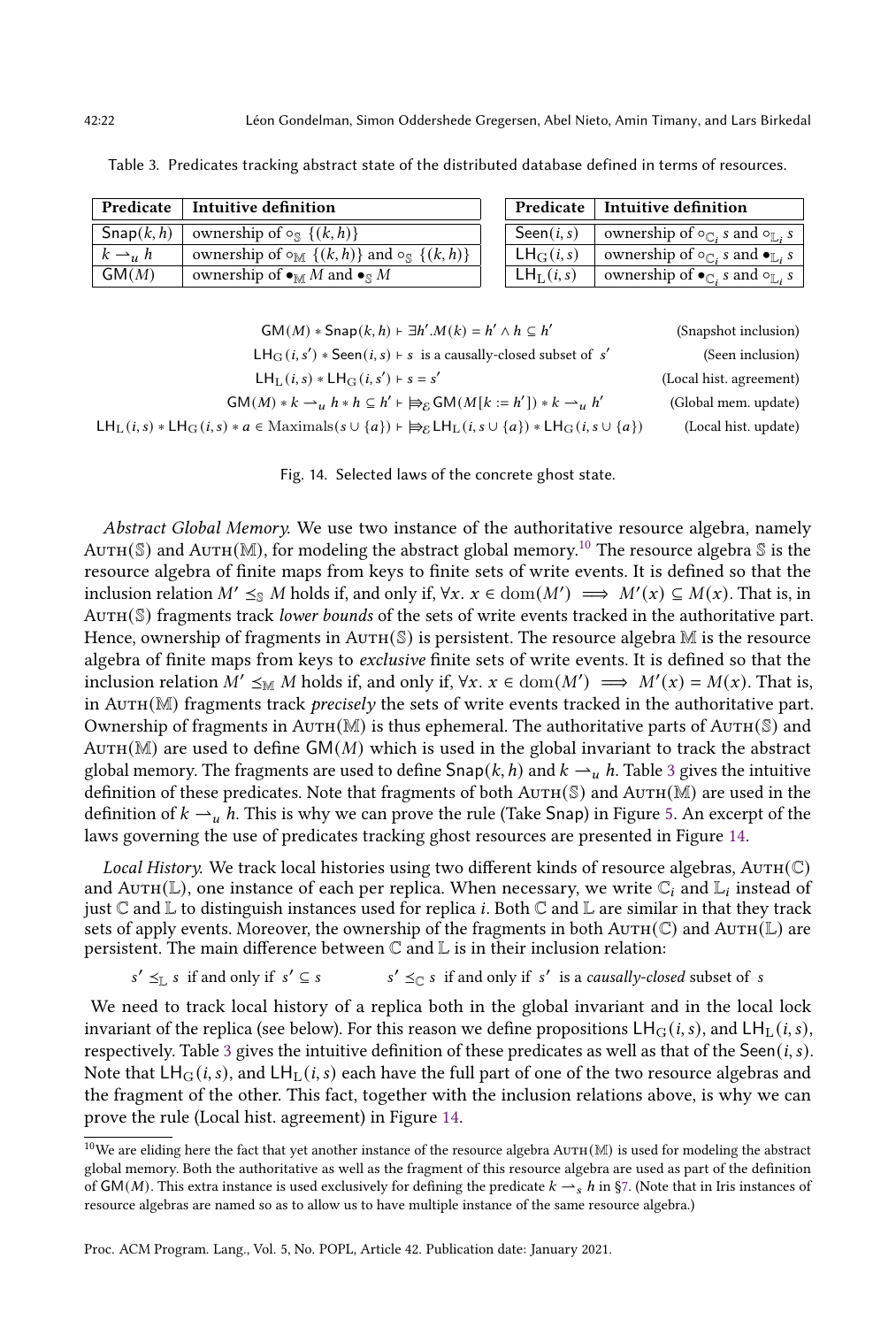Global Invariant. The global invariant defined below simply states that there should exist an abstract global memory M and local histories  $s_1, \ldots, s_n$  that we track using Iris resources such that the global state  $\{ |M; s_1, \ldots, s_n| \}$  is valid.

Globallnv 
$$
\triangleq \exists M, s_1, \ldots, s_n
$$
.  $Valid_G(\{|M; s_1, \ldots, s_n\})*GM(M) * \bigtimes_{i=1}^n LH_G(i, s_i)$ 

### 6.3 Proof of the Implementation

To verify the operations of the implementation, a crucial aspect is the choice of lock invariant. We use an Aneris lock module, which itself is implemented as a spin lock, and whose specification is very similar to the standard Iris lock, see, e.g., [\[Birkedal and Bizjak 2017,](#page-26-5) Section 7.6]. The lock module uses an abstract predicate is  $\text{Lock}(ip, \ell, P)$  to assert that the memory location  $\ell$  is a lock on node  $ip$  protecting resources described by  $P$ .

The lock invariant for our distributed database is:

$$
\mathsf{isLock}(ip_i, \mathsf{lock}, \Psi(i, \mathsf{db}, \mathsf{vc}, \mathtt{iq}, \mathsf{oq}))
$$

where

 $\Psi(i, db, \nu c, iq, oq) \triangleq$ 

 $\exists v_d, v_t, v_{iq}, v_{oq}. \exists \delta_i, t_i, s_i. \exists q_{in}, q_{out}. \exists ip_i, p.$ Addrlist $[i] = (ip_i, p) * db \mapsto_{ip_i} v_d * vc \mapsto_{ip_i} v_t * iq \mapsto_{ip_i} v_{iq} * oq \mapsto_{ip_i} v_{oq} *$  $is Dictionary(v_d, \delta_i) * isVectorClock(v_t, t_i) * InQueue(v_{iq}, q_{in}) * OutQueue(v_{oq}, q_{out}) *$  $LH_L(i,s) * Valid_L(\delta_i, t_i, s_i)$ 

The predicate Ψ asserts that the dictionary db, the vector clock vc, and the queues iq, and oq are all allocated in the local heap of the replica  $i$  with values  $v_d, v_t, v_{iq},$  and  $v_{oq},$  respectively. It also enforces that the representation predicates is Dictionary, is VectorClock, InQueue, OutQueue tie together those program values with their logical counterparts  $\delta_i$ ,  $t_i$ ,  $q_{in}$ , and  $q_{out}$ , respectively. Moreover, the predicate Ψ asserts that the local history *s* tracked for replica *i* (*cf.* LH<sub>L</sub>(*i*, *s*)) together with the dictionary  $\delta_i$  and vector clock  $t_i$  forms a valid local state, *i.e.*,  $\mathit{Valid}_L(\delta_i, t_i, s_i)$  holds. The  $InQueue (v_{iq}, q_{in})$  and  $OutQueue (v_{oq}, q_{out})$  predicates enforce that the contents of both queues are write events *a* for which we have  $\textsf{Snap}(a,k,\{a\})$ .

With the lock invariant defined as above, we verify all operations of the database. The init function can use its precondition to establish the lock invariant—in fact, initToken( $i$ ) is defined as  $LH<sub>L</sub>(i, \emptyset)$ . For the write operation we essentially need to prove that, given the precondition, it preserves the lock invariant and the global invariant, and that we can establish the post condition afterwards. The bulk of the proof, apart from reasoning about Iris resources, involves showing preservation of validity which follows directly from Theorem [6.5.](#page-20-0) For the read operation we only need to access the lock invariant and the global invariant in order to establish the postcondition–the lock invariant and the global invariant are trivially preserved as we do not change the state of the database. Recall that the postcondition of the read function almost follows from the definition of local state validity (Definition [6.3\)](#page-20-1).

For the apply operation we essentially need to prove that it preserves the lock invariant and the global invariant. This follows from Theorem [6.5.](#page-20-0)

For the send thread we only need to show that the write events we send over the network adhere to the socket protocol  $\Phi_{\text{DB}}$ . This immediately follows from  $OutQueue(v_{oq}, q_{out})$  in the lock invariant. For the receive thread we need to show that the write events we receive over the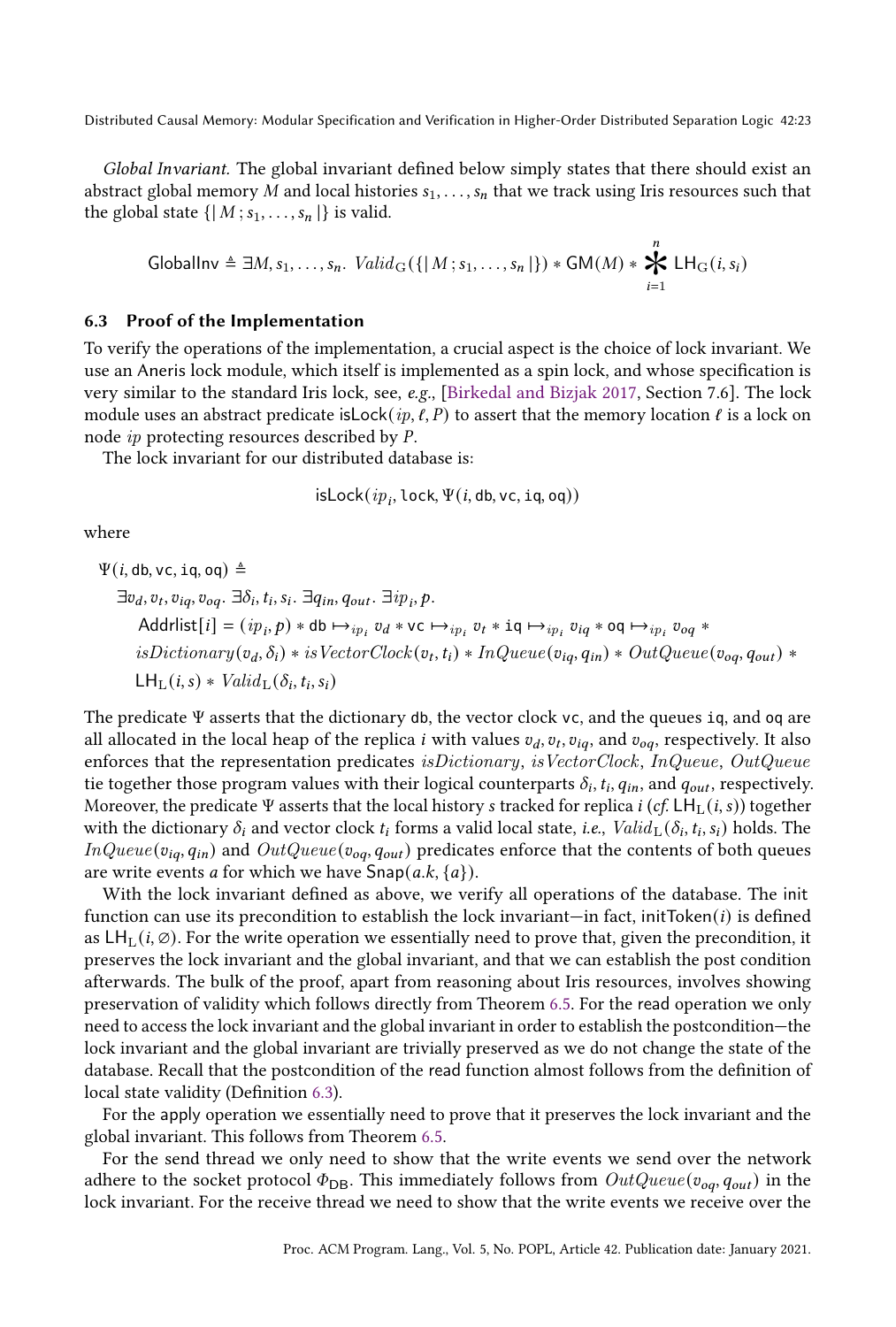network can be enqueued in  $q_{in}$ , *i.e.*, these are write events w for which we have  $\text{Snap}(w.k, \{w\})$ . This immediately follows from the socket protocol  $\Phi_{\text{DB}}$ .

# <span id="page-23-0"></span>7 HOCAP-STYLE SPECIFICATION FOR THE WRITE OPERATION

In this section we present our HOCAP-style specification for the write operation,  $cf$ , the earlier discussion in the Introduction and in [ğ4.](#page-8-0) Recall that the need for this more general specification comes from the fact that the natural specification of write involves ephemeral resources (the  $k \rightarrow u h$ resource used in the [WriteSpec\)](#page-12-5), which the clients should be able to govern by an Iris invariant in case the clients concurrently access keys. For a client to use invariants, the write operation must be atomic since otherwise the client cannot open and close invariants around the write operation. But since the write operation is not atomic, we need to use another approach—and thus we use the HOCAP-style specification approach (see [\[Birkedal and Bizjak 2017\]](#page-26-5) for an introduction to this style of specification).

In the HOCAP-style approach, there are in fact two views of the abstract state of the global memory of the key-value store: the client view  $k \rightarrow u$ , which we have seen before, and the module view  $k \rightarrow s$  h; both of the abstract predicates are provided to the client as part of the modular specification interface of the replicated database. These two views always agree on the abstract state of the global memory, i.e.,  $k \rightharpoonup_s h * k \rightharpoonup_u h' \rightharpoonup_h h'$ . One of the key ideas is that neither the client nor the module can update its own view of the abstract global memory on their own. Instead, the module delegates updating the abstract global memory to the client (so that the client can control what happens in case the client needs to coordinate concurrent accesses using invariants). Thus the HOCAP-style write specification is parametrized by view shifts (update modalities) which the client has to prove and which allow the client to update the module's view of the abstract global memory  $k \rightharpoonup_s h$  by combining it with its own view  $k \rightharpoonup_u h$  of the abstract global memory. The latter is done using the following law

$$
\forall w, \mathcal{E}. \ k \rightarrow_s h * k \rightarrow_u h \vdash \exists \varepsilon \, k \rightarrow_s h \uplus \{w\} * k \rightarrow_u h \uplus \{w\}
$$
 (System User Update)

which we provide to the client as part of the modular interface describing the laws governing database resources. This law is in fact the single law that is missing in Figure [5](#page-10-2) from  $\S 4.2^{11}$  $\S 4.2^{11}$  $\S 4.2^{11}$ 

With this in mind, our the HOCAP-style specification for write is formally stated as follows:

<span id="page-23-2"></span>
$$
\forall \mathcal{E}, k, v, s, P, Q. N_{\mathsf{GI}} \subseteq \mathcal{E} \Rightarrow
$$
  
\n
$$
\Box \left( \forall s', a. (s \subseteq s' * a \notin s' * a.k = k * a.v = v * P \right)
$$
  
\n
$$
\top \Rightarrow^{\mathcal{E}} \forall h. \left( \begin{matrix} \lfloor a \rfloor \in \text{Maximals}(h \uplus \{\lfloor a \rfloor\}) * k \rightarrow_s h * \\ \text{Seen}(i, s' \uplus \{a\}) * \text{Maximum}(s' \uplus \{a\}) = a \end{matrix} \right)
$$
  
\n
$$
\Rightarrow \varepsilon_{\mathcal{E} \setminus N_{\mathsf{GI}}} k \rightarrow_s h \uplus \{\lfloor a \rfloor\} * \mathcal{E} \Rightarrow^{\mathcal{T}} Q a h s' \Rightarrow
$$
  
\n
$$
\{P * \text{Seen}(i, s)\} \langle ip_i; \text{write}(k, v) \rangle \{v.v = () * \exists h, s', a.s \subseteq s' * Q a h s' \}
$$

where P has type iProp and Q has type ApplyEvent  $\rightarrow \mathcal{P}_{fin}(WriteEvent) \rightarrow LocalHistory \rightarrow iProp$ .

Consider the view shifts before the Hoare triple for write. The client has to show, for the client's choice of predicates  $P$  and  $Q$ , that, given  $P$  and an apply event  $a$  corresponding to the write, if the client opens up invariants from the mask  $X = \top \setminus \mathcal{E}$  and then additionally gets access to the module's view of the abstract state  $k \rightarrow s$ , then the client must be able to (1) update the abstract state to  $k \rightharpoonup_s h \uplus \{[a]\}\$ , and, in doing so, they may open (and close) all invariants in  $\mathcal{E}$ , except

<span id="page-23-1"></span> $^{11}\rm{We}$  define the meaning of these abstract predicates using appropriate Iris resource algebras and prove this law when verifying the implementation of the database.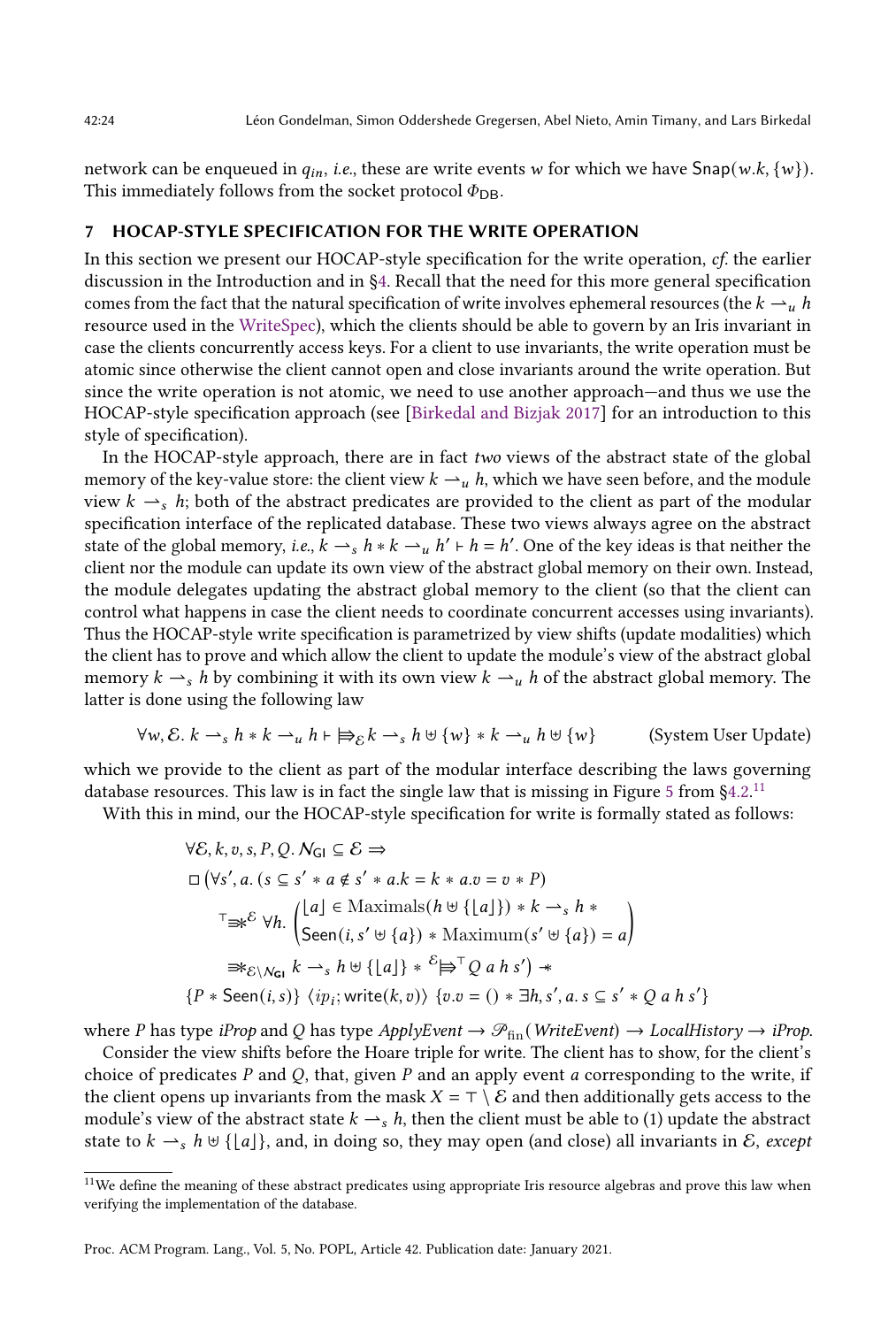for the global invariant  $N_{GI}$  (which makes sense since that invariant is used internally by the implementation), and (2) close the invariants in  $X$  and then establish  $Q$ .

We remark that this use of view shifts is slightly more advanced than standard HOCAP-style specifications because here the client is allowed to open some invariants (those in  $X$ ) before updating the abstract state and then close the invariants in  $X$  again to establish the postcondition  $Q$ .

This HOCAP-style specification of the write operations is our official specification and the one we have proved and use in our Coq formalization to verify client programs in a modular way.

As we mentioned earlier, the specification for the write operation in Figure [6](#page-12-1) (WRITESPEC) is derivable from the HOCAP-style specification above. To prove this, take E to be ⊤, let  $P \triangleq k \rightharpoonup u h$ (provided in the precondition of WRITESPEC) and let

$$
Q a h' s' \triangleq h = h' * a.k = k * a.v = v * \lfloor a \rfloor \in \text{Maximals}(h' \uplus \{\lfloor a \rfloor\}) *
$$

$$
k \rightarrow_u h' \uplus \{\lfloor a \rfloor\} * \text{Seen}(i, s' \uplus \{a\}) * a = \text{Maximum}(s' \uplus \{a\}).
$$

We can prove the equality  $h = h'$  in Q because we have  $k \rightharpoonup_u h$  (as P) and we know that the client and the module always agree on the view of the abstract global memory. Additionally, we use the rule [System User Update](#page-23-2) with  $w = \lfloor a \rfloor$  and  $\mathcal{E} = \top \setminus \mathcal{N}_{\text{GI}}$  to prove the update modality  $\Rightarrow \varepsilon_1 \mathcal{N}_{\text{GI}}$  in HOCAP-style spec above and obtain  $k \rightharpoonup_s h' \uplus \{\lfloor a\rfloor\}$  and  $k \rightharpoonup_u h' \uplus \{\lfloor a\rfloor\}$  (needed to prove  $Q$ ).

# <span id="page-24-0"></span>8 RELATED WORK

[Lesani et al.](#page-28-3) [\[2016\]](#page-28-3) present an abstract causal operational semantics for replicated key-value store implementations and their client programs. Through a refinement argument, two implementations in Coq's functional language, Gallina, are shown to realize this semantics. As a result of their approach, client programs can automatically be verified by model checking. In comparison, our work allows both the distributed database and clients to be implemented in a realistic ML-like language and verified using a separation logic in a completely modular way. This mean we can build libraries and provide abstractions on top of clients, as exemplified by our session manager library, and compose the database with other components to build and verify larger distributed systems. It is unclear how the approach of [Lesani et al.](#page-28-3) would scale to a larger setting where a key-value store is just one component of a distributed system.

Several approaches exist for reasoning about weaker consistency models of distributed databases and their clients, including declarative approaches, e.g., [Adya et al.](#page-26-8) [\[2000\]](#page-26-8); [Ahamad et al.](#page-26-3) [\[1995\]](#page-26-3); [Burckhardt et al.](#page-26-9) [\[2012\]](#page-26-9); [Cerone et al.](#page-26-10) [\[2015,](#page-26-10) [2017\]](#page-26-11); [Cooper et al.](#page-26-12) [\[2008\]](#page-26-12); [Gotsman et al.](#page-27-2) [\[2016\]](#page-27-2) as well as operational approaches, e.g., [Crooks et al.](#page-26-13) [\[2017\]](#page-26-13); [Kaki et al.](#page-27-3) [\[2018\]](#page-27-3); [Schewe and Zhang](#page-28-9) [\[2018\]](#page-28-9); [Xiong et al.](#page-28-4) [\[2019\]](#page-28-4). Common for all these works is that they reason about high-level models of distributed replicated databases and protocols with tools tailored for reasoning about databases, specific combinations of consistency models, and specific consistency guarantees. In constrast, our approach is aimed at the verification of concrete implementations and allows databases and clients to be composed with other components to build and verify larger distributed systems while also allowing us to reason about the weak consistency offered by the implementation.

Formal specification and verification of distributed systems and algorithms has been carried out by means of model checking [\[Holzmann 1997;](#page-27-13) [Killian et al.](#page-27-14) [2007;](#page-27-14) [Lamport 1992;](#page-28-10) [Pnueli 1977\]](#page-28-11) and, more recently, using a variety of program logics: Disel [\[Sergey et al.](#page-28-12) [2018\]](#page-28-12) is a Hoare Type Theory for distributed program verification in Coq with ideas from separation logic. IronFleet [\[Hawblitzel](#page-27-15) [et al.](#page-27-15) [2015\]](#page-27-15) allows for building provably correct distributed systems by combining TLA-style statemachine refinement with Hoare-logic verification in a layered approach, all embedded in Dafny [\[Leino 2010\]](#page-28-13). Verdi [\[Wilcox et al.](#page-28-14) [2015\]](#page-28-14) is a framework for writing and verifying implementations of distributed algorithms in Coq. Here we build on the Aneris logic, which supports horizontal and vertical composability of distributed systems implemented using sockets, node-local state and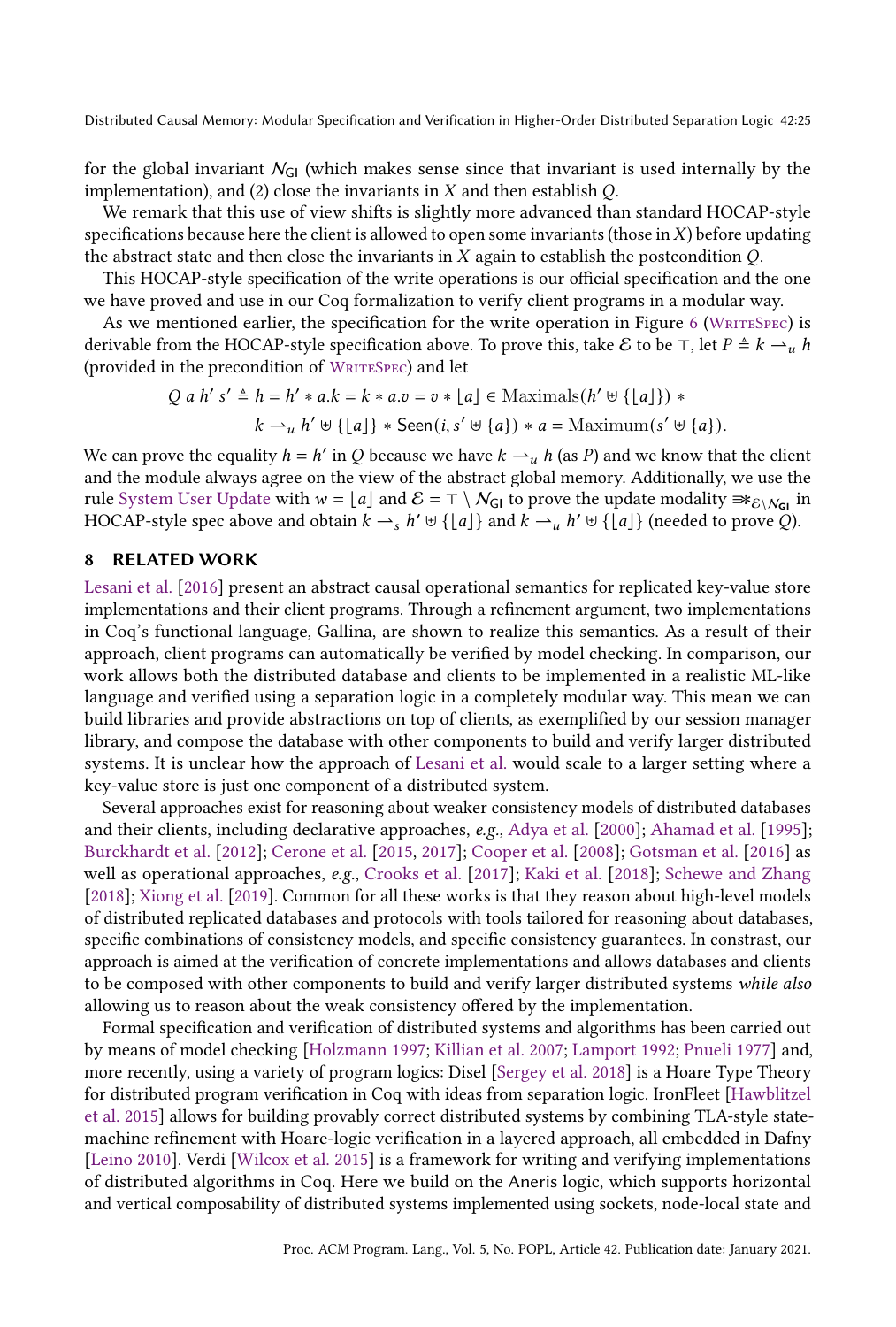concurrency, and higher-order functions. Moreover, we rely on the Coq formalization of Aneris to mechanize all of our program correctness proofs.

In recent years, there has been a lot of work on formally specifying memory models of modern processors, e.g., [Alglave et al.](#page-26-14) [\[2010\]](#page-26-14); [Armstrong et al.](#page-26-15) [\[2019\]](#page-26-15); [Crary and Sullivan](#page-26-16) [\[2015\]](#page-26-16); [Lahav](#page-27-16) [and Boker](#page-27-16) [\[2020\]](#page-27-16); [Mador-Haim et al.](#page-28-15) [\[2012\]](#page-28-15); [Sevcík et al.](#page-28-16) [\[2011\]](#page-28-16), and there has also been work on program logics for formal reasoning on top of such memory models, e.g., [Abe and Maeda](#page-26-17) [\[2016\]](#page-26-17); [Bornat et al.](#page-26-18) [\[2015\]](#page-26-18); [Doko and Vafeiadis](#page-27-17) [\[2016\]](#page-27-17); [Turon et al.](#page-28-17) [\[2014\]](#page-28-17); [Vafeiadis and Narayan](#page-28-18) [\[2013\]](#page-28-18). In particular, [Kaiser et al.](#page-27-12) [\[2017\]](#page-27-12) provide a framework for proving programs in a fragment of C11 containing release-acquire (RA) and non-atomic (NA) accesses. Their specifications for read and write rely on a global view of the weak memory and a local view of each thread. While our specifications of read and write are at a very different level (for an implementation of a distributed database rather than for an operational semantics model of a processor), our specifications follow a similar pattern, as we track both the abstract global memory and the local history of each replica in our specifications. However, in loc. cit. each update is explicitly tracked only globally, and the local thread view only associates each location with the time of its latest update. We further note that in loc. cit. the consistency model corresponds to RA consistency of the weak memory, while our model describes causal consistency for a distributed system implementation. [Bouajjani et al.](#page-26-19) [\[2017\]](#page-26-19) show that causal consistency is equivalent to a WRA (weak release acquire) model which is strictly weaker than RA consistency. According to [Lahav](#page-27-18) [\[2019\]](#page-27-18), understanding how concurrent separation logics for the RA model can be weakened to the causal consistency is an interesting research question, and we hope that our specifications may serve as inspiration for future investigations in that direction.

# <span id="page-25-0"></span>9 CONCLUSION AND FUTURE WORK

We have presented a modular formal specification of a causally-consistent distributed database in Aneris, a higher-order distributed separation logic, and proved that a concrete implementation of the distributed algorithm due to [Ahamad et al.](#page-26-3) [\[1995\]](#page-26-3) meets our specification. We have demonstrated that our specifications are useful, by proving the correctness of small, but tricky, synthetic examples involving causal dependency and by verifying a sesssion-manager library implemented on top of the distributed database. For the session-manager we have, moreover, verified formal program logic versions of the session guarantees known from the distributed systems literature.

We have relied on Aneris's facilities for modular specification and verification, in particular node-local reasoning *qua* socket protocols, to achieve a highly modular development, where each component is verified in isolation, relying only on the specifications (not the implementations) of other components. In particular, the distributed database is specified in the same style as other libaries and data structures are specified in distributed / concurrent separation logics, and thus it can be freely combined with other client programs and libraries (as evidenced by the session-manager library case study).

Future work includes implementing and verifying a strengthened session-manager library with transparent replica selection. It would also be interesting to verify other implementations of causally-consistent databases.

## ACKNOWLEDGMENTS

This work was supported in part by a Villum Investigator grant (no. 25804), Center for Basic Research in Program Verification (CPV), from the VILLUM Foundation.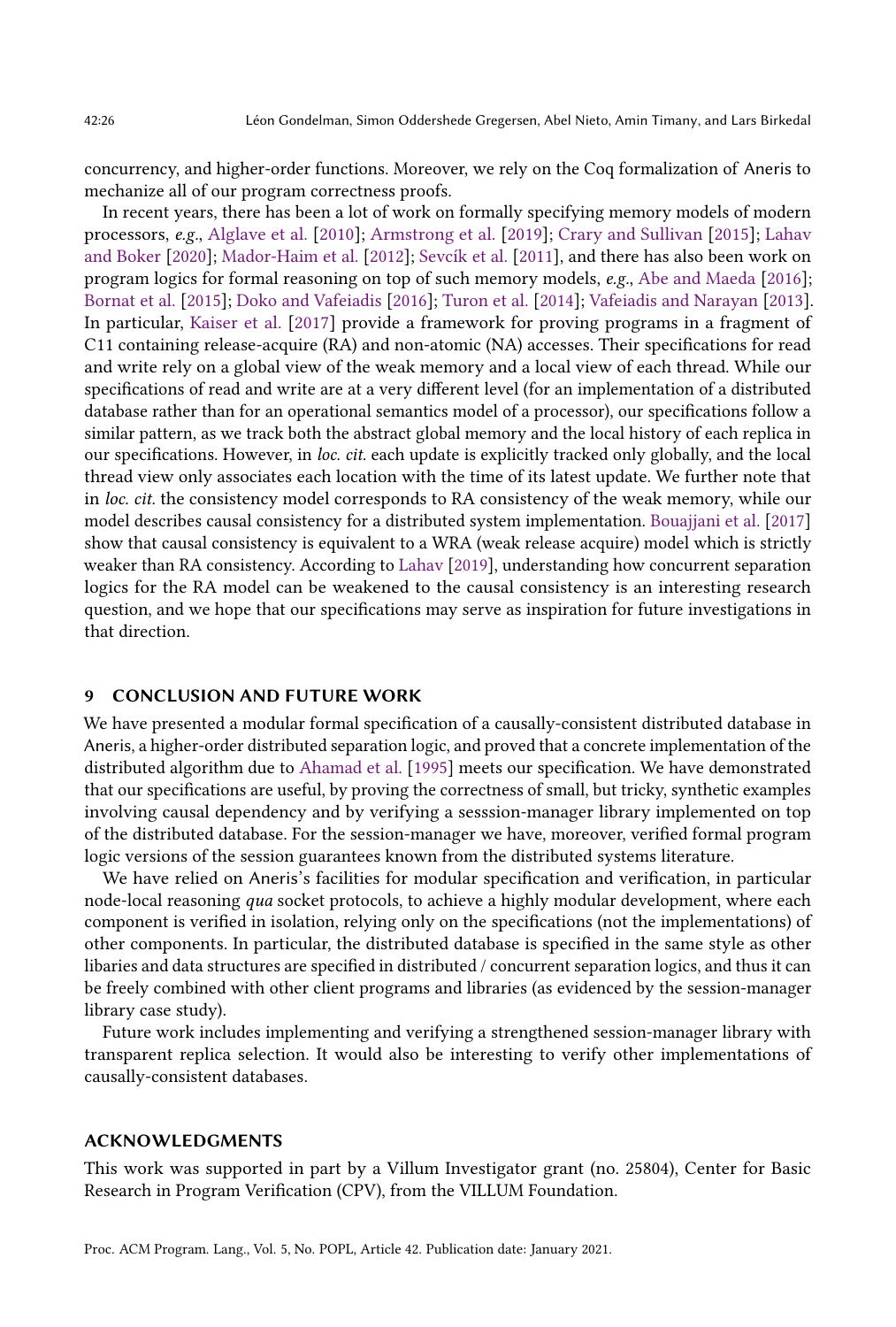# REFERENCES

- <span id="page-26-17"></span>Tatsuya Abe and Toshiyuki Maeda. 2016. Observation-Based Concurrent Program Logic for Relaxed Memory Consistency Models. In Programming Languages and Systems - 14th Asian Symposium, APLAS 2016, Hanoi, Vietnam, November 21-23, 2016, Proceedings. 63-84. [https://doi.org/10.1007/978-3-319-47958-3\\_4](https://doi.org/10.1007/978-3-319-47958-3_4)
- <span id="page-26-8"></span>Atul Adya, Barbara Liskov, and Patrick E. O'Neil. 2000. Generalized Isolation Level Definitions. In Proceedings of the 16th International Conference on Data Engineering, San Diego, California, USA, February 28 - March 3, 2000. 67-78. <https://doi.org/10.1109/ICDE.2000.839388>
- <span id="page-26-3"></span>Mustaque Ahamad, Gil Neiger, James E. Burns, Prince Kohli, and Phillip W. Hutto. 1995. Causal Memory: Definitions, Implementation, and Programming. Distributed Comput. 9, 1 (1995), 37-49. <https://doi.org/10.1007/BF01784241>
- <span id="page-26-14"></span>Jade Alglave, Luc Maranget, Susmit Sarkar, and Peter Sewell. 2010. Fences in Weak Memory Models. In Computer Aided Verification, 22nd International Conference, CAV 2010, Edinburgh, UK, July 15-19, 2010. Proceedings. 258-272. [https:](https://doi.org/10.1007/978-3-642-14295-6_25) [//doi.org/10.1007/978-3-642-14295-6\\_25](https://doi.org/10.1007/978-3-642-14295-6_25)
- <span id="page-26-15"></span>Alasdair Armstrong, Thomas Bauereiss, Brian Campbell, Alastair Reid, Kathryn E. Gray, Robert M. Norton, Prashanth Mundkur, Mark Wassell, Jon French, Christopher Pulte, Shaked Flur, Ian Stark, Neel Krishnaswami, and Peter Sewell. 2019. ISA semantics for ARMv8-a, RISC-v, and CHERI-MIPS. Proc. ACM Program. Lang. 3, POPL (2019), 71:1-71:31. <https://doi.org/10.1145/3290384>
- <span id="page-26-0"></span>Peter Bailis, Ali Ghodsi, Joseph M. Hellerstein, and Ion Stoica. 2013. Bolt-on causal consistency. In Proceedings of the ACM SIGMOD International Conference on Management of Data, SIGMOD 2013, New York, NY, USA, June 22-27, 2013. 761-772. <https://doi.org/10.1145/2463676.2465279>
- <span id="page-26-5"></span>Lars Birkedal and Aleš Bizjak. 2017. Lecture Notes on Iris: Higher-Order Concurrent Separation Log. (2017). [http://iris](http://iris-project.org/tutorial-pdfs/iris-lecture-notes.pdf)[project.org/tutorial-pdfs/iris-lecture-notes.pdf](http://iris-project.org/tutorial-pdfs/iris-lecture-notes.pdf)
- <span id="page-26-2"></span>Hans-Juergen Boehm and Sarita V. Adve. 2012. You don't know jack about shared variables or memory models. Commun. ACM 55, 2 (2012), 48-54. <https://doi.org/10.1145/2076450.2076465>
- <span id="page-26-18"></span>Richard Bornat, Jade Alglave, and Matthew J. Parkinson. 2015. New Lace and Arsenic: adventures in weak memory with a program logic. CoRR abs/1512.01416 (2015). arXiv[:1512.01416](https://arxiv.org/abs/1512.01416)<http://arxiv.org/abs/1512.01416>
- <span id="page-26-19"></span>Ahmed Bouajjani, Constantin Enea, Rachid Guerraoui, and Jad Hamza. 2017. On verifying causal consistency. In Proceedings of the 44th ACM SIGPLAN Symposium on Principles of Programming Languages, POPL 2017, Paris, France, January 18-20, 2017. 626-638. <http://dl.acm.org/citation.cfm?id=3009888>
- <span id="page-26-7"></span>Jerzy Brzezinski, Cezary Sobaniec, and Dariusz Wawrzyniak. 2004. From Session Causality to Causal Consistency. In PDP. IEEE Computer Society, 152-158.
- <span id="page-26-9"></span>Sebastian Burckhardt, Daan Leijen, Manuel Fähndrich, and Mooly Sagiv. 2012. Eventually Consistent Transactions. In Programming Languages and Systems - 21st European Symposium on Programming, ESOP 2012, Held as Part of the European Joint Conferences on Theory and Practice of Software, ETAPS 2012, Tallinn, Estonia, March 24 - April 1, 2012. Proceedings. 67-86. [https://doi.org/10.1007/978-3-642-28869-2\\_4](https://doi.org/10.1007/978-3-642-28869-2_4)
- <span id="page-26-10"></span>Andrea Cerone, Giovanni Bernardi, and Alexey Gotsman. 2015. A Framework for Transactional Consistency Models with Atomic Visibility. In 26th International Conference on Concurrency Theory, CONCUR 2015, Madrid, Spain, September 1.4, 2015. 58-71. <https://doi.org/10.4230/LIPIcs.CONCUR.2015.58>
- <span id="page-26-11"></span>Andrea Cerone, Alexey Gotsman, and Hongseok Yang. 2017. Algebraic Laws for Weak Consistency. In 28th International Conference on Concurrency Theory, CONCUR 2017, September 5-8, 2017, Berlin, Germany (LIPIcs), Roland Meyer and Uwe Nestmann (Eds.), Vol. 85. Schloss Dagstuhl - Leibniz-Zentrum für Informatik, 26:1-26:18. [https://doi.org/10.4230/LIPIcs.](https://doi.org/10.4230/LIPIcs.CONCUR.2017.26) [CONCUR.2017.26](https://doi.org/10.4230/LIPIcs.CONCUR.2017.26)
- <span id="page-26-1"></span>Fay Chang, Jeffrey Dean, Sanjay Ghemawat, Wilson C. Hsieh, Deborah A. Wallach, Michael Burrows, Tushar Chandra, Andrew Fikes, and Robert E. Gruber. 2008. Bigtable: A Distributed Storage System for Structured Data. ACM Trans. Comput. Syst. 26, 2 (2008), 4:1-4:26. <https://doi.org/10.1145/1365815.1365816>
- <span id="page-26-6"></span>Kristina Chodorow and Michael Dirolf. 2010. MongoDB - The Definitive Guide: Powerful and Scalable Data Storage. O'Reilly.
- <span id="page-26-12"></span>Brian F. Cooper, Raghu Ramakrishnan, Utkarsh Srivastava, Adam Silberstein, Philip Bohannon, Hans-Arno Jacobsen, Nick Puz, Daniel Weaver, and Ramana Yerneni. 2008. PNUTS: Yahoo!'s hosted data serving platform. Proc. VLDB Endow. 1, 2 (2008), 1277-1288. <https://doi.org/10.14778/1454159.1454167>
- <span id="page-26-16"></span>Karl Crary and Michael J. Sullivan. 2015. A Calculus for Relaxed Memory. In Proceedings of the 42nd Annual ACM SIGPLAN-SIGACT Symposium on Principles of Programming Languages, POPL 2015, Mumbai, India, January 15-17, 2015. 623-636. <https://doi.org/10.1145/2676726.2676984>
- <span id="page-26-13"></span>Natacha Crooks, Youer Pu, Lorenzo Alvisi, and Allen Clement. 2017. Seeing is Believing: A Client-Centric Specification of Database Isolation. In Proceedings of the ACM Symposium on Principles of Distributed Computing, PODC 2017, Washington, DC, USA, July 25-27, 2017. 73-82. <https://doi.org/10.1145/3087801.3087802>
- <span id="page-26-4"></span>Thomas Dinsdale-Young, Pedro da Rocha Pinto, and Philippa Gardner. 2018. A perspective on specifying and verifying concurrent modules. J. Log. Algebraic Methods Program. 98 (2018), 1-25. <https://doi.org/10.1016/j.jlamp.2018.03.003>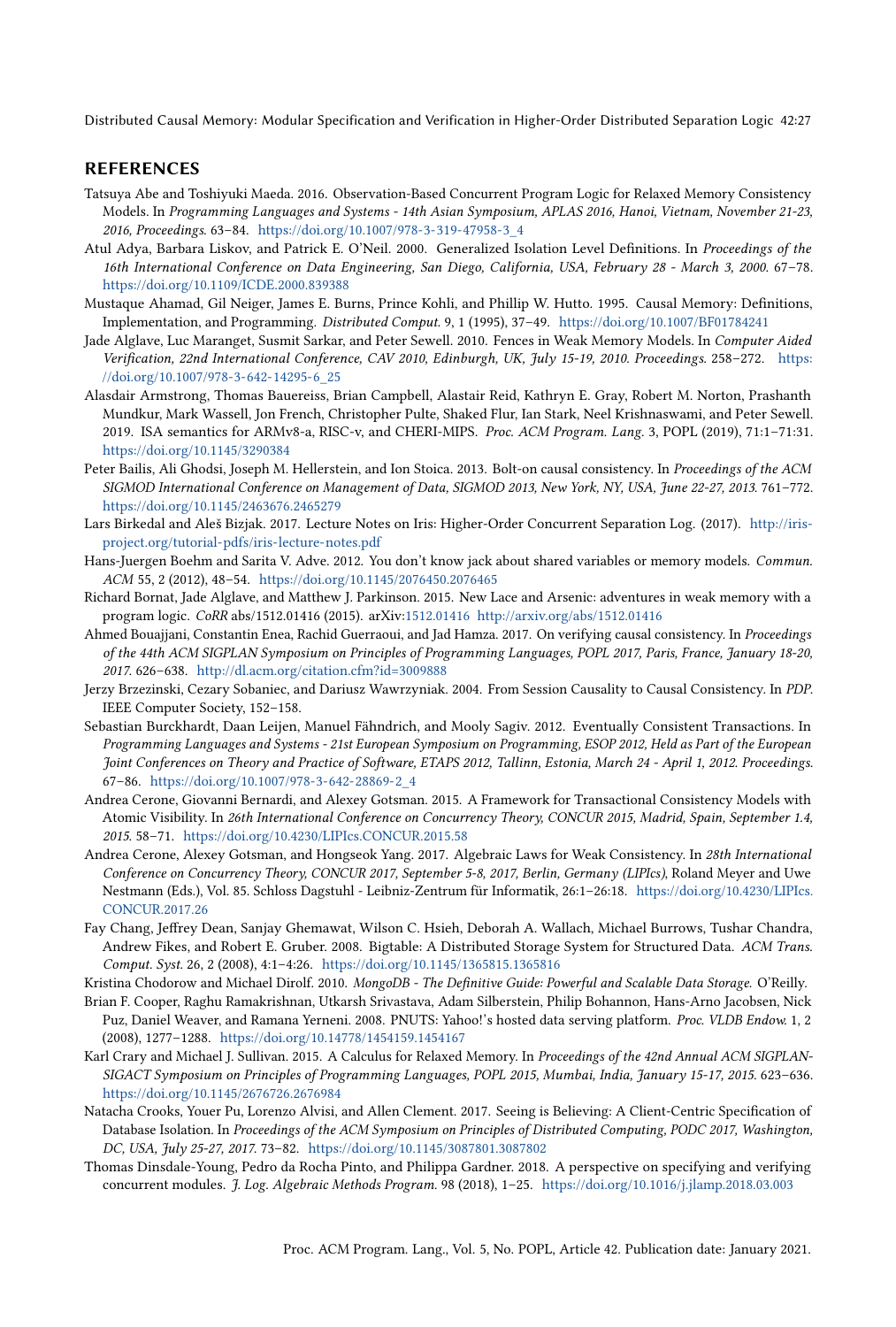- <span id="page-27-10"></span>Thomas Dinsdale-Young, Mike Dodds, Philippa Gardner, Matthew J. Parkinson, and Viktor Vafeiadis. 2010. Concurrent Abstract Predicates. In ECOOP 2010 - Object-Oriented Programming, 24th European Conference, Maribor, Slovenia, June 21-25, 2010. Proceedings. 504-528. [https://doi.org/10.1007/978-3-642-14107-2\\_24](https://doi.org/10.1007/978-3-642-14107-2_24)
- <span id="page-27-17"></span>Marko Doko and Viktor Vafeiadis. 2016. A Program Logic for C11 Memory Fences. In Verification, Model Checking, and Abstract Interpretation - 17th International Conference, VMCAI 2016, St. Petersburg, FL, USA, January 17-19, 2016. Proceedings. 413-430. [https://doi.org/10.1007/978-3-662-49122-5\\_20](https://doi.org/10.1007/978-3-662-49122-5_20)
- <span id="page-27-0"></span>Seth Gilbert and Nancy A. Lynch. 2002. Brewer's conjecture and the feasibility of consistent, available, partition-tolerant web services. SIGACT News 33, 2 (2002), 51-59. <https://doi.org/10.1145/564585.564601>
- <span id="page-27-11"></span>Léon Gondelman, Simon Oddershede Gregersen, Abel Nieto, Amin Timany, and Lars Birkedal. 2020. Distributed Causal Memory: Modular Specification and Verification in Higher-Order Distributed Separation Logic - Technical Appendix. <https://iris-project.org/pdfs/2021-popl-ccddb-appendix.pdf>
- <span id="page-27-2"></span>Alexey Gotsman, Hongseok Yang, Carla Ferreira, Mahsa Najafzadeh, and Marc Shapiro. 2016. 'Cause I'm strong enough: reasoning about consistency choices in distributed systems. In Proceedings of the 43rd Annual ACM SIGPLAN-SIGACT Symposium on Principles of Programming Languages, POPL 2016, St. Petersburg, FL, USA, January 20 - 22, 2016, Rastislav Bodík and Rupak Majumdar (Eds.). ACM, 371-384. <https://doi.org/10.1145/2837614.2837625>
- <span id="page-27-1"></span>Zhenyu Guo, Sean McDirmid, Mao Yang, Li Zhuang, Pu Zhang, Yingwei Luo, Tom Bergan, Madan Musuvathi, Zheng Zhang, and Lidong Zhou. 2013. Failure Recovery: When the Cure Is Worse Than the Disease. In 14th Workshop on Hot Topics in Operating Systems, HotOS XIV, Santa Ana Pueblo, New Mexico, USA, May 13-15, 2013. [https://www.usenix.org/conference/](https://www.usenix.org/conference/hotos13/session/guo) [hotos13/session/guo](https://www.usenix.org/conference/hotos13/session/guo)
- <span id="page-27-15"></span>Chris Hawblitzel, Jon Howell, Manos Kapritsos, Jacob R. Lorch, Bryan Parno, Michael L. Roberts, Srinath T. V. Setty, and Brian Zill. 2015. IronFleet: proving practical distributed systems correct. In Proceedings of the 25th Symposium on Operating Systems Principles, SOSP 2015, Monterey, CA, USA, October 4-7, 2015. 1-17. <https://doi.org/10.1145/2815400.2815428>
- <span id="page-27-13"></span>Gerard J. Holzmann. 1997. The Model Checker SPIN. IEEE Trans. Software Eng. 23, 5 (1997), 279-295. [https://doi.org/10.](https://doi.org/10.1109/32.588521) [1109/32.588521](https://doi.org/10.1109/32.588521)
- <span id="page-27-5"></span>Ralf Jung, Robbert Krebbers, Lars Birkedal, and Derek Dreyer. 2016. Higher-order ghost state. In Proceedings of the 21st ACM SIGPLAN International Conference on Functional Programming, ICFP 2016, Nara, Japan, September 18-22, 2016. 256-269. <https://doi.org/10.1145/2951913.2951943>
- <span id="page-27-6"></span>Ralf Jung, Robbert Krebbers, Jacques-Henri Jourdan, Ales Bizjak, Lars Birkedal, and Derek Dreyer. 2018. Iris from the ground up: A modular foundation for higher-order concurrent separation logic. J. Funct. Program. 28 (2018), e20. <https://doi.org/10.1017/S0956796818000151>
- <span id="page-27-7"></span>Ralf Jung, David Swasey, Filip Sieczkowski, Kasper Svendsen, Aaron Turon, Lars Birkedal, and Derek Dreyer. 2015. Iris: Monoids and Invariants as an Orthogonal Basis for Concurrent Reasoning. In Proceedings of the 42nd Annual ACM SIGPLAN-SIGACT Symposium on Principles of Programming Languages, POPL 2015, Mumbai, India, January 15-17, 2015. 637-650. <https://doi.org/10.1145/2676726.2676980>
- <span id="page-27-12"></span>Jan-Oliver Kaiser, Hoang-Hai Dang, Derek Dreyer, Ori Lahav, and Viktor Vafeiadis. 2017. Strong Logic for Weak Memory: Reasoning About Release-Acquire Consistency in Iris. In 31st European Conference on Object-Oriented Programming, ECOOP 2017, June 19-23, 2017, Barcelona, Spain. 17:1-17:29. <https://doi.org/10.4230/LIPIcs.ECOOP.2017.17>
- <span id="page-27-3"></span>Gowtham Kaki, Kartik Nagar, Mahsa Najafzadeh, and Suresh Jagannathan. 2018. Alone together: compositional reasoning and inference for weak isolation. Proc. ACM Program. Lang. 2, POPL (2018), 27:1-27:34. <https://doi.org/10.1145/3158115>
- <span id="page-27-14"></span>Charles Edwin Killian, James W. Anderson, Ryan Braud, Ranjit Jhala, and Amin Vahdat. 2007. Mace: language support for building distributed systems. In Proceedings of the ACM SIGPLAN 2007 Conference on Programming Language Design and Implementation, San Diego, California, USA, June 10-13, 2007. 179-188. <https://doi.org/10.1145/1250734.1250755>
- <span id="page-27-8"></span>Robbert Krebbers, Jacques-Henri Jourdan, Ralf Jung, Joseph Tassarotti, Jan-Oliver Kaiser, Amin Timany, Arthur Charguéraud, and Derek Dreyer. 2018. MoSeL: a general, extensible modal framework for interactive proofs in separation logic. PACMPL 2, ICFP (2018), 77:1-77:30. <https://doi.org/10.1145/3236772>
- <span id="page-27-9"></span>Robbert Krebbers, Amin Timany, and Lars Birkedal. 2017. Interactive proofs in higher-order concurrent separation logic. In Proceedings of the 44th ACM SIGPLAN Symposium on Principles of Programming Languages, POPL 2017, Paris, France, January 18-20, 2017. 205-217. <http://dl.acm.org/citation.cfm?id=3009855>
- <span id="page-27-4"></span>Morten Krogh-Jespersen, Amin Timany, Marit Edna Ohlenbusch, Simon Oddershede Gregersen, and Lars Birkedal. 2020. Aneris: A Mechanised Logic for Modular Reasoning about Distributed Systems. In Programming Languages and Systems -29th European Symposium on Programming, ESOP 2020, Held as Part of the European Joint Conferences on Theory and Practice of Software, ETAPS 2020, Dublin, Ireland, April 25-30, 2020, Proceedings. 336-365. [https://doi.org/10.1007/978-3-](https://doi.org/10.1007/978-3-030-44914-8_13) [030-44914-8\\_13](https://doi.org/10.1007/978-3-030-44914-8_13)
- <span id="page-27-18"></span>Ori Lahav. 2019. Verification under causally consistent shared memory. ACM SIGLOG News 6, 2 (2019), 43-56. [https:](https://doi.org/10.1145/3326938.3326942) [//doi.org/10.1145/3326938.3326942](https://doi.org/10.1145/3326938.3326942)
- <span id="page-27-16"></span>Ori Lahav and Udi Boker. 2020. Decidable verification under a causally consistent shared memory. In Proceedings of the 41st ACM SIGPLAN International Conference on Programming Language Design and Implementation, PLDI 2020, London, UK,